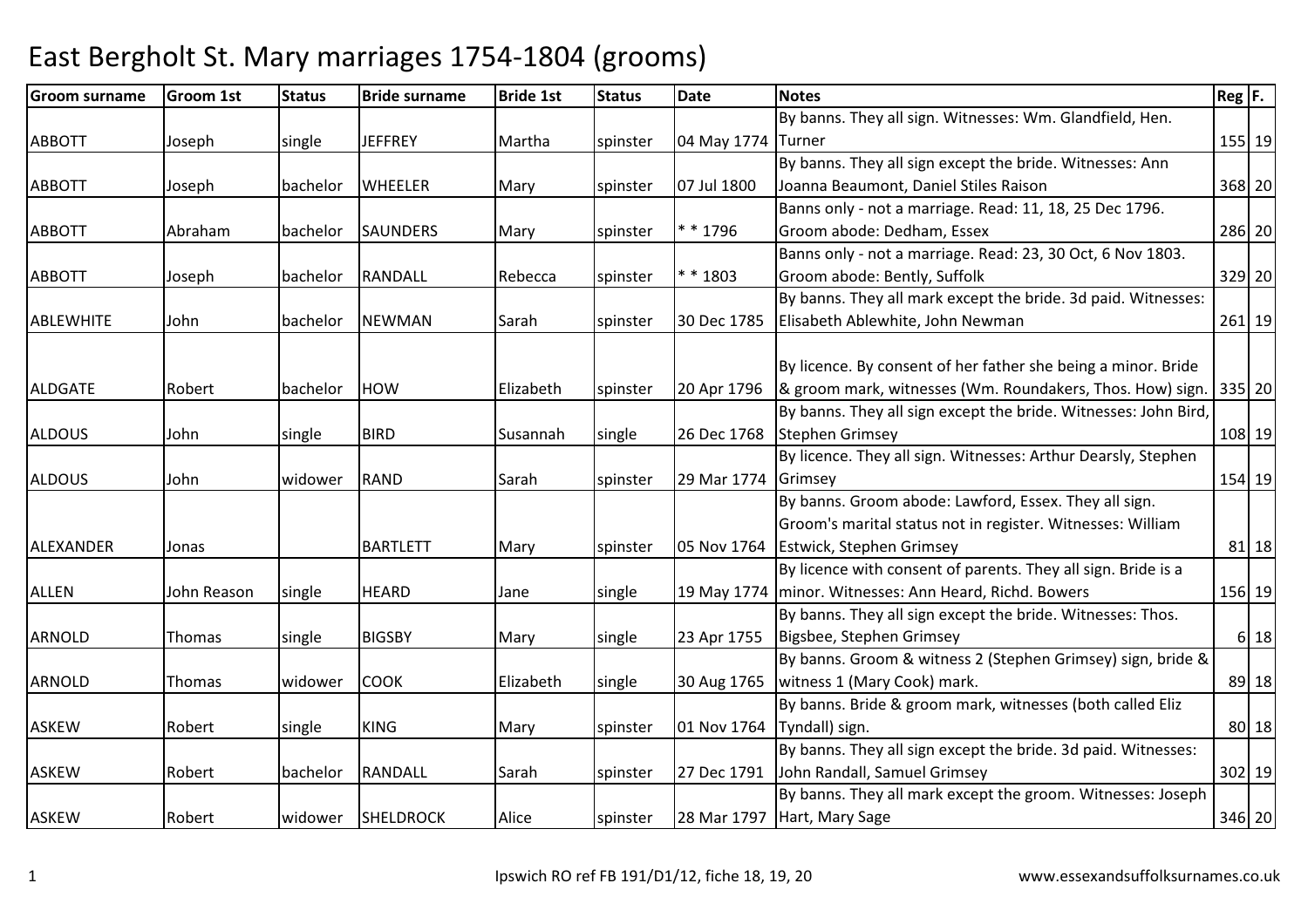#### Groom surnamee Groom 1st Status Bride surname Bride 1st Status Date Notes Reg F. Reg F. ATKIN William single WILSON Sarah spinster 25 May 1779Witness 1: William WelhamBy banns. They all mark except witness 2 (Stephen Grimsey). <sup>194</sup> <sup>19</sup> By banns. They all sign. 3d paid. Witnesses: Wm. Hart, Amy ATKINS John bachelor HART Sarah Spinster 30 Jul 1789 Windsor <sup>285</sup> <sup>19</sup>ATKINSON | William | single | GLADING | Sarah | spinster | 23 Apr 1761 By banns. They all sign. Witnesses: Elizabeth Pilbro, Stephen Grimseyy 52 18 BARFIELD | William | | | | | | | | | | | | | 13 Apr 1773 By licence. Groom abode: Barham, Suffolk. Bride & groom mark, witnesses (Josiah Stubbin, Henry Hills) sign. Marital statuses not in register. 145 19BARRETT Henry John Single COLEMAN Ruth Spinster 03 Oct 1776 By licence. Groom abode: Manningtree, Essex. They all sign. Witnesses: Robt. Grimes, Saml. Lewis172 19 BASKETT Richard Widower BALDRY Ann Spinster 07 Feb 1764 By banns. They all sign. Witnesses: Will. Estwick, Anthony **Handley** y 73 18 BASKETT Richard bachelor ABBOTT Sarah Spinster 04 Sep 1796 By banns. They all mark except witness 1 (Wm. Meggs). Witness 2: Sarah Meggs <sup>338</sup> <sup>20</sup>BATLEY Richard single HART Mary single 30 Jun 1774By banns. They all sign. Witnesses: Sam. Severne, Will. **Estwick** k 160 19 BECKWITH |Robert | single |SHEPPARD | Elizabeth | single | 28 Oct 1754 By banns. They all sign except the bride. Witnesses: Daniel Estwick, Robt. Pagee 18 BECKWITH James Single HOWZEGO Christian single 21 Jun 1765 By licence. Groom abode: Bentley, Essex. Bride & groom mark, witnesses (Jos. Lott, Stephen Grimsey) sign. 86 18BENNETT Thos Single SHEPPARD Mary Single 25 Dec 1754 By banns. They all sign except the bride. Bride abode: Stratford. Witnesses: Robert Beckwith, Stephen Grimsey <sup>5</sup> <sup>18</sup>BENNETT Francis single WOOLLARD Elizabeth spinster 16 Jun 1772By banns. Bride & groom mark, witnesses (Mary Rand, Stephen Grimsey) sign. 136 19BENNETT Thomas Single NORMAN Judith Spinster 29 Sep 1778 By banns. They all sign except the bride. Witnesses: Thos. Wilson, Stephen Grimsey <sup>188</sup> <sup>19</sup>BENNETT Thomas bachelor SKETTELL Sarah spinster \* \* 1802Banns only - not a marriage. Read: 5, 12, 19 Sep 1802. Bride abode: Southminster, Essex<sup>317</sup> <sup>20</sup>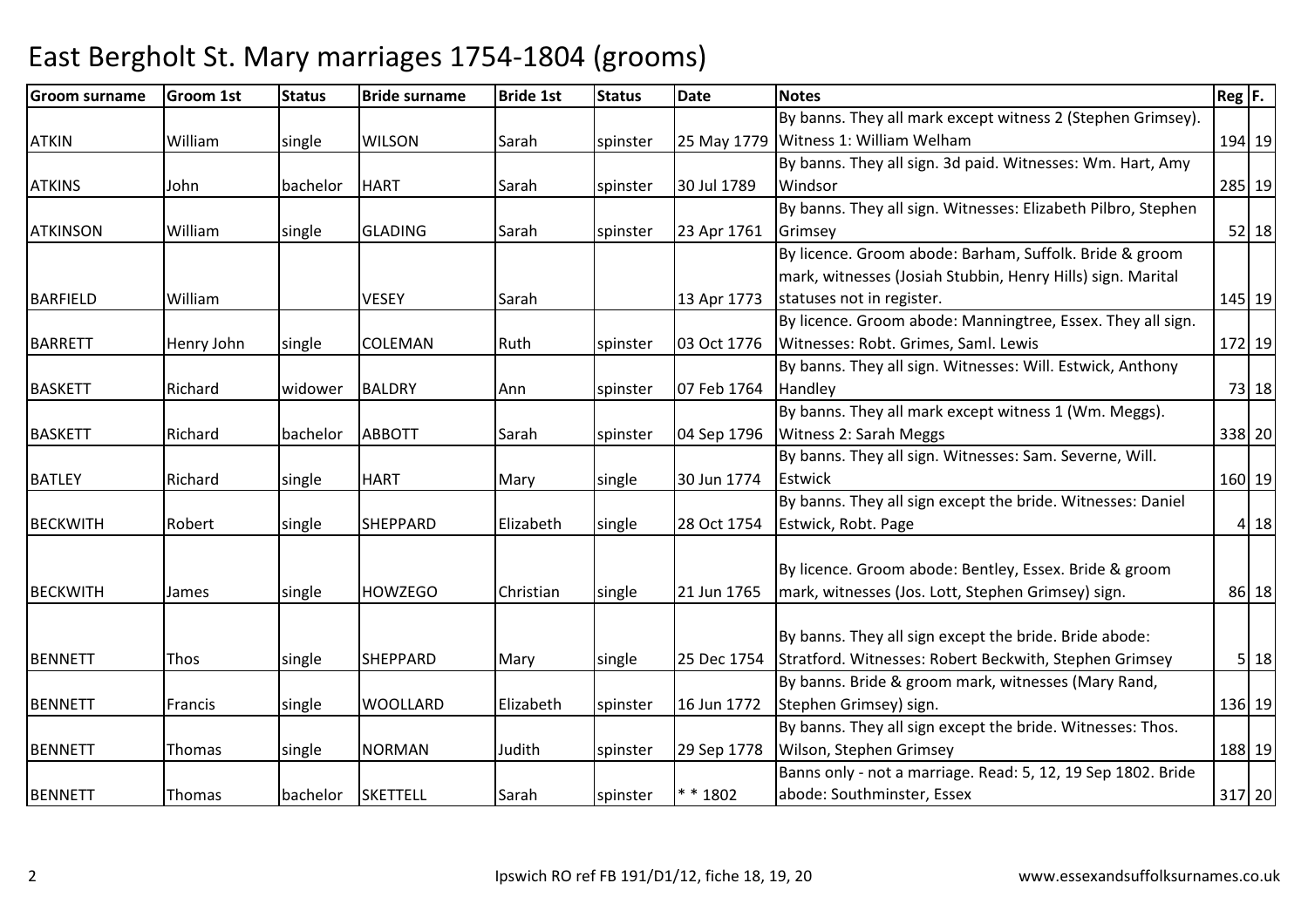| Groom surname     | <b>Groom 1st</b> | <b>Status</b> | <b>Bride surname</b> | <b>Bride 1st</b> | <b>Status</b> | <b>Date</b>         | <b>Notes</b>                                                          | $Reg$ $F.$ |
|-------------------|------------------|---------------|----------------------|------------------|---------------|---------------------|-----------------------------------------------------------------------|------------|
|                   |                  |               |                      |                  |               |                     | By banns. Groom & witness 2 (Stephen Grimsey) sign, bride &           |            |
|                   |                  |               |                      |                  |               |                     | witness 1 (Grace Saunders) mark. Groom's name spelt 'Best'            |            |
| <b>BEST</b>       | Richard          | single        | <b>SAUNDERS</b>      | Elizabeth        | spinster      | 08 Jul 1763         | in the register, but he signs 'Beast'.                                | $69$ 18    |
|                   |                  |               |                      |                  |               |                     |                                                                       |            |
|                   |                  |               |                      |                  |               |                     | By licence. Groom abode: Mistley, Essex. They all mark except         |            |
| <b>BETTS</b>      | John             | bachelor      | <b>DAINES</b>        | Sarah            | single        |                     | 29 Nov 1793   the groom. 3d paid. Witnesses: William Church, Ann Hunt | 319 19     |
|                   |                  |               |                      |                  |               |                     | By banns. Bride & groom mark, witnesses (Robert & Isaac               |            |
| <b>BINES</b>      | Robert           | single        | <b>DURRANT</b>       | Martha           | single        | 07 Oct 1777         | Webb) sign.                                                           | 181 19     |
|                   |                  |               |                      |                  |               |                     | Banns only - not a marriage. Read: 25 Mar, 1, 8 Apr 1792.             |            |
| <b>BINES</b>      | James            | bachelor      | <b>HARRIS</b>        | Elisabeth        | spinster      | * * 1792            | Bride abode: Stratford St. Mary                                       | $251$ 20   |
|                   |                  |               |                      |                  |               |                     | By banns. Bride & groom mark, witnesses (Tho. Bennett,                |            |
| <b>BIRD</b>       | Samuel           | single        | <b>CRACKNALL</b>     | Mary             | spinster      | 24 Feb 1767         | Stephen Grimsey) sign.                                                | 102 19     |
|                   |                  |               |                      |                  |               |                     | By banns. They all sign except the bride. Witnesses: Henry            |            |
| <b>BIRD</b>       | John             | single        | <b>LEWIS</b>         | Martha           | spinster      |                     | 02 May 1771 Bevan, Johap? Hankey jnr, Joseph Tyndall                  | 129 19     |
|                   |                  |               |                      |                  |               |                     | By licence. Bride & groom mark, witnesses (Thomas Heard,              |            |
| <b>BIRD</b>       | Samuel           | widower       | <b>CRACKNALL</b>     | Sarah            | widow         |                     | 22 Nov 1780 John Garnham) sign.                                       | 216 19     |
|                   |                  |               |                      |                  |               |                     | By banns. They all sign. Witnesses: Philip Harris, Stephen            |            |
| <b>BIRD</b>       | William          | single        | <b>OXLEY</b>         | Hannah           | spinster      | 20 Mar 1781 Grimsey |                                                                       | 218 19     |
|                   |                  |               |                      |                  |               |                     | By banns. Groom & witness 2 (Martha Bird) mark, bride &               |            |
| <b>BIRD</b>       | John             | bachelor      | <b>BIRD</b>          | Sarah            | spinster      | 30 Apr 1786         | witness 1 (Martha Bird) sign. 3d paid.                                | 262 19     |
|                   |                  |               |                      |                  |               |                     | By banns. Groom abode: Nayland. They all sign. Marital                |            |
|                   |                  |               |                      |                  |               |                     | statuses not in register. Witnesses: Gerv. Leverland, James           |            |
| <b>BLOOMFIELD</b> | Samuel           |               | <b>STILES</b>        | Sarah            |               | 26 May 1774 Stiles  |                                                                       | 157 19     |
|                   |                  |               |                      |                  |               |                     | By banns. They all sign except the groom. Witnesses: Robt.            |            |
| <b>BLOSS</b>      | Jonathan         | single        | <b>PRATT</b>         | Hannah           | single        |                     | 12 May 1755 Page, Stephen Grimsey                                     | 7 18       |
|                   |                  |               |                      |                  |               |                     | By licence. Groom abode: Langham, Essex. They all sign. 3d            |            |
| <b>BLYTH</b>      | Thomas           | bachelor      | <b>HEARD</b>         | Anne             | spinster      | 27 Sep 1792         | paid. Witnesses: R. & Jane Allen                                      | 308 19     |
|                   |                  |               |                      |                  |               |                     | By banns. They all sign except the bride. Witnesses: James            |            |
| <b>BOND</b>       | John             | single        | <b>MAY</b>           | Elizabeth        | spinster      |                     | 03 Mar 1763 Gusterson, Stephen Grimsey                                | 67 18      |
|                   |                  |               |                      |                  |               |                     |                                                                       |            |
|                   |                  |               |                      |                  |               |                     | By banns. Groom abode: St. Osyth, Essex. They all sign except         |            |
| <b>BRIDGE</b>     | Francis          | single        | <b>NEWMAN</b>        | Alice            | spinster      | 12 Jun 1777         | the groom. Witnesses: Ann Cooper, Stephen Grimsey.                    | 179 19     |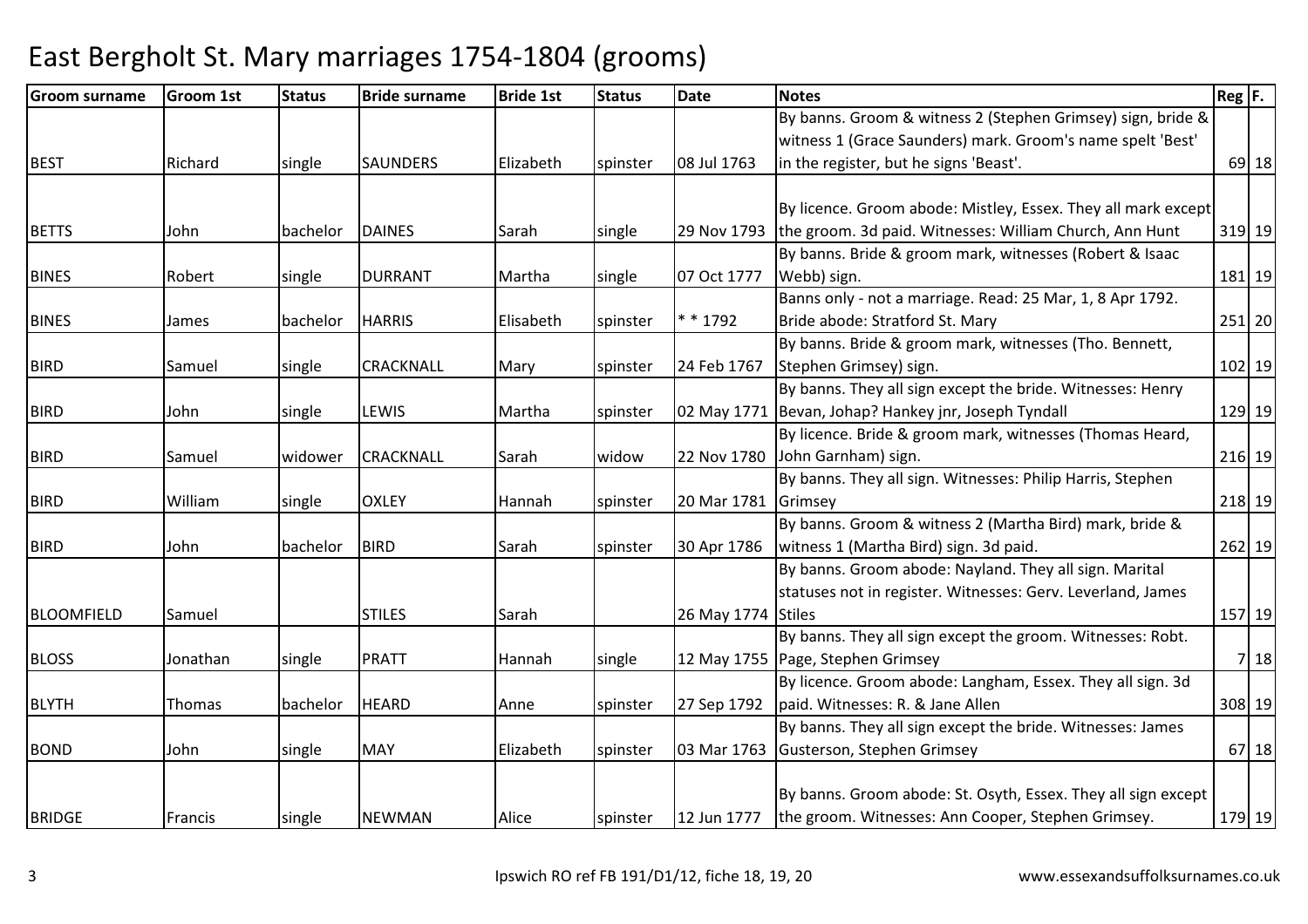#### Groom surnamee Groom 1st Status Bride surname Bride 1st Status Date Notes Reg F. Reg F. BRITTIFF Thomas Widower HALLS Sarah Widow 05 Jan 1791 By banns. They all sign. 3d paid. Witnesses: Partridge Todd, John Robinson <sup>298</sup> <sup>19</sup>BROOK Isaac Widower RIVERS Sarah Spinster 23 Jun 1763 By licence. Groom abode: St. Matthew, Ipswich. They all sign. Witnesses: . & Sarah Thornton <sup>68</sup> <sup>18</sup>BROOM John BURROWS Rebecca spinster 03 Apr 1764By licence. Groom abode: Rentlesham, Suffolk. They all sign except the bride. Witnesses: Joseph Hankey, B. Woollard. 75 18BUGG William bachelor LEET Hester spinster 23 Sep 1783By banns. They all sign. Bride's first name is Hester in the register but she signs Easter. Witnesses: Robt. Hart, Elizabeth **Brituff** f 236 19 CAMPIN John widower STUDD Sarah spinster 16 Nov 1786By banns. Groom abode: All Saints, Sudbury, Suffolk. They all sign. 3d paid. Witnesses: [B\_]. Allen, Amy Saunders <sup>272</sup> <sup>19</sup>CAMPLIN William widower HILL Elizabeth spinster \* \* 1799Banns only - not a marriage. Read: 15 Dec 1799. It appeared on Enquiry that Camplin's wife was living. Groom abode: Great Bromley, Essex <sup>304</sup> <sup>20</sup>CANDLER John widower CHISNALL Frances single 25 Apr 1756By banns. Groom abode: Mile End, Essex. They all mark except witness 2 (Stephen Grimsey). Witness 1: William Pennockk 16 18 CANT William single HAZELTON Mary spinster 13 Mar 1771By banns. They all sign except the bride. Witnesses: Thos. Baker? Cole, John Redgravee 128 19 CARTER Robert single BEDFORD Alice spinster 09 Jul 1770By licence. Groom abode: Kersey, Suffolk. They all sign. Witnesses: John Bedford, Stephen Grimsey <sup>123</sup> <sup>19</sup>CAUCH JJohn Single COZENS Mary Spinster 30 Jan 1760 By banns. They all sign. Witnesses: James Stiles, Richard Masonn 182 | 18 CHAMBERS William PITT Mary spinster 01 Nov 1778status not in register.By licence. Groom abode: Baylham. Bride & groom mark, witnesses (William Grimes, James Hart) sign. Groom's marital 190 19 CHAMBERS William bachelor COOPER Susannah spinster 14 Sep 1789By licence. Groom abode: St. Nicholas, Colchester, Essex. They all sign. 3d paid. Witnesses: Sarah Phillips, Thos. Whitnall286 19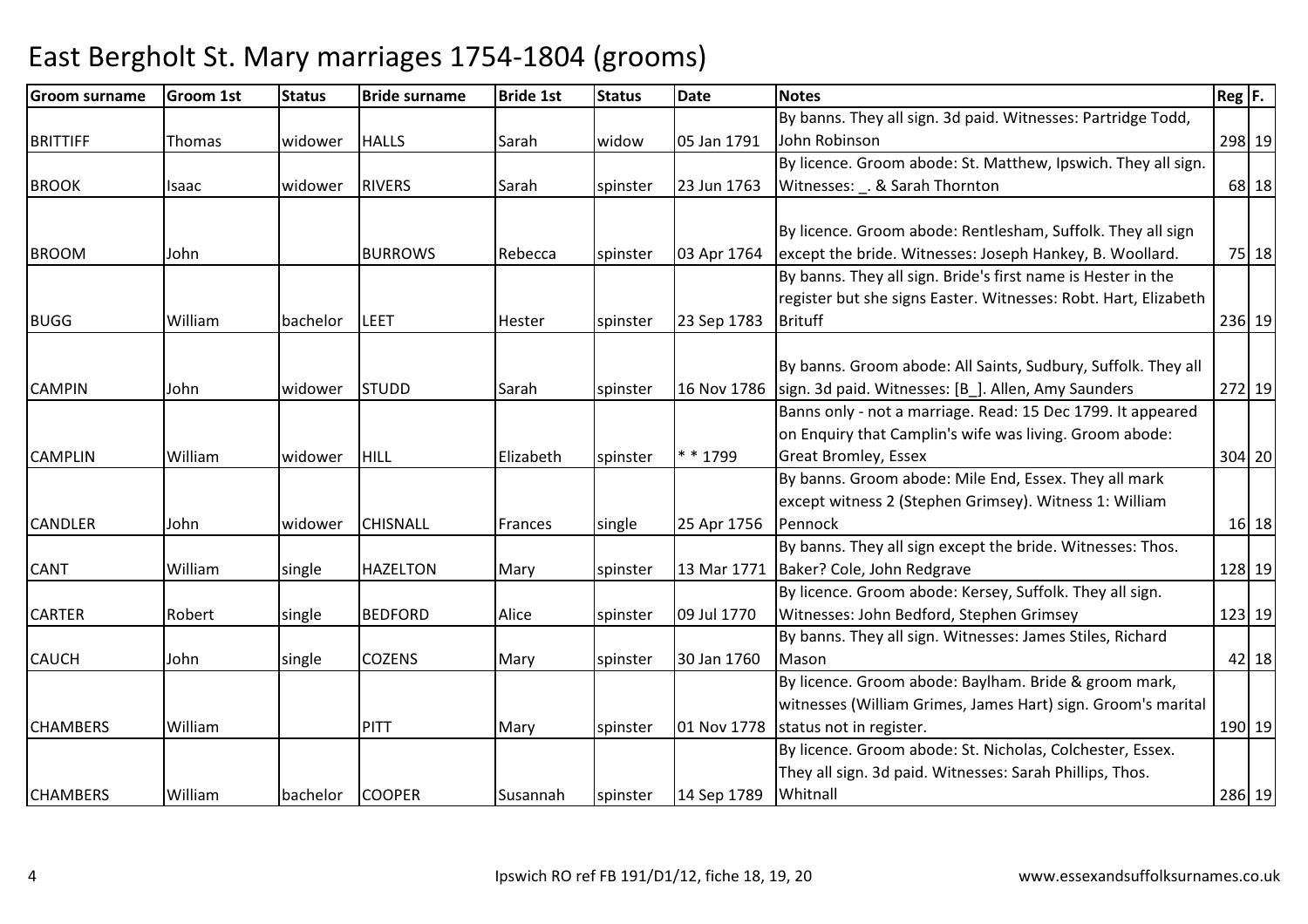#### Groom surnamee Groom 1st Status Bride surname Bride 1st Status Date Notes Reg F. Reg F. CHAPLIN Edward widower KEEBLE Sarah spinster 30 Apr 1761By banns. Groom & witness 2 (Stephen Grimsey) sign, bride & witness 1 (John Rumsey) mark. 54 18CHAPLIN John bachelor CREEM Elizabeth spinster 13 Nov 17883d paid. Witness 1: William HallBy banns. They all mark except witness 2 (Stephen Grimsey). 280 19CHAPLIN Samuel bachelor CLARK Elisabeth spinster 11 Dec 1788By banns. Bride & groom mark, witnesses (Isaac Withart, Naomi [S ]am[h ]am) sign. 3d paid. 281 19CHAPMAN William single LEMON Sarah spinster 17 Oct 1771By banns. They all mark. Witnesses: James Walmsley, John Lemonn 132 19 CHIPPERFIELD John single GLADDING Fenn spinster 03 Jun 1762By banns. Groom & witness 2 (Stephen Grimsey) sign, bride & witness 1 (Elizabeth May) mark. 63 18CHISNALL Isaac bachelor RANSON Hannah spinster \* \* 1785Banns only - not a marriage. Read: 4, 11, 18 Sep 1785. Bride abode: Washbrookk 204 20 CHURCH William single GARROOD Elizabeth spinster 17 Apr 1759By banns. They all mark except witness 2 (Stephen Grimsey). Witness 1: William Garroodd 33 18 CHURCH Bartholomew widower HALLS Ann Spinster 29 Oct 1759 By banns. Groom abode: Coggeshall, Essex. Bride & groom mark, witnesses (Thos. Mott, Stephen Grimsey) sign. 37 18CHURCH Philip bachelor ARNOLD Rachel spinster 07 Jan 1796By banns. They all sign. Witnesses: Joseph Arnold, John Church <sup>331</sup> <sup>20</sup>CLARK Robert widower MOOR Mary spinster 16 Oct 1760By licence. Groom abode: Bentley. They all sign. Witnesses: Sarah Marven, Josiah Stubbinn 18 CLARK John bachelor VINCE Rose widow 06 Jul 1786By banns. They all sign except witness 2 (Elisabeth Clark). 3d paid. Witness 1: Robert Clark. Bride abode: Langham, Essex <sup>265</sup> <sup>19</sup>CLARKE Samuel BUTCHER Mary single 23 Oct 1770By banns. Groom abode: Bentley, Suffolk. They all sign except the bride. Groom's marital status not in register. Witnesses: Jane Heard, Stephen Grimsey <sup>125</sup> <sup>19</sup>CLARKE Robert widower STOWERS Anne widow 09 Mar 1802the bride. Witnesses: Robt. Hart, Saml. GrimseyBy banns. Groom abode: Dedham, Essex. They all sign except <sup>374</sup> <sup>20</sup>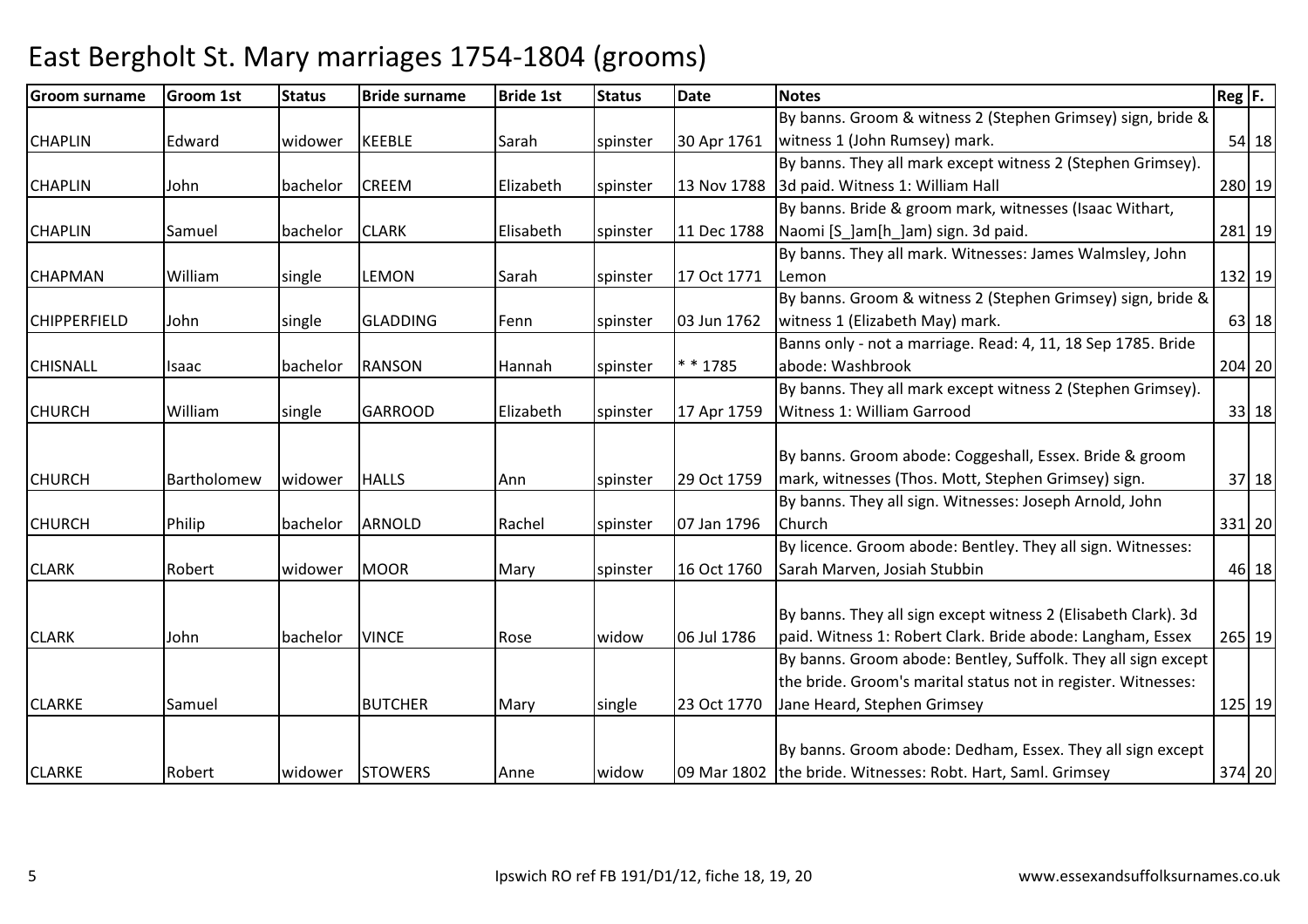| <b>Groom surname</b> | <b>Groom 1st</b> | <b>Status</b> | <b>Bride surname</b> | <b>Bride 1st</b> | <b>Status</b> | <b>Date</b> | <b>Notes</b>                                                             | $\text{Reg}$ $\vert$ F. |
|----------------------|------------------|---------------|----------------------|------------------|---------------|-------------|--------------------------------------------------------------------------|-------------------------|
|                      |                  |               |                      |                  |               |             | By licence. Groom abode: Wood Ditton, Cambridgeshire.                    |                         |
|                      |                  |               |                      |                  |               |             | They all sign except the bride. 3d paid. Witnesses: Richard              |                         |
| <b>CLAYDON</b>       | John             | bachelor      | <b>HICKES</b>        | Esther           | spinster      |             | 28 May 1792 Youngs, Mary Hills                                           | 306 19                  |
|                      |                  |               |                      |                  |               |             | By banns. Groom abode: Kirby. They all sign except the                   |                         |
| <b>COCK</b>          | John             | single        | <b>LEWIS</b>         | Lidia            | single        | 14 Feb 1759 | groom. Witnesses: John Lewis, Stephen Grimsey                            | 31 18                   |
|                      |                  |               |                      |                  |               |             | By banns. Groom abode: Stratford St. Mary. They all sign                 |                         |
|                      |                  |               |                      |                  |               |             | except the bride. 3d paid. Witnesses: John Cook, Saml.                   |                         |
| <b>COCKERELL</b>     | Thomas           | bachelor      | <b>GLANFIELD</b>     | Sarah            | spinster      | 23 Oct 1792 | Grimsey                                                                  | 309 19                  |
| <b>COLE</b>          | John             | bachelor      | <b>WILSON</b>        | Elizabeth        | spinster      | $* * 1788$  | Banns only - not a marriage. Read: 3, 10, 17 Aug 1788                    | 223 20                  |
|                      |                  |               |                      |                  |               |             | By licence. They all sign. Witnesses: Stepn. Earl, Stephen               |                         |
| <b>COLEMAN</b>       | Joseph           | single        | <b>EARL</b>          | Sarah            | spinster      | 14 Nov 1759 | Grimsey                                                                  | 38 18                   |
|                      |                  |               |                      |                  |               |             | By licence. They all sign. Witnesses: W. Ranson, Mary                    |                         |
| <b>COLEMAN</b>       | William          | bachelor      | <b>CLARKE</b>        | Susan            | widow         | 06 Aug 1799 | Thomson                                                                  | 360 20                  |
|                      |                  |               |                      | Anne             |               |             |                                                                          |                         |
| <b>COLEMAN</b>       | Samuel           | bachelor      | <b>PYMAN</b>         | Wilhelmina       | spinster      |             | 23 May 1803 By banns. They all sign. Witnesses: Henry King, Sophia Pyman | 382 20                  |
| <b>CONEY</b>         | Stephen          | single        | <b>SIMONS</b>        | Sarah            | single        | 01 Jun 1773 | By banns. They all sign.                                                 | 146 19                  |
|                      |                  |               |                      |                  |               |             | By banns. Bride & groom mark, witness signs. No 2nd witness.             |                         |
| <b>COOK</b>          | John             | widower       | <b>WATSON</b>        | Elizabeth        | single        | 05 Sep 1755 | Witness 1: Stephen Grimsey                                               | $9$ 18                  |
|                      |                  |               |                      |                  |               |             |                                                                          |                         |
|                      |                  |               |                      |                  |               |             | By licence. Groom abode: Roydon. They all sign except the                |                         |
| <b>COOK</b>          | John             | single        | <b>RASHBROOK</b>     | Elizabeth        | spinster      | 14 Aug 1760 | bride. Witnesses: James Cook, Stephen Grimsey                            | 44 18                   |
|                      |                  |               |                      |                  |               |             | By licence. Groom abode: Offton. They all sign. Witnesses:               |                         |
| <b>COOK</b>          | Arthur           | single        | <b>FOLKARD</b>       | Rebecca          | single        | 30 Dec 1779 | Saml. Lewis, James Folkard                                               | 204 19                  |
|                      |                  |               |                      |                  |               |             |                                                                          |                         |
|                      |                  |               |                      |                  |               |             | By banns. Bride & groom mark, witnesses (Wm. Osborne,                    |                         |
|                      |                  |               |                      |                  |               |             | Isaac Hart) sign. It might say 'junr' next to witness 1's name           |                         |
| <b>COOK</b>          | William          | single        | <b>STEVENS</b>       | Elizabeth        | spinster      |             | 28 Mar 1780 but hard to tell as the word has been crossed out.           | 207 19                  |
|                      |                  |               |                      |                  |               |             | By banns. They all sign. Witnesses: Thomas Newman, Lucy                  |                         |
| <b>COOK</b>          | Anthony          | single        | <b>LOTT</b>          | Mary             | spinster      | 04 Oct 1780 | Lott                                                                     | 211 19                  |
|                      |                  |               |                      |                  |               |             | By banns. Bride & groom mark, witnesses (C. Perriman,                    |                         |
| <b>COOK</b>          | John             | bachelor      | MUMFORD              | Hannah           | spinster      | 10 Oct 1781 | Stephen Grimsey) sign.                                                   | 223 19                  |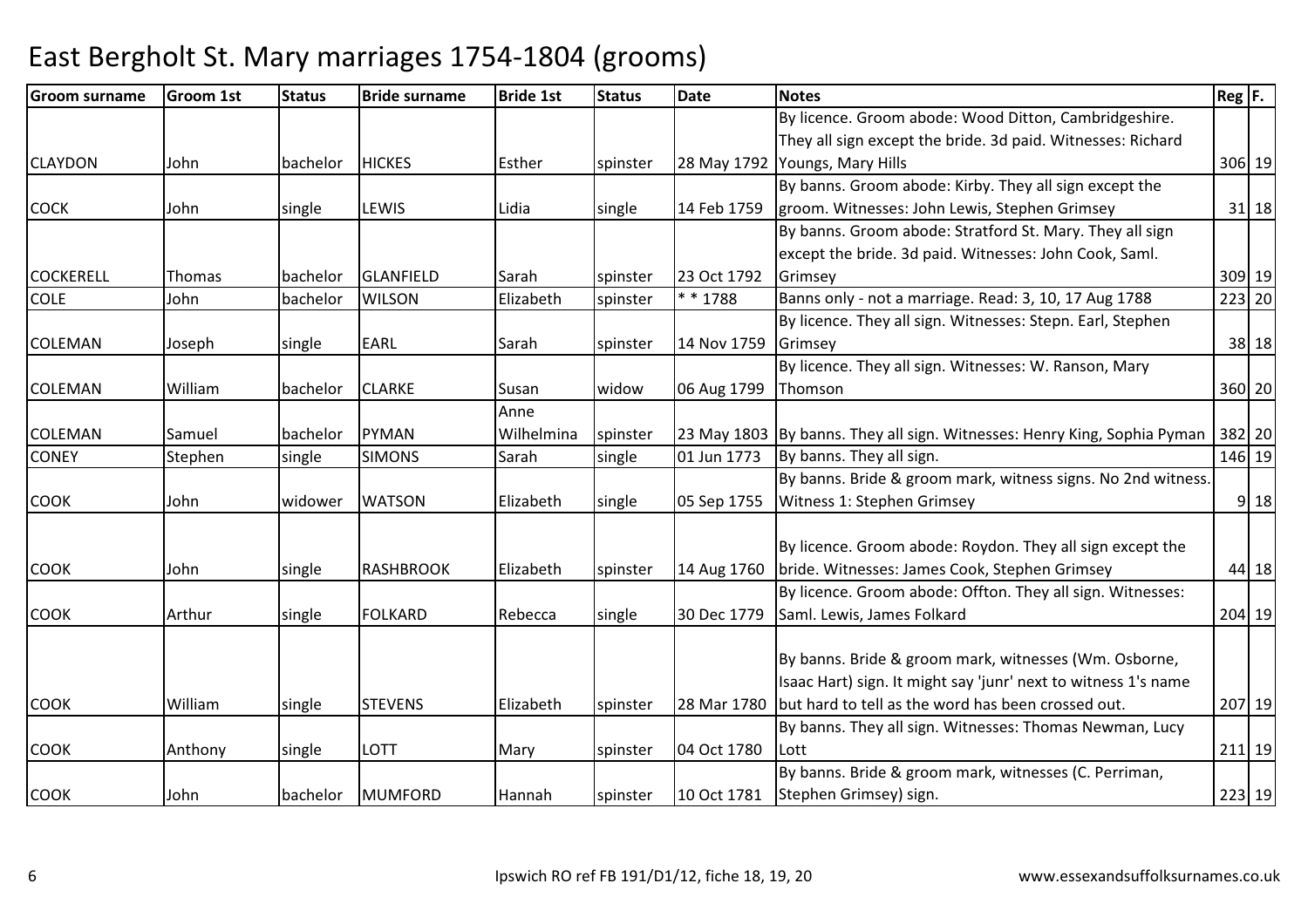#### Groom surnamee Groom 1st Status Bride surname Bride 1st Status Date Notes Reg F. Reg F. COOK John bachelor BACON Elizabeth spinster 29 Sep 1785By banns. They all sign except the groom. 3d paid. Witnesses: Sarah Studd, Mary Baconn 257 19 COOKE Joseph single BENNETT Mary single 15 Oct 1754By banns. Bride & groom mark, witnesses (Thos. Bennett, Stephen Grimsey) sign. Groom abode: BranthamStephen Grimsey) sign. Groom abode: Brantham 3| 18<br>By banns. They all sign except the groom. 3d paid. Witnesses: COOKE Habakkuk bachelor BACON Mary spinster 26 Jan 1790Elizth Cook, Saml. Grimsey <sup>295</sup> <sup>19</sup>COOPER Mannister single ORVISS Sarah spinster 13 May 1771 By banns. They all sign. Witnesses: H. Hankey junr., John Hall 130 19 COOPER William bachelor CHAPMAN Ann spinster 16 Apr 1799By banns. Groom abode: Caple. They all mark. Witnesses: William & Mary Chapman <sup>357</sup> <sup>20</sup>COOPER John EMNEY Anne spinster 15 Jul 1800By licence. Groom abode: Stoke by Naylan. They all mark except the groom. Groom's marital status not in register. Witnesses: Samuel Skeet, Joseph Lee <sup>369</sup> <sup>20</sup>COOPER Thomas bachelor SAUNDERS Sarah Spinster \* \* 1784 Banns only - not a marriage. Banns read: 21, 28 Mar, 04 Apr 1784. Bride abode: Capel 193 20CORNELL Daniel single BRABY Susannah spinster 29 Apr 1762By banns. Groom abode: Mistley. They all sign. Bride signs her surname "Brabe" - spelt "Braby" in register. Witnesses: George Parker, Stephen Grimseyy 62|18 CRACKNALL John single MANN Sarah single 22 Jun 1774By banns. They all mark except witness 2 (Stephen Grimsey). Witness 1: Richard Mason <sup>158</sup> <sup>19</sup>CRACKNELL Daniel bachelor MAYER Martha spinster 11 Nov 1800By banns. They all mark. Witnesses: Sarah Moutell, John **Cracknell** | 371 | 20 CRACKNELL John bachelor BEAUMONT Elizabeth spinster \* \* 1800Banns only - not a marriage. Read: 18, 25 May, 1 Jun 1800. Bride abode: Layham <sup>307</sup> <sup>20</sup> By banns. They all mark except witness 2 (Stephen Grimsey). CRISP Everett single CHISNALL Ann spinster 27 Feb 1769Witness 1: Jonathan Cole <sup>111</sup> <sup>19</sup>CROPLEY Joseph single ARNOLD Mary spinster 25 Apr 1779By banns. Bride & groom mark, witnesses (John Eaton, John Harvey) sign. 193 19CROSBEE William bachelor RASHBROOK Mary spinster 11 Oct 1796By banns. They all sign. Groom signs Crosbee, spelt Crosby in register. Witnesses: Henry John Barrett, Sarah Rashbrook.340 20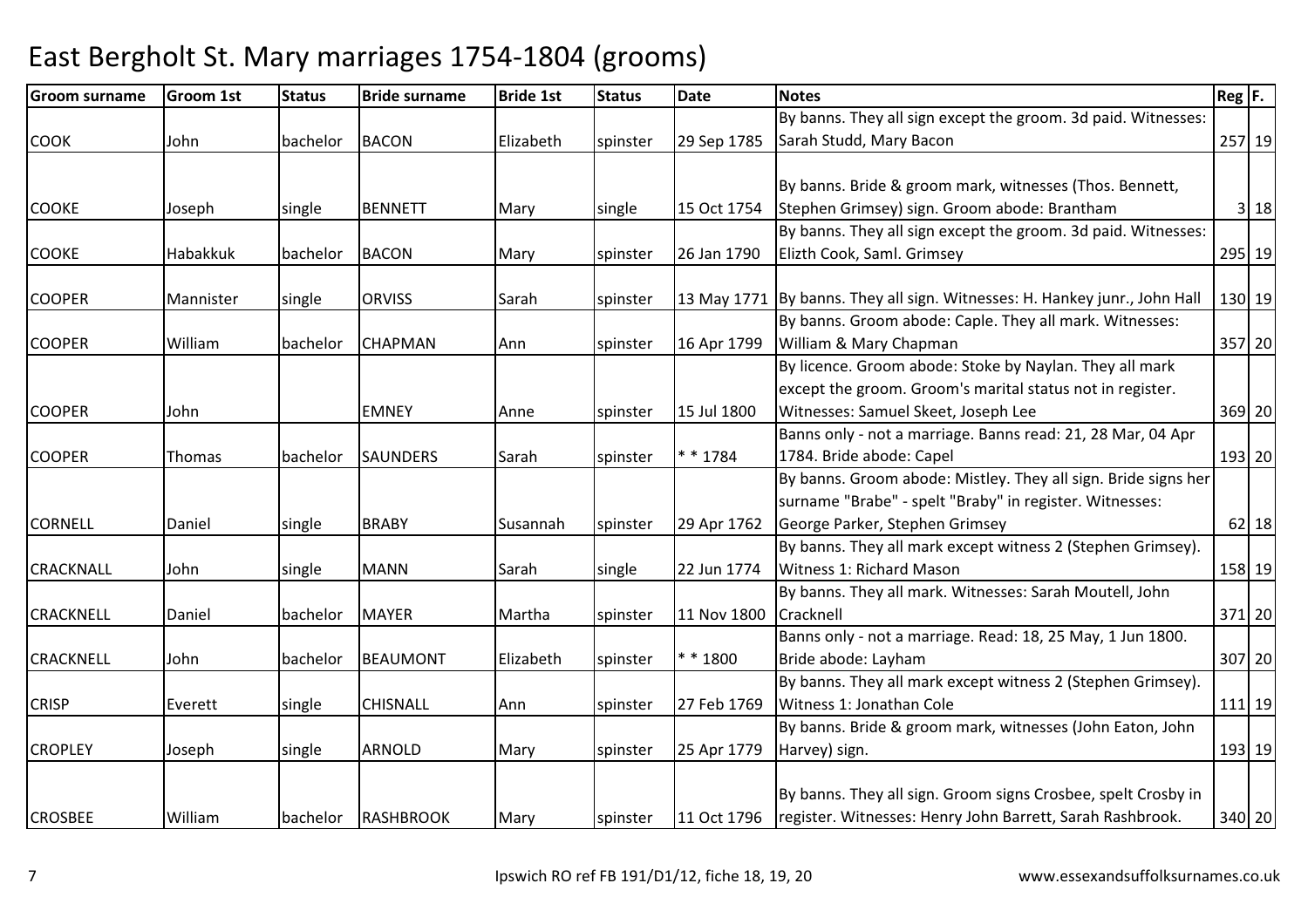| <b>Groom surname</b> | <b>Groom 1st</b> | <b>Status</b> | <b>Bride surname</b> | <b>Bride 1st</b> | <b>Status</b> | Date        | <b>Notes</b>                                                              | $\text{Reg}$ F. |        |
|----------------------|------------------|---------------|----------------------|------------------|---------------|-------------|---------------------------------------------------------------------------|-----------------|--------|
|                      |                  |               |                      |                  |               |             | By licence. Groom abode: Flowton. They all sign. Witnesses:               |                 |        |
| <b>CUTBERT</b>       | Richard          | single        | <b>STILES</b>        | Hannah           | single        | 22 Mar 1774 | Saml. Bloomfield, Daniel Raison                                           |                 | 153 19 |
|                      |                  |               |                      |                  |               |             | By banns. Groom abode: Brantham. Bride & groom mark,                      |                 |        |
| <b>CUTTING</b>       | Samuel           | single        | <b>DIGGENS</b>       | Sarah            | spinster      | 16 Apr 1780 | witnesses (John Eaton, Stephen Grimsey) sign.                             |                 | 208 19 |
|                      |                  |               |                      |                  |               |             | By banns. Bride & groom mark, witnesses (Stephen? & Stephe                |                 |        |
| <b>DAINES</b>        | Beardwell        | single        | <b>ORVIS</b>         | Elizabeth        | spinster      |             | 28 Mar 1765 Grimsey) sign.                                                |                 | 85 18  |
|                      |                  |               |                      |                  |               |             | By banns. They all sign. 3d paid. Witnesses: Hannah Hearsum,              |                 |        |
| <b>DANFORD</b>       | John             | bachelor      | <b>GRIMSEY</b>       | Hannah           | spinster      | 19 Jul 1792 | Saml. Grimsey                                                             |                 | 307 19 |
|                      |                  |               |                      |                  |               |             | By banns. They all mark except witness 2 (Stephen Grimsey).               |                 |        |
| <b>DARDLEY</b>       | William          | widower       | <b>EASTEE</b>        | Mary             | single        | 21 Jul 1782 | Witness 1: William Chaplin                                                |                 | 229 19 |
|                      |                  |               |                      |                  |               |             |                                                                           |                 |        |
| <b>DEARSLY</b>       | John             | single        | <b>HECKFORD</b>      | Martha           | spinster      | 15 Feb 1774 | By banns. They all sign. Witnesses: Jos. Lott, Stephen Grimsey   152   19 |                 |        |
|                      |                  |               |                      |                  |               |             | Banns only - not a marriage. Banns read: 7, 14, 21 Aug 1785.              |                 |        |
| <b>DENNINGTON</b>    | William          | bachelor      | <b>BUTCHER</b>       | Priscilla        | spinster      | $* * 1785$  | Bride abode: Dedham, Essex                                                |                 | 203 20 |
|                      |                  |               |                      |                  |               |             | By banns. Bride & groom mark, witnesses (Samuel Ife,                      |                 |        |
| <b>DIGGINS</b>       | Robert           | widower       | <b>TORBELL</b>       | Mary             | widow         | 10 Oct 1780 | Stephen Grimsey) sign.                                                    |                 | 212 19 |
|                      |                  |               |                      |                  |               |             | By banns. They all mark except witness 1 (Clement                         |                 |        |
| <b>DIGGINS</b>       | Robert           | widower       | <b>SIBBORN</b>       | Judith           | spinster      | 29 Sep 1789 | Chevallier). 3d paid. Witness 2: John Pillen?                             |                 | 288 19 |
|                      |                  |               |                      |                  |               |             |                                                                           |                 |        |
|                      |                  |               |                      |                  |               |             | By banns. They all sign except the bride. 3d paid. The groom's            |                 |        |
|                      |                  |               |                      |                  |               |             | surname is spelt Doubel in the register as Double, but he                 |                 |        |
| <b>DOUBEL</b>        | Daniel           | bachelor      | <b>HARRIS</b>        | Sarah            | spinster      | 17 Nov 1789 | signs Doubel. Witnesses: Stephen & Saml. Grimsey                          |                 | 293 19 |
|                      |                  |               |                      |                  |               |             | By licence. They all sign. 3d paid. Witnesses: Saml. Hudson,              |                 |        |
| <b>DUNTHORNE</b>     | John             | bachelor      | <b>BIRD</b>          | Hannah           | widow         | 05 Sep 1793 | Ann Dunthorne                                                             |                 | 315 19 |
|                      |                  |               |                      |                  |               |             | By banns. Groom & witness 2 (Stephen Grimsey) sign, bride &               |                 |        |
|                      |                  |               |                      |                  |               |             | witness 1 (Hannah Durrant) mark. Groom spells his first name              |                 |        |
| <b>DURRANT</b>       | Thomas           | widower       | <b>STOREY</b>        | Elizabeth        | spinster      | 25 Oct 1770 | 'Tommas'.                                                                 |                 | 126 19 |
|                      |                  |               |                      |                  |               |             | By banns. They all mark except the groom. Witnesses: Abrm.                |                 |        |
| EARL                 | John             | widower       | BEDINGFIELD          | Amey             | widow         | 10 Oct 1797 | Gunn, Judith Hills                                                        | 350 20          |        |
|                      |                  |               |                      |                  |               |             | By licence. Groom abode: Hadleigh. They all sign. Witnesses:              |                 |        |
| <b>EASTY</b>         | Samuel           | bachelor      | DAY                  | Margaret         | spinster      | 06 Apr 1779 | Jno. & Susannah Phillips                                                  |                 | 192 19 |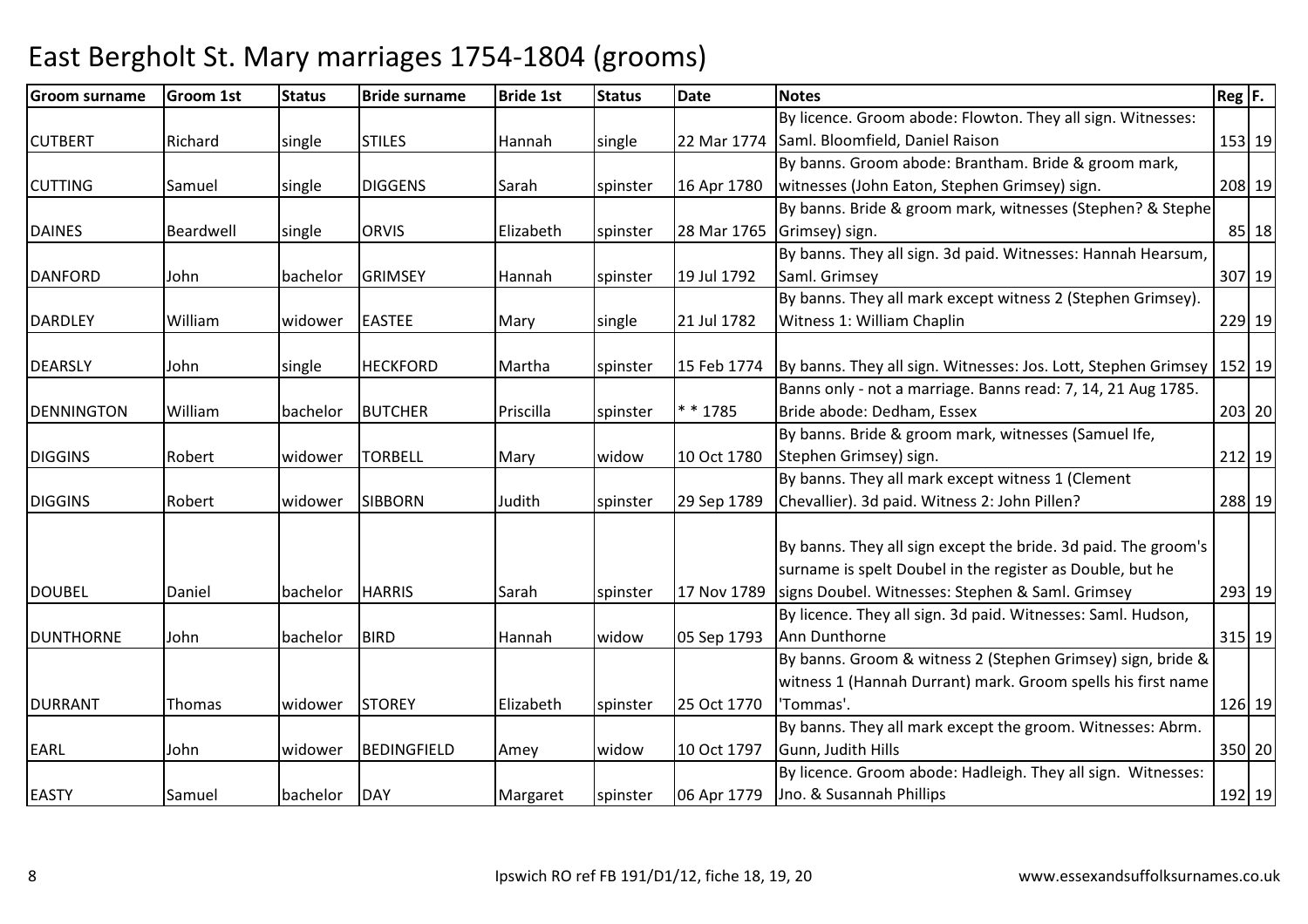| <b>Groom surname</b> | <b>Groom 1st</b> | <b>Status</b> | <b>Bride surname</b> | <b>Bride 1st</b> | <b>Status</b> | <b>Date</b>            | <b>Notes</b>                                                    | $Reg$ $F.$ |       |
|----------------------|------------------|---------------|----------------------|------------------|---------------|------------------------|-----------------------------------------------------------------|------------|-------|
|                      |                  |               |                      |                  |               |                        | By licence. They all sign. Groom occupation: Servant. Groom     |            |       |
|                      |                  |               |                      |                  |               |                        | abode: Brightlingsea, Essex. Witnesses: John Nokes, Willm.      |            |       |
| <b>EDWARD</b>        | John             | single        | <b>ASKEW</b>         | Martha           | spinster      | 03 Feb 1769            | Ralf                                                            | 110 19     |       |
|                      |                  |               |                      |                  |               |                        | By licence. Groom abode: St. Margaret, Ipswich, Suffolk.        |            |       |
|                      |                  |               |                      |                  |               |                        | Groom & witness 1 (Edward Lemon) sign, bride & witness 2        |            |       |
| <b>ELLIS</b>         | Henry            | single        | <b>LEMON</b>         | Elizabeth        | spinster      | 02 Mar 1797            | (Esther Lemon) mark.                                            | 345 20     |       |
|                      |                  |               |                      |                  |               |                        | By banns. Bride & groom mark, witnesses (George Parker,         |            |       |
| <b>EVANS</b>         | John             | single        | <b>HOLDER</b>        | Sarah            | widow         | 02 Feb 1773            | Stephen Grimsey) sign.                                          | 142 19     |       |
|                      |                  |               |                      |                  |               |                        | By banns. They all mark. Witnesses: Isaac Wilkinson,            |            |       |
| <b>EVANS</b>         | Joseph           | bachelor      | <b>LANGLEY</b>       | Mary             | spinster      |                        | 20 May 1782 Thomasin Holden                                     | 228 19     |       |
|                      |                  |               |                      |                  |               |                        | Banns only - not a marriage. Read: 28 Aug, 4, 11 Sep 1791.      |            |       |
| <b>EVERARD</b>       | Robert           | bachelor      | <b>GARNHAM</b>       | Naomi            | spinster      | $* * 1791$             | Bride abode: Belsted                                            | 247 20     |       |
|                      |                  |               |                      |                  |               |                        |                                                                 |            |       |
|                      |                  |               |                      |                  |               |                        | By banns. Groom abode: Ardleigh, Essex. Groom & witness 1       |            |       |
| <b>FAIRS</b>         | Edward           | bachelor      | <b>WEBB</b>          | Susan            | spinster      | 07 Oct 1800            | (John Pye) sign, bride & witness 2 (Mary Pye) mark.             | 370 20     |       |
|                      |                  |               |                      |                  |               |                        |                                                                 |            |       |
|                      |                  |               |                      |                  |               |                        | By licence. Groom abode: Brightlingsea, Essex. They all sign    |            |       |
| <b>FARRINGTON</b>    | Thomas           |               | <b>BALDRY</b>        | Avis             | spinster      | 11 Jan 1764            | except the groom. Witnesses: John Keeble, Stephen Grimsey       |            | 72 18 |
|                      |                  |               |                      |                  |               |                        |                                                                 |            |       |
|                      |                  |               |                      |                  |               |                        | By banns. Groom abode: Lawford, Essex. Groom & witness 2        |            |       |
| <b>FENN</b>          | Samuel           | single        | <b>PECK</b>          | Mary             | single        | 15 Oct 1758            | (Stephen Grimsey) sign, bride & witness 1 (John Barber) mark.   |            | 29 18 |
|                      |                  |               |                      |                  |               |                        | By banns. They all sign except the bride. 3d paid. Witnesses:   |            |       |
| <b>FINCHAM</b>       | Thomas           | bachelor      | SPRINGETT            | Margaret         | spinster      | 04 Nov 1790            | Robt. Grimes, Mary Brooke                                       | 296 19     |       |
|                      |                  |               |                      |                  |               |                        | By banns. Groom & witness 2 (Stephen Grimsey) sign, bride &     |            |       |
| <b>FOLKARD</b>       | Jeremiah         | single        | <b>PITT</b>          | Sarah            | spinster      | 11 Apr 1769            | witness 1 (Robert Pitt) mark.                                   | 114 19     |       |
|                      |                  |               |                      |                  |               |                        |                                                                 |            |       |
|                      |                  |               |                      |                  |               |                        | By licence. They all sign except the bride. Bride abode:        |            |       |
| FOLKARD              | Robert           | single        | <b>BONES</b>         | Elizabeth        | spinster      |                        | 16 Nov 1775   Dedham, Essex. Witnesses: Jno. Taylor, Sam. Lewis | 167 19     |       |
|                      |                  |               |                      |                  |               |                        | By banns. They all sign. Witnesses: Wm. Harvey, Wm.             |            |       |
| FOLKARD              | James            | bachelor      | <b>HARVEY</b>        | Susanna          | spinster      | 16 Dec 1784 Harrington |                                                                 | 249 19     |       |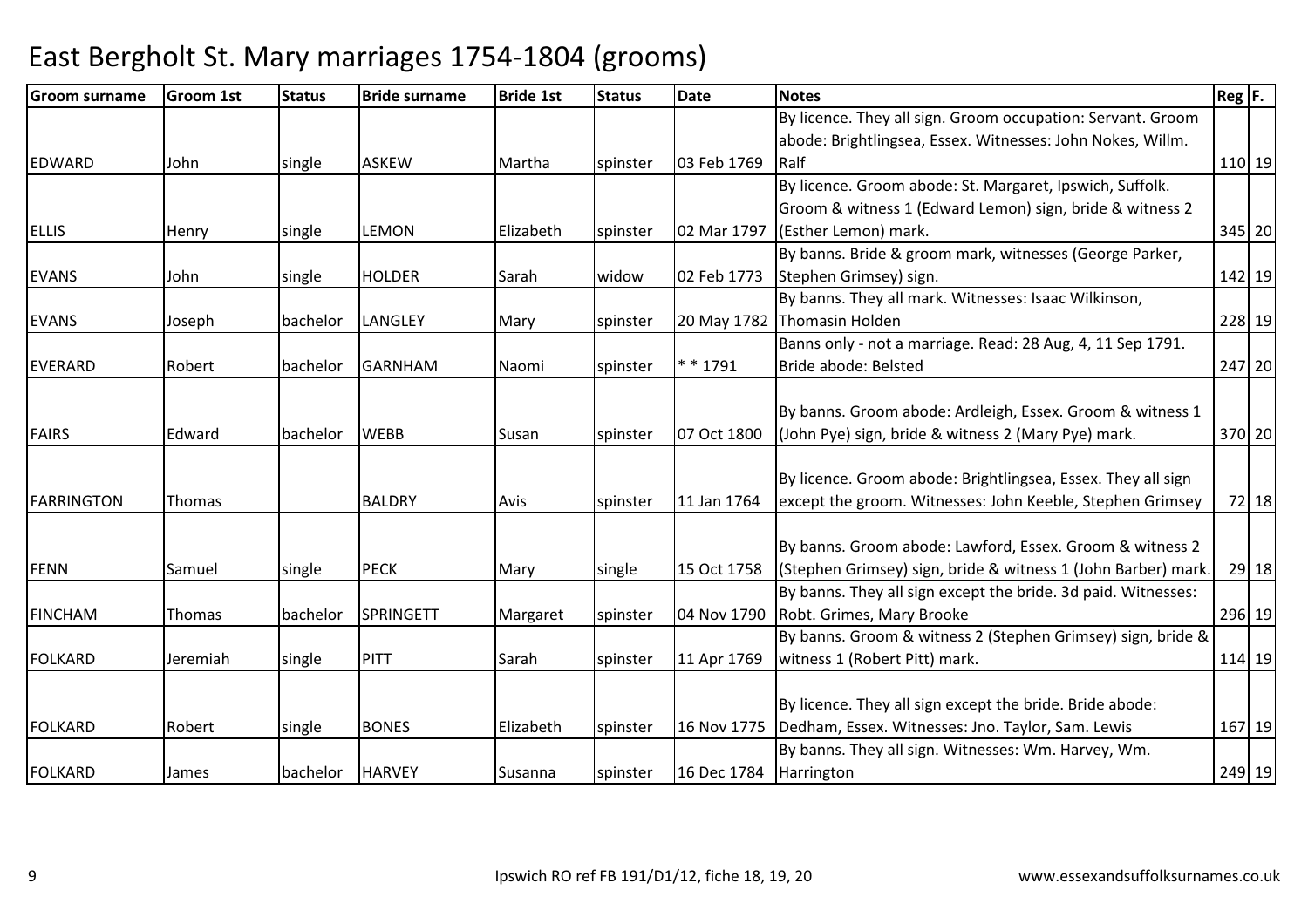| <b>Groom surname</b> | <b>Groom 1st</b> | <b>Status</b> | <b>Bride surname</b> | <b>Bride 1st</b> | <b>Status</b> | <b>Date</b> | <b>Notes</b>                                                    | $Reg$ $F.$ |           |
|----------------------|------------------|---------------|----------------------|------------------|---------------|-------------|-----------------------------------------------------------------|------------|-----------|
|                      |                  |               |                      |                  |               |             | By banns. They all sign. 3d paid. Bride's name is Elisabeth in  |            |           |
|                      |                  |               |                      | Elisabeth        |               |             | the register but she signs Eliza. Witnesses: Jno. Taylor, Sarah |            |           |
| <b>FOLKARD</b>       | Thomas           | bachelor      | <b>KING</b>          | / Eliza          | spinster      | 03 Oct 1786 | Ham, Sarah Dyer                                                 | 267 19     |           |
|                      |                  |               |                      |                  |               |             | By banns. They all sign. 3d paid. Witnesses: Thos. Folkard,     |            |           |
| FOLKARD              | Francis          | bachelor      | <b>BETTS</b>         | Elizabeth        | spinster      | 10 Jun 1793 | Eliz. Phillips                                                  | 313 19     |           |
|                      |                  |               |                      |                  |               |             | By banns. Groom & witness 2 (Saml. Grimsey) sign, bride &       |            |           |
| FOLKARD              | Robert           | bachelor      | KILBOURNE            | Mary             | spinster      | 01 Sep 1799 | witness 1 (Richard Basket) mark.                                | 362 20     |           |
|                      |                  |               |                      |                  |               |             | By banns. They all sign except the bride. Witnesses: Samuel     |            |           |
| <b>FOLKARD</b>       | Thomas           | widower       | <b>STAINS</b>        | Anne             | spinster      |             | 03 Nov 1801 Coleman, Sarah Rashbrook                            | 372 20     |           |
|                      |                  |               |                      |                  |               |             | By banns. They all sign except the bride. Witnesses: Wm.        |            |           |
| <b>FOOKE</b>         | Samuel           | single        | <b>HOOPS</b>         | Mary             | spinster      | 29 Jun 1759 | Atkinson, Stephen Grimsey                                       |            | $36$ 18   |
|                      |                  |               |                      |                  |               |             | By banns. They all sign. Witnesses: Susannah Rust, Stephen      |            |           |
| <b>FORDHAM</b>       | James            | bachelor      | <b>COUSSENS</b>      | Hannah           | spinster      | 12 Nov 1770 | Grimsey                                                         |            | 127 19    |
|                      |                  |               |                      |                  |               |             | By banns. They all mark. 3d paid. Witnesses: Jonathan Halls,    |            |           |
| FOSGATE              | Richard          | bachelor      | <b>GUSTERSON</b>     | Elisabeth        | spinster      | 13 Nov 1787 | Anne Gusterson                                                  | 276 19     |           |
|                      |                  |               |                      |                  |               |             | By banns. Groom abode: Bradfield, Essex. They all sign.         |            |           |
|                      |                  |               |                      |                  |               |             | Groom's marital status not in register. Witnesses: John Day,    |            |           |
| <b>FRANCIS</b>       | William          |               | <b>DURRANT</b>       | Elizabeth        | single        | 09 Apr 1769 | <b>Stephen Grimsey</b>                                          | 112 19     |           |
|                      |                  |               |                      |                  |               |             | By licence. They all sign. Witnesses: Sarah Hankey, John        |            |           |
| <b>FRANKS</b>        | Richard          | single        | <b>PARKER</b>        | Anne             | single        | 28 Sep 1756 | Parson?                                                         |            | $17$   18 |
|                      |                  |               |                      |                  |               |             | By licence. Groom abode: St. James Westminster, Middlesex.      |            |           |
|                      |                  |               |                      |                  |               |             | They all sign except witness 2 (Stephen Grimsey). Bride's       |            |           |
|                      |                  |               |                      | Elizabeth        |               |             | name is Elizabeth in register but she signs Eliza. 3d paid.     |            |           |
| <b>FREEBORN</b>      | John             | bachelor      | <b>EASTWICK</b>      | / Eliza          | spinster      |             | 18 May 1785   Witness 1: William Estwick.                       | 251 19     |           |
|                      |                  |               |                      |                  |               |             | By banns. Bride & groom mark, witnesses (Saml. Beaumont,        |            |           |
| FREELAND             | Peter            | widower       | <b>BAKER</b>         | Mary             | single        |             | 29 May 1769 Stephen Grimsey) sign.                              | 116 19     |           |
|                      |                  |               |                      |                  |               |             | By banns. Bride & groom mark, witnesses sign. Witnesses:        |            |           |
| <b>FROST</b>         | William          | single        | <b>DURRANT</b>       | Susan            | spinster      |             | 10 Nov 1760 Stephen Grimsey junr & senr.                        |            | 47 18     |
|                      |                  |               |                      |                  |               |             | By banns. They all sign. Witnesses: William Estwick, Elizabeth  |            |           |
| <b>GARNHAM</b>       | John             | single        | <b>ORVIS</b>         | Martha           | spinster      | 23 Oct 1777 | Garnham                                                         | 183 19     |           |
|                      |                  |               |                      |                  |               |             | By banns. Groom abode: Stratford. Bride & groom mark,           |            |           |
| <b>GARWOOD</b>       | Peace            | widower       | PENNOCK              | Mary             | single        | 15 Oct 1755 | witnesses (Stephen Grimsey, John Eaton)sign.                    |            | $11$ 18   |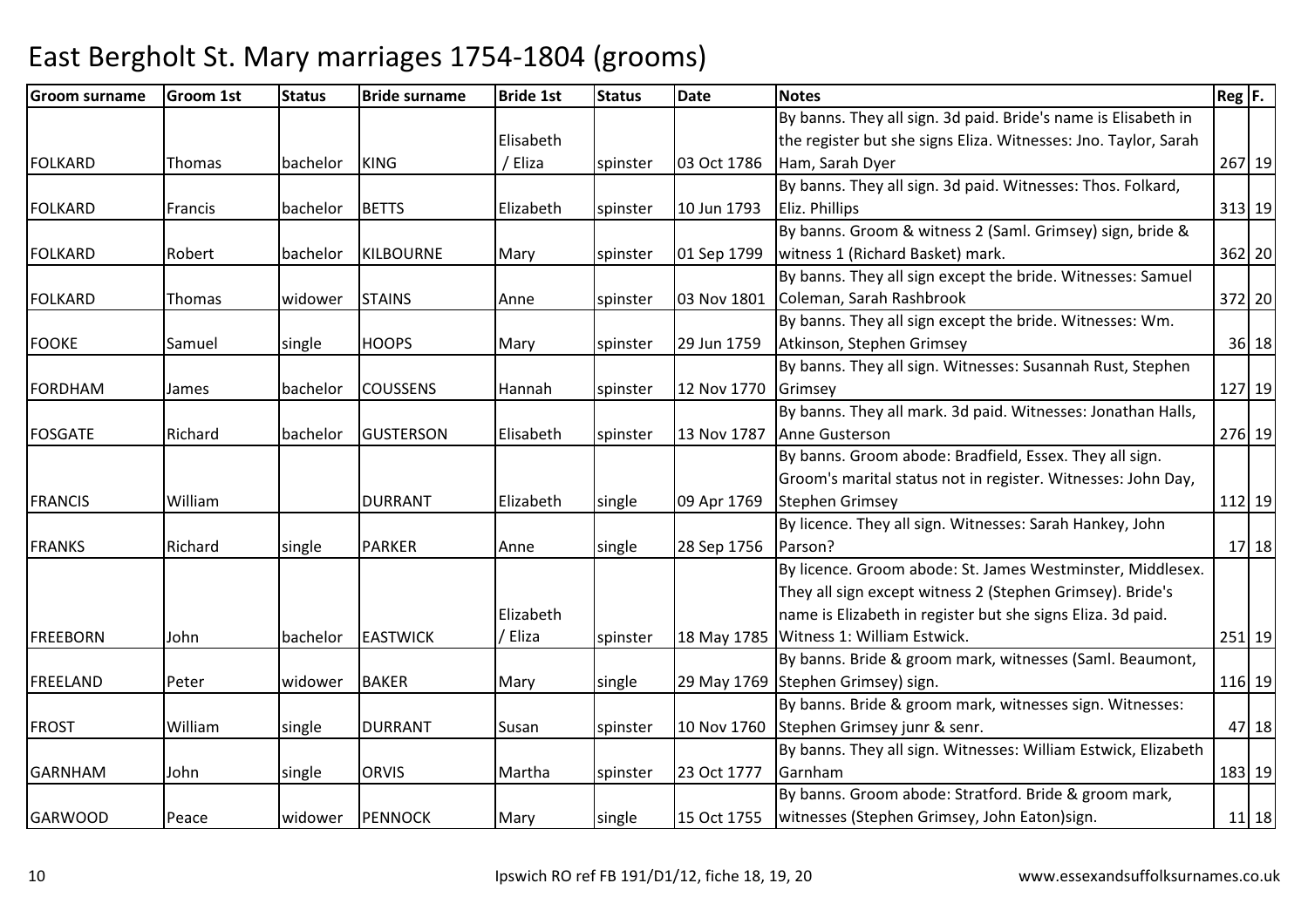#### Groom surnamee Groom 1st Status Bride surname Bride 1st Status Date Notes Reg F. Reg F. GARWOOD John single SHAVE Elizabeth spinster 22 Dec 1774By banns. They all mark except witness 2 (Stephen Grimsey). Witness 1: William Minter163 19 GENTREE | William | widower | MOUTELL | Christian | spinster | 18 Sep 1796 By banns. Groom & witness 2 (Saml. Grimsey) sign, bride & witness 1 (Sarah Woollard)mark. Groom signs Gentree, spelt Gentry in register. 339 20GENTRY Isaac bachelor SAGE Elisabeth spinster 09 May 1784Elisabeth Chaplin) sign.By banns. Bride & groom mark, witnesses (John Deeks, 243 19GILLINGWATER James | HART Martha Spinster 17 Jun 1770 By banns. Bride & groom mark, witnesses (James Hart, Stephen Grimsey) sign. Groom's marital status not in register. | 121| 19 GLANDFIELD Francis single SIBBORN Sarah Spinster 01 Nov 1764 By banns. They all sign except the bride. Witnesses: Eliz & Ann Tyndalll 19 | 18 GLANDFIELD William bachelor HURELL Ann spinster 18 Apr 1799By banns. They all sign except the bride. Witnesses: Francis Glandfield, Mary Batley <sup>358</sup> <sup>20</sup>GLOVER John single SARGEANT Elizabeth spinster 26 Dec 1775By licence. Groom abode: Nayland. They all sign. Bride signs her surname "Sargeant", but is spelt "Sarjent" in register. Witness 1's name partially obscured by ink spot. Witnesses: Eliza Di\*ield, Saml. Beaumont <sup>168</sup> <sup>19</sup>GOODRICH George single GARNHAM Mercey spinster 03 Jun 1800By banns. They all sign except the groom. Witnesses: John & Martha Garnham <sup>367</sup> <sup>20</sup> By banns. They all sign. Witnesses: Joseph Woollard, Stephen GOSLIN William single RICHARDSON Hannah widow 23 Nov 1780**Grimsey** y 217 19 GOSLING Thomas bachelor BECKWITH Mary spinster 29 Mar 1796By banns. They all sign except witness 2 (James Gosling). 29 Mar 1796 Witness 1: Sarah Gamer <sup>333</sup> <sup>20</sup>GOSSHOCK Francis widower WHITAKER Alice spinster \* \* 1794Banns only - not a marriage. Read: 21, 28 Sep, 5 Oct 1794. Bride abode: Hintlesham <sup>262</sup> <sup>20</sup> By banns. Groom abode: Stratford. Bride & groom mark, GRAINGER Henry single MOOR Mary spinster 27 Jun 1773 witnesses (John Arnold, Stephen Coney) sign. 148 19GREEN Robert single HOW Sarah spinster 11 Oct 1760By banns. They all sign. Witnesses: Thos. Mott, Stephen Grimseyy 18 GRIMES John single CHAPLEN Mary single 12 Oct 1756By banns. They all sign except the bride. Witnesses: John Harvey, Stephen Grimseyy 18|18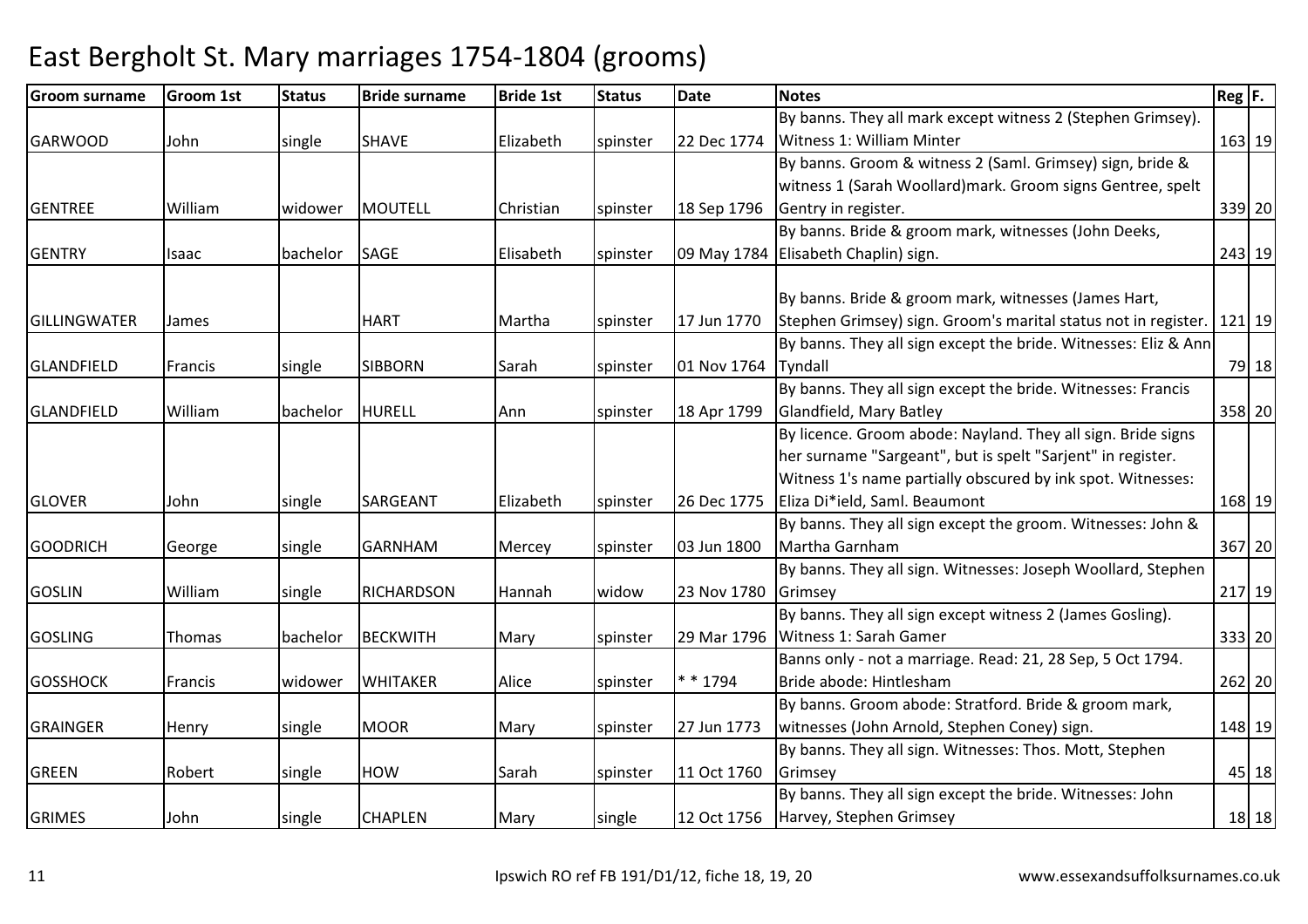| <b>Groom surname</b> | <b>Groom 1st</b> | <b>Status</b> | <b>Bride surname</b> | <b>Bride 1st</b> | <b>Status</b> | <b>Date</b> | <b>Notes</b>                                                       | $Reg$ $F.$ |         |
|----------------------|------------------|---------------|----------------------|------------------|---------------|-------------|--------------------------------------------------------------------|------------|---------|
|                      |                  |               |                      |                  |               |             | By banns. They all sign except the bride. Witnesses: John          |            |         |
| <b>GRIMES</b>        | Samuel           | single        | <b>COOK</b>          | Sarah            | spinster      | 18 Apr 1770 | Heckford, Robt. Grimes                                             |            | 120 19  |
|                      |                  |               |                      |                  |               |             | By licence. They all sign. Witnesses: Will. Estwick, Stephen       |            |         |
| <b>GRIMES</b>        | Thomas           | single        | <b>CLARK</b>         | Mary             | spinster      | 31 Dec 1772 | Grimsey                                                            |            | 141 19  |
|                      |                  |               |                      |                  |               |             | By licence. They all sign. Bride's marital status not in register. |            |         |
|                      |                  |               |                      |                  |               |             | Bride abode: Stratford, Suffolk. Witnesses: John Harvey, Wye       |            |         |
| <b>GRIMES</b>        | Robert           | single        | <b>COLEMAN</b>       | Sarah            |               |             | 10 Mar 1776 Burwood Prigg                                          |            | 167 19  |
|                      |                  |               |                      |                  |               |             | By licence. Groom abode: Stratford St. Mary, Suffolk. They all     |            |         |
| <b>GRIMES</b>        | Robert           | widower       | <b>BROOKS</b>        | Mary             | spinster      | 22 Jan 1795 | sign. Witnesses: Elizabeth & William Harvey                        |            | 326 19  |
|                      |                  |               |                      |                  |               |             | By banns. They all sign except the bride. Bride's first name       |            |         |
|                      |                  |               |                      |                  |               |             | given as both Susan and Susannh. in the register. Witnsses:        |            |         |
| <b>GRIMSEY</b>       | Stephen          | widower       | E[VU]E[LT]           | Susan            | spinster      | 22 Jun 1761 | Elizabeth Estwick, John Eaton.                                     |            | $55$ 18 |
|                      |                  |               |                      |                  |               |             | By banns. Groom abode: Hadleigh, Suffolk. Bride & groom            |            |         |
|                      |                  |               |                      |                  |               |             | mark, witnesses (Richard Norman, Stephen Grimsey) sign.            |            |         |
| <b>GRIMSEY</b>       | Francis          |               | <b>DAINES</b>        | Mary             | spinster      | 05 Feb 1765 | Groom's marital status not in register.                            |            | 83 18   |
|                      |                  |               |                      |                  |               |             | By banns. They all sign except the bride. Witnesses: William       |            |         |
| <b>GRIMSEY</b>       | Isaac            | widower       | <b>WORTS</b>         | Esther           | widow         | 09 Jun 1772 | Sawer, Stephen Grimsey                                             |            | 135 19  |
|                      |                  |               |                      |                  |               |             | By banns. Bride & groom mark, witnesses (Ann Sanford,              |            |         |
| <b>GRIMSEY</b>       | Samuel           | single        | <b>EVANS</b>         | Elizabeth        | spinster      | 22 Oct 1776 | Stephen Grimsey) sign.                                             |            | 173 19  |
|                      |                  |               |                      |                  |               |             | By banns. They all sign except the groom. Witnesses: Stephen       |            |         |
| <b>GRIMSEY</b>       | Robert           | bachelor      | <b>ORRIS</b>         | Elizabeth        | spinster      | 12 Jun 1783 | Grimsey, Thomas Orris                                              |            | 233 19  |
|                      |                  |               |                      |                  |               |             | By banns. They all mark. 3d paid. Witnesses: Robert &              |            |         |
| <b>GRIMSEY</b>       | Samuel           | widower       | <b>GARWOOD</b>       | Mary             | spinster      | 17 Feb 1789 | <b>Elizabeth Grimsey</b>                                           |            | 282 19  |
|                      |                  |               |                      |                  |               |             | By banns. They all sign except the bride. Witnesses: John          |            |         |
| <b>GROOM</b>         | George           | bachelor      | <b>STOLLERY</b>      | Elizabeth        | spinster      |             | 20 May 1798 Bridges, James Cant                                    |            | 352 20  |
|                      |                  |               |                      |                  |               |             | By banns. Bride & groom mark, witnesses (John Cutt[e_]bard,        |            |         |
| <b>GROSE</b>         | Thomas           | single        | <b>WENT</b>          | Susan            | spinster      | 14 Oct 1766 | Stephen Grimsey) sign.                                             |            | $95$ 18 |
|                      |                  |               |                      |                  |               |             | By banns. They all mark. Witnesses: Robert Grimsey, Hester         |            |         |
| <b>GROSS</b>         | Thomas           | widower       | <b>TERRY</b>         | Mary             | widow         | 29 Feb 1784 | Harsom                                                             |            | 242 19  |
|                      |                  |               |                      |                  |               |             | By banns. Groom abode: Dedham, Essex. Groom & witness 2            |            |         |
|                      |                  |               |                      |                  |               |             | (Samuel Grimsey) sign, bride & witness 1 (Saml. Gardner)           |            |         |
| <b>GROVES</b>        | Samuel           | bachelor      | <b>COOPER</b>        | Judith           | spinster      | 02 Dec 1794 | mark.                                                              |            | 325 19  |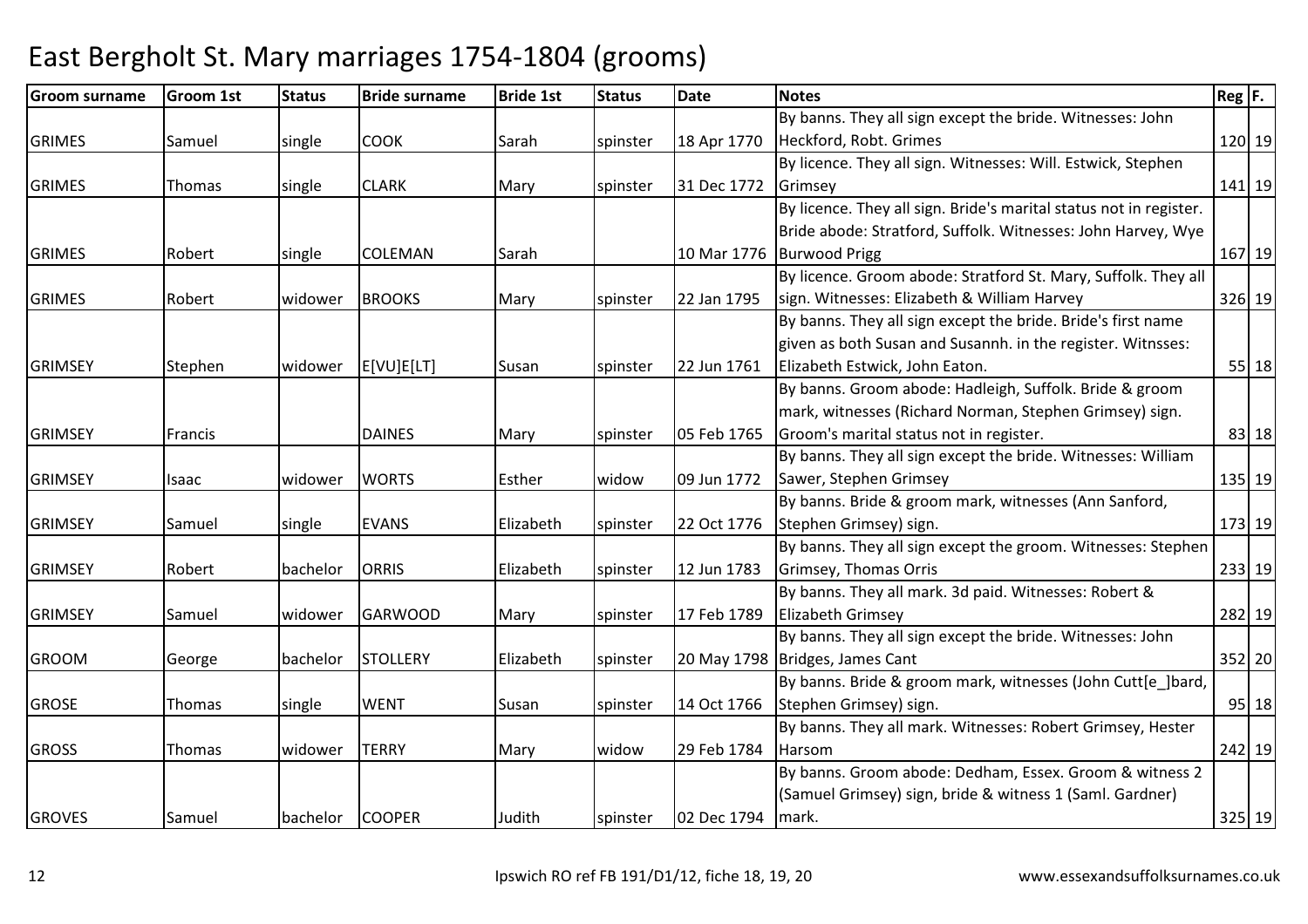#### Groom surnamee Groom 1st Status Bride surname Bride 1st Status Date Notes Reg F. Reg F. GUNN Stephen bachelor PIPER Sarah spinster 31 Jul 1783By banns. They all mark except witness 2 (Stephen Grimsey). Witness 1: Robert Grimsey <sup>235</sup> <sup>19</sup>GUNN James single SONGER Mary widow 28 Oct 1783By banns. Groom abode: Brantham. Groom & witness 2 (Stephen Grimsey) sign, bride & witness 1 (Joseph King) mark. | 240| 19 GUNN Abraham bachelor MOORE Sarah spinster 14 Oct 1789By banns. They all mark except witness 1 (Isaac Grimsey). 3d paid. Witness 2: Robert Grimsey <sup>290</sup> <sup>19</sup>GUNN Abraham widower PEEKE Ann spinster 10 Jul 1799By banns. Bride & groom mark, witnesses (William Boyce, Saml. Grimsey) sign. 359 20GUSTERSON James Single ADAMS Hannah Spinster 10 Nov 1779 By banns. They all sign except the bride. Bride abode: Stratford. Witnesses: William Gusterson, Stephen Grimsey <sup>202</sup> <sup>19</sup>GUSTERSON James bachelor ABBOT Margaret spinster 05 Jul 1789By banns. They all sign except the bride. 3d paid. Witnesses: Samuel Coleman, Saml. Grimsey <sup>284</sup> <sup>19</sup>HALL Abraham bachelor LEMON Sarah spinster 22 Feb 1785By banns. They all mark. 3d paid. Witnesses: Stephen Grimsey, Sarah Chaplin <sup>250</sup> <sup>19</sup>HALL William bachelor CHAPLIN Sarah spinster 27 Sep 1785By banns. They all mark except witness 2 (Stephen Grimsey). 3d paid. Witness 1: John Chaplin <sup>256</sup> <sup>19</sup>HALL Abraham bachelor LEMMON Sarah spinster \* \* 1783Banns only - not a marriage. Banns read: 17, 24 Aug 1783. Forbidden by John Hall, father of Abraham - the son being a minor.. [185] 20 HALLS Jonathan bachelor BIBBY Sarah widow 31 Jul 1782By banns. Groom & witness 1 (Isaac Wilkinson) mark, bride & witness 2 (Stephen Grimsey) sign. 231 19HARRINGTON Edward | HARVEY Susan Spinster 28 Dec 1759 By licence. Groom abode: Manningtree, Essex. They all sign. Groom's marital status not in register. Witnesses: William Estwick, John Harveyy 18 HARRIS Samuel single WOOLLARD Sarah spinster 01 Aug 1765By banns. Groom abode: Brantham. Bride & groom mark, witnesses (Joseph Button, Stephen Grimsey) sign. 88 18HARRIS Samuel widower STEWARD Elizabeth spinster 06 Feb 1780By banns. They all sign except the groom. Witnesses: George Nichols, John Eaton<sup>205</sup> <sup>19</sup>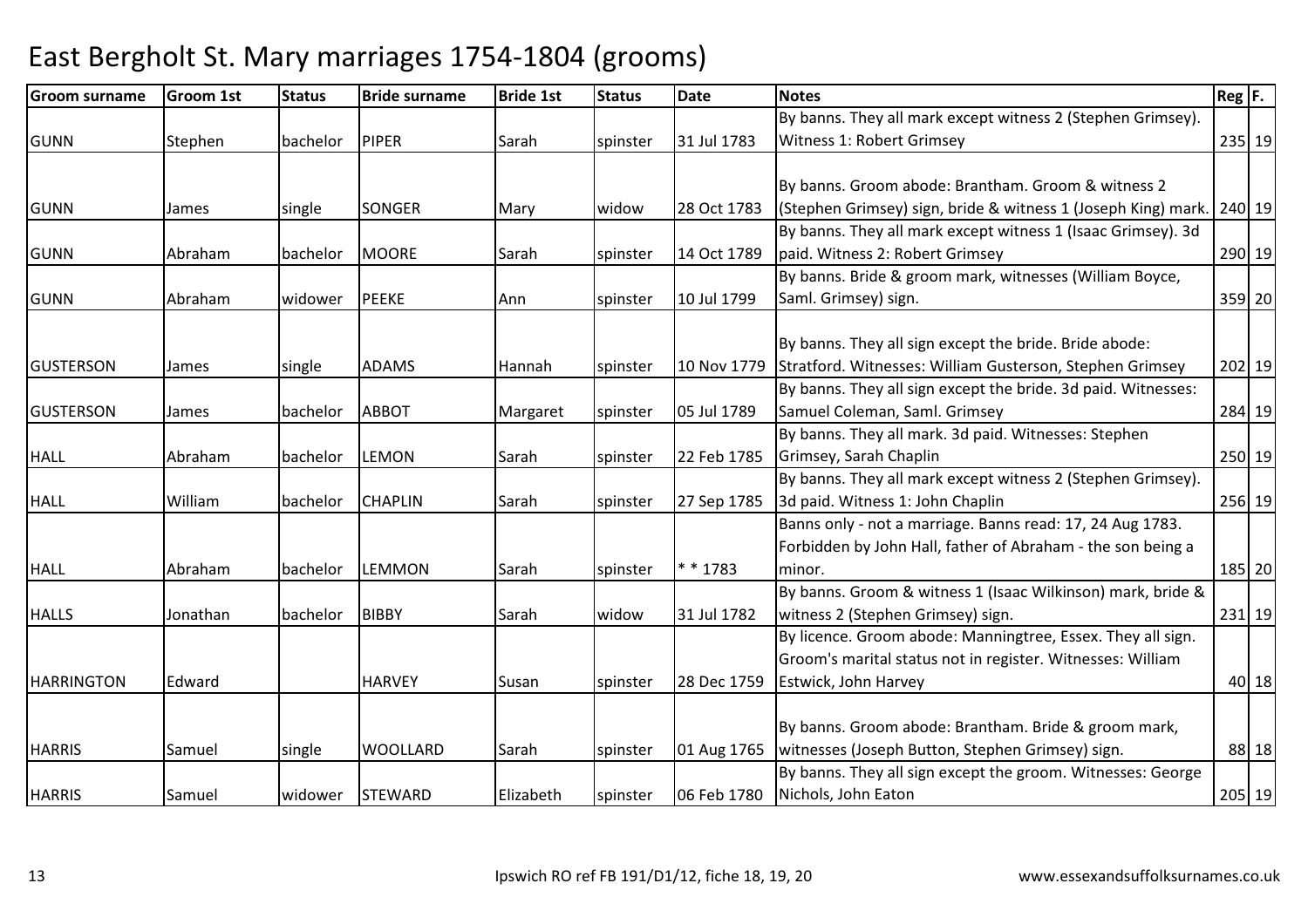| Groom surname | <b>Groom 1st</b> | <b>Status</b> | <b>Bride surname</b> | <b>Bride 1st</b> | <b>Status</b> | <b>Date</b> | <b>Notes</b>                                                      | $\text{Reg}$ $\vert$ F. |
|---------------|------------------|---------------|----------------------|------------------|---------------|-------------|-------------------------------------------------------------------|-------------------------|
|               |                  |               |                      |                  |               |             | By banns. They all mark except witness 1 (William Jeffery). 3d    |                         |
| <b>HARRIS</b> | Samuel           | widower       | <b>WEBB</b>          | Mary             | spinster      | 15 Nov 1787 | paid. Witness 2: Stephen Grimsey                                  | 275 19                  |
|               |                  |               |                      |                  |               |             | By banns. They all mark except witness 2 (Stephen Grimsey).       |                         |
|               |                  |               |                      |                  |               |             | Groom's marital status not in register. Witness 1: Tamerson       |                         |
| <b>HART</b>   | Philip           |               | <b>STOWE</b>         | Anne             | spinster      | 24 Jun 1761 | Windsor                                                           | $56$ 18                 |
|               |                  |               |                      |                  |               |             | By banns. They all sign. Bride's surname spelt 'Dearsley' in      |                         |
|               |                  |               |                      |                  |               |             | register, she signs 'Dearsly'. Witnesses: William Hart, Stephen   |                         |
| <b>HART</b>   | James            | single        | <b>DEARSLEY</b>      | Elizabeth        | spinster      | 04 Jun 1769 | Grimsey                                                           | 117 19                  |
|               |                  |               |                      |                  |               |             | By banns. They all mark except witness 1 (Robert Gillett).        |                         |
| <b>HART</b>   | Philip           | widower       | <b>TOMPSON</b>       | Sarah            | spinster      | 16 Oct 1770 | Witness 2: John Lumley                                            | 124 19                  |
|               |                  |               |                      |                  |               |             | By banns. Groom abode: Brightlingsea. They all sign. Groom's      |                         |
|               |                  |               |                      |                  |               |             | marital status not in register. Witnesses: Sukey Greaves,         |                         |
| <b>HART</b>   | John             |               | <b>HAM</b>           | Susan            |               |             | 30 May 1776 Robt. Grimes                                          | 171 19                  |
|               |                  |               |                      |                  |               |             |                                                                   |                         |
| <b>HART</b>   | Robert           | single        | <b>GARNHAM</b>       | Elizabeth        | spinster      | 21 Apr 1778 | By banns. They all sign. Witnesses: Will. Kettle, John Garnham    | 187 19                  |
|               |                  |               |                      |                  |               |             | By banns. Bride & groom mark, witnesses (both called John         |                         |
| <b>HART</b>   | William          | bachelor      | <b>BIRD</b>          | Susan            | spinster      | 05 Nov 1793 | Bird) sign. 3d paid. Witness 2 is John Bird junr.                 | 317 19                  |
|               |                  |               |                      |                  |               |             | By banns. They all mark except witness 1 (George Nichals).        |                         |
| <b>HART</b>   | Jacobus          | widower       | <b>COOK</b>          | Sarah            | spinster      | 16 Oct 1798 | Witness 2: Ann Nicholls                                           | 355 20                  |
|               |                  |               |                      |                  |               |             | Banns only - not a marriage. Read: 23, 30 Sep, 7 Oct 1787.        |                         |
| <b>HART</b>   | Joseph           | bachelor      | <b>CREEK</b>         | Susan            | spinster      | $* * 1787$  | Bride abode: Stratford St. Mary                                   | 218 20                  |
|               |                  |               |                      |                  |               |             | By banns. They all sign. Witnesses: Richard Baskett, Stephen      |                         |
| <b>HARVEY</b> | John             | single        | PERRIMAN             | Martha           | single        | 01 Jan 1756 | Grimsey                                                           | $13$ 18                 |
|               |                  |               |                      |                  |               |             | By banns. They all sign except the bride. Witnesses: John         |                         |
| <b>HARVEY</b> | John             | bachelor      | <b>BLOSS</b>         | Margaret         | spinster      | 30 Aug 1781 | Eaton, John Sorrell                                               | 222 19                  |
|               |                  |               |                      |                  |               |             | By licence. They all sign. 3d paid. Bride's marital status not in |                         |
|               |                  |               |                      |                  |               |             | register. Witnesses: James Revans, Margaret Willins, Mary         |                         |
| <b>HARVEY</b> | William          | single        | <b>HAM</b>           | Elizabeth        |               | 25 Apr 1787 | Brooke, Sarah Coleman, Saml. Spurling                             | 273 19                  |
|               |                  |               |                      |                  |               |             | By banns. Groom abode: Tattingston, Suffolk. Bride & groom        |                         |
|               |                  |               |                      |                  |               |             | mark, witnesses (John Cuthbart, Stephen Grimsey) sign.            |                         |
| <b>HAWES</b>  | William          |               | <b>TOMSON</b>        | Mary             | spinster      | 01 Dec 1766 | Groom's marital status not in register.                           | 99 18                   |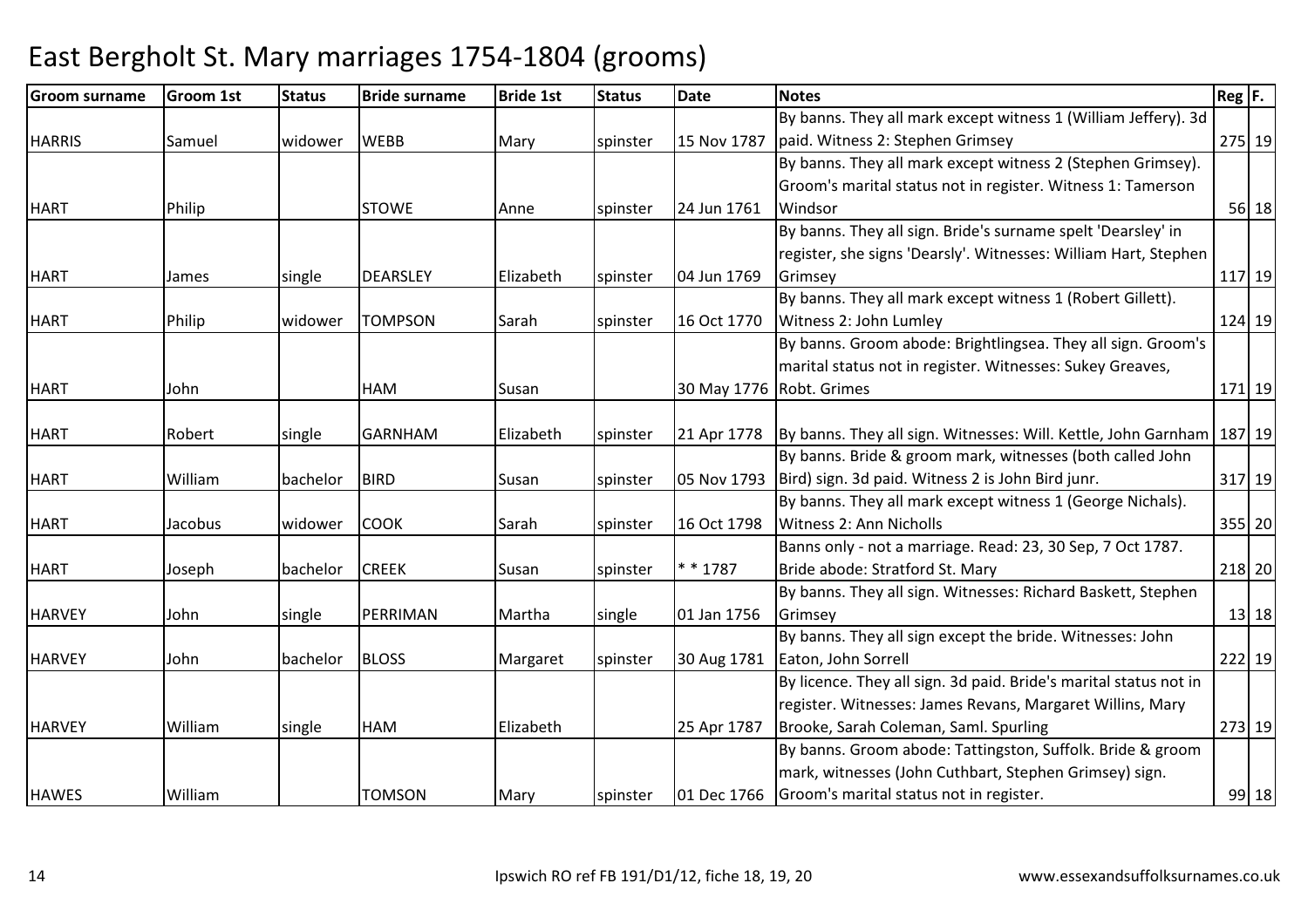#### Groom surnamee Groom 1st Status Bride surname Bride 1st Status Date Notes Reg F. Reg F. HAZELTON Joseph single WOODROFFE Lydia single 11 Oct 1757By banns. They all mark except witness 2 (Stephen Grimsey). Witness 1: Thos. Lewiss 23 | 18 HERSOM / **HEARSON** N John single TURNER Sarah spinster 30 Jul 1766 By banns. They all sign except the bride. Groom spells his surname 'Hersom' but it is spelt 'Hearson' in the register. Witnesses: Coo[k\_]Wallis, Stephen Grimsey <sup>94</sup> <sup>18</sup>HICKS Daniel widower COOPER Ann widow 23 Jul 1782By banns. Bride & groom mark, witnesses (James Hart, Stephen Grimsey) sign. 230 19HICKS William bachelor CHAPLIN Mary spinster 02 Nov 1794By banns. They all mark except witness 2 (Saml. Grimsey). Witness 1: John Lemonn 324 19 HICKS William bachelor CHAPLIN Mary spinster \* \* 1793Banns only - not a marriage. Read: 19 May 1793. Further publication forbidden by Mary Chaplin. 254 20HILL Daniel widower CANHAM Mary single 30 Jan 1759By banns. They all mark except witness 2 (Stephen Grimsey). Witness 1: John Pittt 30 18 HILLS Henry NEWMAN Sarah single 13 May 1777Chisnall, Stephen GrimseyBy licence. Groom abode: Weeley, Essex. They all sign. Groom's marital status not in register. Witnesses: Thomas <sup>178</sup> <sup>19</sup>HILLS Manson bachelor NORMAN Judith widow 27 May 1788Parker, Margaret Anah CairdBy banns. They all sign. 3d paid. Groom's first name spelt Manson in register, he signs Munson. Witnesses: George d 277| 19 HILLS John widower WHEELER Sarah spinster 05 Nov 1789By banns. They all mark except the groom. 3d paid. Witnesses: James & Sarah Moss <sup>292</sup> <sup>19</sup>HOLDER George bachelor WARSP Mary spinster 05 Mar 1783By banns. Groom & witness 2 (John Eaton) sign, bride & witness 1 (Joseph Hartt) mark. 232 19HOLLICK William bachelor ALLEN Eleanor spinster 20 Aug 1799By licence. Groom abode: Caple. Witnesses: Sarah Hollick, Jane Allen, Jereh. Heardd 361 20 HOUSE John bachelor HOLDER Mary spinster 09 Dec 1790By banns. Bride & groom mark, witnesses (Jeremiah Warren, Saml. Grimsey) sign. 3d paid. 297 19HOW Thomas widower SIMONS Mary widow 18 Sep 1754By banns. They all sign. Bride abode: Brantham. Witnesses: Anne Paul, Sarah Hankeyy 2 18 HOW John widower COOPER Sarah widow 18 Jan 1803By banns. Groom abode: Boxstead, Essex. They all sign except witness 2 (Mary Hecford). Witness 1: William Jennings<sup>379</sup> <sup>20</sup>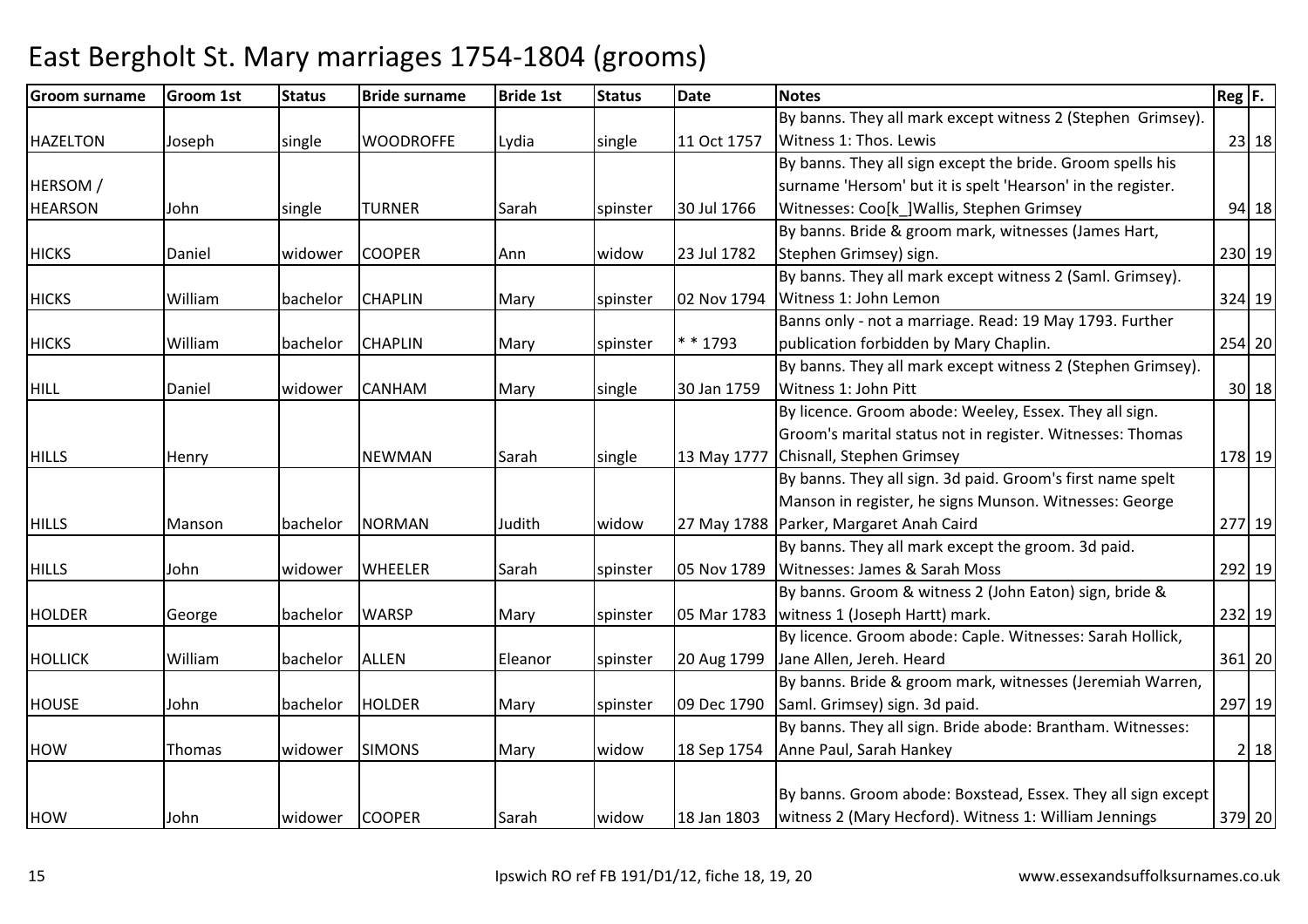| <b>Groom surname</b> | <b>Groom 1st</b> | <b>Status</b> | <b>Bride surname</b> | <b>Bride 1st</b> | <b>Status</b> | Date        | <b>Notes</b>                                                  | $Reg$ $F.$ |        |
|----------------------|------------------|---------------|----------------------|------------------|---------------|-------------|---------------------------------------------------------------|------------|--------|
|                      |                  |               |                      |                  |               |             | By banns. Groom abode: Brentham, Suffolk. They all mark       |            |        |
|                      |                  |               |                      |                  |               |             | except witness 2 (Sarah Death). Marital statuses not in       |            |        |
| <b>HOWARD</b>        | Thomas           |               | <b>SMITH</b>         | Anne             |               | 10 Oct 1763 | register. Witness 1: William Pitt                             |            | 71 18  |
|                      |                  |               |                      |                  |               |             | By banns. Bride & groom mark, witnesses (Thos. How, Samuel    |            |        |
| <b>HOWARD</b>        | William          | bachelor      | <b>GARWOOD</b>       | Mary             | spinster      | 26 Jan 1790 | Grimsey) sign. 3d paid.                                       |            | 294 19 |
|                      |                  |               |                      |                  |               |             | By licence. Groom abode: Little Chelsea, Middlesex. They all  |            |        |
|                      |                  |               |                      |                  |               |             | sign. Marital statuses not in register. Witnesses: Sukey      |            |        |
| <b>HUDSON</b>        | Samuel           |               | <b>ESTWICK</b>       | Mary             |               | 29 Aug 1775 | Greaves, Stephen Grimsey                                      |            | 165 19 |
|                      |                  |               |                      |                  |               |             | By banns. Groom abode: Great Wenham. They all mark            |            |        |
|                      |                  |               |                      |                  |               |             | except witness 2 (William Gusterson). Witness 1: Sarah        |            |        |
| <b>HUDSON</b>        | James            | widower       | <b>FENN</b>          | Margaret         | spinster      | 29 Sep 1783 | Gutteridge                                                    |            | 237 19 |
|                      |                  |               |                      |                  |               |             | By banns. They all sign except witness 2 (Anne Reynolds).     |            |        |
| <b>HUM</b>           | James            | bachelor      | <b>REYNOLDS</b>      | Ruth             | spinster      | 02 Aug 1803 | Witness 1: William Hpes?                                      |            | 383 20 |
|                      |                  |               |                      |                  |               |             | By banns. They all sign except the bride. Witnesses: James    |            |        |
| HUMPHREY             | William          | single        | <b>SAUNDERS</b>      | Grace            | widow         | 13 Feb 1770 | Stiles, John Eaton                                            |            | 119 19 |
|                      |                  |               |                      |                  |               |             |                                                               |            |        |
|                      |                  |               |                      |                  |               |             | By banns. Bride & groom mark, witnesses (Thomas Whellor,      |            |        |
| HUNNIBAL             | John             | single        | <b>SCARFE</b>        | Mary             | spinster      | 14 Oct 1779 | Eliza Drayton, Ann Trusson, Susan Colchester) sign.           |            | 200 19 |
|                      |                  |               |                      |                  |               |             | By banns. They all mark except witness 2 (Stephen Grimsey).   |            |        |
| <b>HUNT</b>          | Francis          | single        | <b>DAINES</b>        | Susannah         | spinster      | 04 Oct 1758 | <b>Witness 1: Mary Daines</b>                                 |            | 28 18  |
|                      |                  |               |                      |                  |               |             |                                                               |            |        |
|                      |                  |               |                      |                  |               |             | By banns. Groom abode: Dedham, Essex. Bride & groom           |            |        |
| <b>HUNT</b>          | Francis          | bachelor      | <b>BRETT</b>         | Elizabeth        | spinster      | 12 Oct 1783 | mark, witnesses (M. E. Rhudde, Stephen Grimsey) sign.         |            | 238 19 |
|                      |                  |               |                      |                  |               |             | By banns. Bride & groom mark, witnesses sign. 3d paid.        |            |        |
| <b>HURREL</b>        | James            | widower       | <b>GREEN</b>         | Susanna          | spinster      | 19 Feb 1792 | Witnesses: Robt. Hart, Samuel Grimsey                         |            | 303 19 |
|                      |                  |               |                      |                  |               |             | By banns. They all mark except witness 1 (Robt. Hart).        |            |        |
| HURRELL              | James            | bachelor      | <b>BIRD</b>          | Susanna          | spinster      | 11 Oct 1784 | Witness 2: Sarah Leet                                         |            | 248 19 |
|                      |                  |               |                      |                  |               |             | By banns. They all sign except the bride. Witnesses: John     |            |        |
| <b>IFE</b>           | Samuel           | single        | <b>HOW</b>           | Mary             | spinster      | 06 Mar 1764 | Chipperfield, Stephen Grimsey                                 |            | 74 18  |
|                      |                  |               |                      |                  |               |             | By licence. They all sign except the bride. Witnesses: Jerem. |            |        |
| <b>INNYS</b>         | Henry            | single        | <b>WADE</b>          | Frances          | spinster      | 26 Oct 1762 | Heard, Stephen Grimsey                                        |            | 65 18  |
|                      |                  |               |                      |                  |               |             |                                                               |            |        |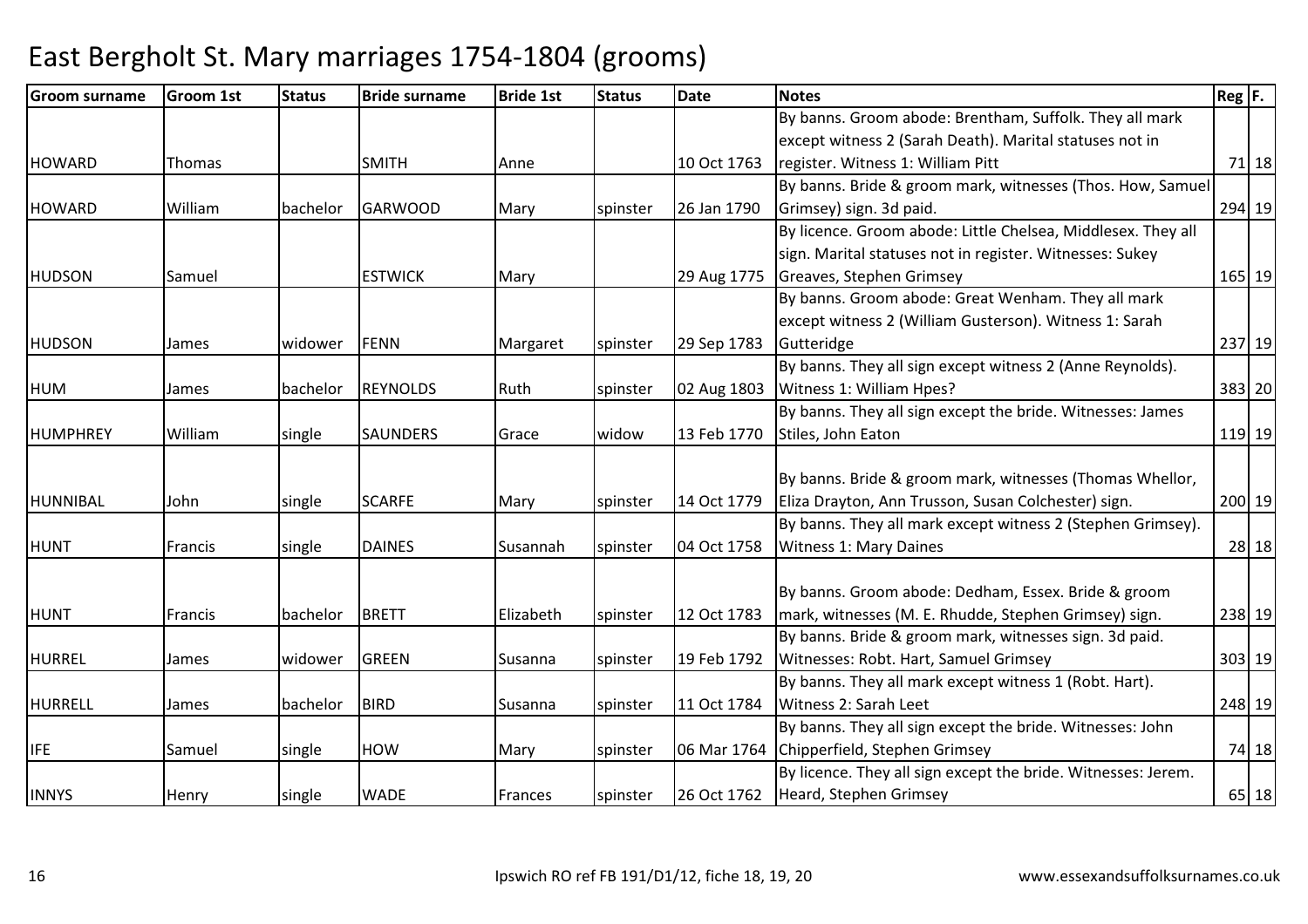| <b>Groom surname</b> | <b>Groom 1st</b>    | <b>Status</b> | <b>Bride surname</b> | <b>Bride 1st</b> | <b>Status</b> | <b>Date</b>          | <b>Notes</b>                                                   | $Reg$ $F.$ |         |
|----------------------|---------------------|---------------|----------------------|------------------|---------------|----------------------|----------------------------------------------------------------|------------|---------|
|                      |                     |               |                      |                  |               |                      | By licence. Groom abode: Nacton, Suffolk. They all sign.       |            |         |
|                      |                     |               |                      |                  |               |                      | Bride's marital status not in register. Witnesses: Jere.       |            |         |
| <b>JACOBS</b>        | James               | single        | <b>RASHBROOK</b>     | Sarah            |               | 02 Jan 1782          | Rashbrook, Robert Jacobs                                       |            | 226 19  |
|                      |                     |               |                      |                  |               |                      | By licence. Groom abode: St. Mary Elms, Ipswich, Suffolk.      |            |         |
|                      |                     |               |                      |                  |               |                      | They all sign. 3d paid. Witnesses: Jonathan Beaumont, Thos.    |            |         |
| <b>JARARD</b>        | Edward              | bachelor      | <b>ORMES</b>         | Joanna           | widow         | 05 Apr 1792          | Folkard                                                        |            | 305 19  |
|                      |                     |               |                      |                  |               |                      |                                                                |            |         |
|                      |                     |               |                      |                  |               |                      | By banns. Groom abode: Stratford St. Mary. They all mark       |            |         |
| <b>JOCELYN</b>       | Jonathan            | bachelor      | <b>KNIGHTS</b>       | Elizabeth        | spinster      | 26 Jun 1796          | except witness 2 (Robert Askew). Witness 1: John Richardson    |            | 337 20  |
|                      | William             |               |                      |                  |               |                      | By licence. Groom abode: Harwich. They all sign. Witnesses:    |            |         |
| <b>JOHNSON</b>       | Phillips            | single        | <b>WEST</b>          | Hannah           | spinster      | 21 Aug 1763          | Thomas D'Oyly, Stephen Grimsey                                 |            | 70 18   |
|                      |                     |               |                      |                  |               |                      | By licence. Groom abode: Hadleigh. They all sign. Witnesses:   |            |         |
| <b>JOHNSON</b>       | William             | single        | <b>SADLER</b>        | Rebecca          | spinster      | 13 Nov 1776          | Isaac Ponder, Stephen Grimsey                                  |            | 174 19  |
|                      |                     |               |                      |                  |               |                      |                                                                |            |         |
|                      |                     |               |                      |                  |               |                      | By licence. Groom abode: All Saints, Colchester, Essex. They   |            |         |
| <b>JOHNSON</b>       | <b>Henry Martin</b> | bachelor      | <b>HARVEY</b>        | Mary             | spinster      | 19 Oct 1786          | all sign. 3d paid. Witnesses: Willm. Harvey, William Estwick   |            | 268 19  |
|                      |                     |               |                      |                  |               |                      | By licence. Groom abode: Ramsay, Essex. They all sign.         |            |         |
| <b>JOHNSON</b>       | Robert              | bachelor      | <b>BATLEY</b>        | Mary             | spinster      |                      | 10 Mar 1803 Witnesses: Richd. Batley, Martha Cooper            |            | 380 20  |
|                      |                     |               |                      |                  |               |                      | By banns. They all sign. Groom signs "Justies" but his surname |            |         |
| JUSTICE /            |                     |               |                      |                  |               |                      | is spelt "Justice" in the register. Witnesses: Danl. Davy,     |            |         |
| <b>JUSTIES</b>       | John                | single        | <b>DAVY</b>          | Deborah          | single        | 24 Mar 1757          | Stephen Grimsey                                                |            | $21$ 18 |
|                      |                     |               |                      |                  |               |                      | By licence. They all sign. Witnesses: Robert Reynolds, Stephen |            |         |
| <b>KEEBLE</b>        | John                | single        | <b>BALDRY</b>        | Sarah            | spinster      | 10 Dec 1761          | Grimsey                                                        |            | $61$ 18 |
|                      |                     |               |                      |                  |               |                      | By banns. Groom & witness 2 (Stephen Grimsey) sign, bride &    |            |         |
| <b>KEMPSTER</b>      | Samuel              | single        | <b>DAINES</b>        | Judith           | spinster      | 21 Jul 1760          | witness 1 (Francis Hunt) mark.                                 |            | 43 18   |
|                      |                     |               |                      |                  |               |                      |                                                                |            |         |
|                      |                     |               |                      |                  |               |                      | By licence. Groom abode: Little Bromley, Essex. Bride &        |            |         |
| <b>KERRY</b>         | Thomas              | single        | <b>SAWYER</b>        | Sarah            | single        | 26 Jan 1769          | groom mark, witnesses (John Girling, John Blomfield) sign.     |            | 109 19  |
|                      |                     |               |                      |                  |               |                      | By banns. Bride & groom mark, witnesses (John & Elizbeth       |            |         |
| <b>KING</b>          | Joseph              | single        | <b>WEST</b>          | Elizabeth        | spinster      | 06 Nov 1761          | Pilbrow) sign.                                                 |            | 59 18   |
|                      |                     |               |                      |                  |               |                      | By licence. They all sign. 3d paid. Witnesses: Thos. & Mary    |            |         |
| <b>KING</b>          | Joseph              | bachelor      | <b>WOODGATE</b>      | Susanna          | spinster      | 01 Nov 1785 Woodgate |                                                                |            | 259 19  |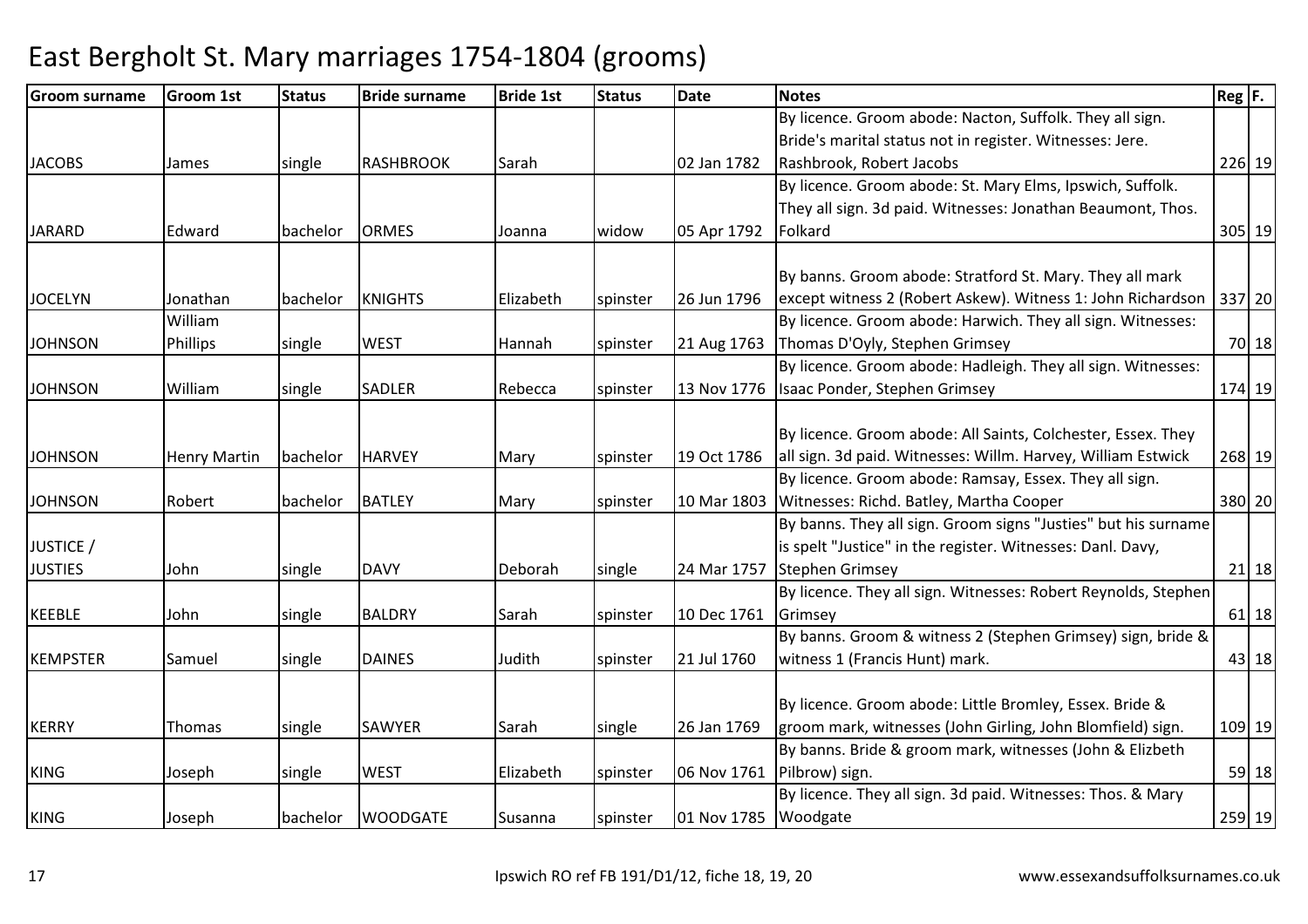| <b>Groom surname</b> | <b>Groom 1st</b> | <b>Status</b> | <b>Bride surname</b> | <b>Bride 1st</b> | <b>Status</b> | <b>Date</b> | <b>Notes</b>                                                               | $Reg$ $F.$ |
|----------------------|------------------|---------------|----------------------|------------------|---------------|-------------|----------------------------------------------------------------------------|------------|
|                      |                  |               |                      |                  |               |             | By banns. Groom abode: St. Matthew, Ipswich. They all mark                 |            |
|                      |                  |               |                      |                  |               |             | except witness 2 (James Evans). Witness 1: James                           |            |
| <b>KINSEY</b>        | James            | bachelor      | GILLINGWATER         | Hetty            | spinster      | 29 Aug 1797 | Gillingwater                                                               | 348 20     |
|                      |                  |               |                      |                  |               |             | By banns. Groom abode: Wenham. They all sign. Witnesses:                   |            |
| LAMB                 | Thomas           | bachelor      | <b>CUTBERT</b>       | Hannah           | spinster      | 14 Sep 1797 | Maria Smoothey, Daniel Stiles Raison                                       | 349 20     |
|                      |                  |               |                      |                  |               |             | By banns. Bride & groom mark, witnesses (Robt. Winch,                      |            |
| <b>LAMBERT</b>       | James            | widower       | <b>SCRIVENOR</b>     | Sarah            | spinster      | 30 Dec 1771 | Stephen Grimsey) sign.                                                     | 134 19     |
|                      |                  |               |                      |                  |               |             |                                                                            |            |
|                      |                  |               |                      |                  |               |             | By banns. Groom abode: Bradfield. They all mark except                     |            |
| LARGE                | Isaac            | single        | <b>PENNOCK</b>       | Mary             | single        | 14 Oct 1755 | witness 1 (Stephen Grimsey). Witness 2: John Large                         | $10$ 18    |
|                      |                  |               |                      |                  |               |             | By banns. They all mark except witness 2 (Stephen Grimsey).                |            |
| <b>LEET</b>          | Israel           | single        | <b>HICKS</b>         | Esther           | spinster      | 12 Oct 1762 | Witness 1: Robert Pitt                                                     | 64 18      |
|                      |                  |               |                      |                  |               |             | Banns only - not a marriage. Read: 20, 27 Sep, 04 Oct 1789.                |            |
| <b>LEET</b>          | Israel           | bachelor      | <b>WEST</b>          | Mary             | spinster      | * * 1789    | Bride abode: Dedham                                                        | 235 20     |
|                      |                  |               |                      |                  |               |             | By banns. Bride & groom mark, witnesses (Elisabeth                         |            |
| <b>LEMON</b>         | John             | single        | <b>GREY</b>          | Susannah         | spinster      | 14 Aug 1781 | Beaumont, Stephen Grimsey) sign.                                           | 221 19     |
|                      |                  |               |                      |                  |               |             | By licence. They all sign except the bride. 3d paid. Witnesses:            |            |
| <b>LEMON</b>         | Edward           | bachelor      | <b>WEBB</b>          | Hester           | spinster      | 20 Feb 1794 | Moses Royner, Thomas Lemon                                                 | 321 19     |
|                      |                  |               |                      |                  |               |             | By licence. Marital statuses not in register. They all sign                |            |
|                      |                  |               |                      |                  |               |             | except witness 1. The witnesses are Robert Folkard senr and                |            |
| <b>LEWIS</b>         | Samuel           |               | <b>FOLKARD</b>       | Sarah            |               | 26 Jan 1774 | liunr.                                                                     | 151 19     |
|                      |                  |               |                      |                  |               |             |                                                                            |            |
|                      |                  |               |                      |                  |               |             | By licence. Groom abode: Brightlingsea, Essex. They all sign               |            |
|                      |                  |               |                      |                  |               |             | except witness 2 (Robert Folkard, who marks with a letter R).              |            |
| <b>LEWIS</b>         | Anthony          |               | <b>EARL</b>          | Susan            | spinster      | 05 Aug 1779 | Groom's marital status not in register. Witness 1: Saml. Lewis             | 19         |
| LEWIS                | Samuel           | widower       | <b>LOTT</b>          | Sarah            | spinster      | 22 Oct 1783 | By licence. They all sign. Witnesses: John & Lucy Lott                     | 239 19     |
|                      |                  |               |                      |                  |               |             | By banns. They all mark except witness 2 (Stephen Grimsey).                |            |
| <b>LORD</b>          | Robert           | single        | <b>GOOD</b>          | Elizabeth        | spinster      | 06 Feb 1767 | Witness 1: James Walmsley                                                  | $101$ 19   |
|                      |                  |               |                      |                  |               |             | By banns. Bride & groom mark, witnesses (William Gusterson,                |            |
| <b>LOTT</b>          | William          | widower       | <b>HOLDEN</b>        | Sarah            | spinster      | 20 Jul 1779 | Stephen Grimsey) sign.                                                     | 19         |
|                      |                  |               |                      |                  |               |             |                                                                            |            |
| LOTT                 | James            | single        | <b>RAND</b>          | Ann              | widow         |             | 14 Mar 1780 By banns. They all sign. Witnesses: Will. Grimes, Thos. Wilson | 206 19     |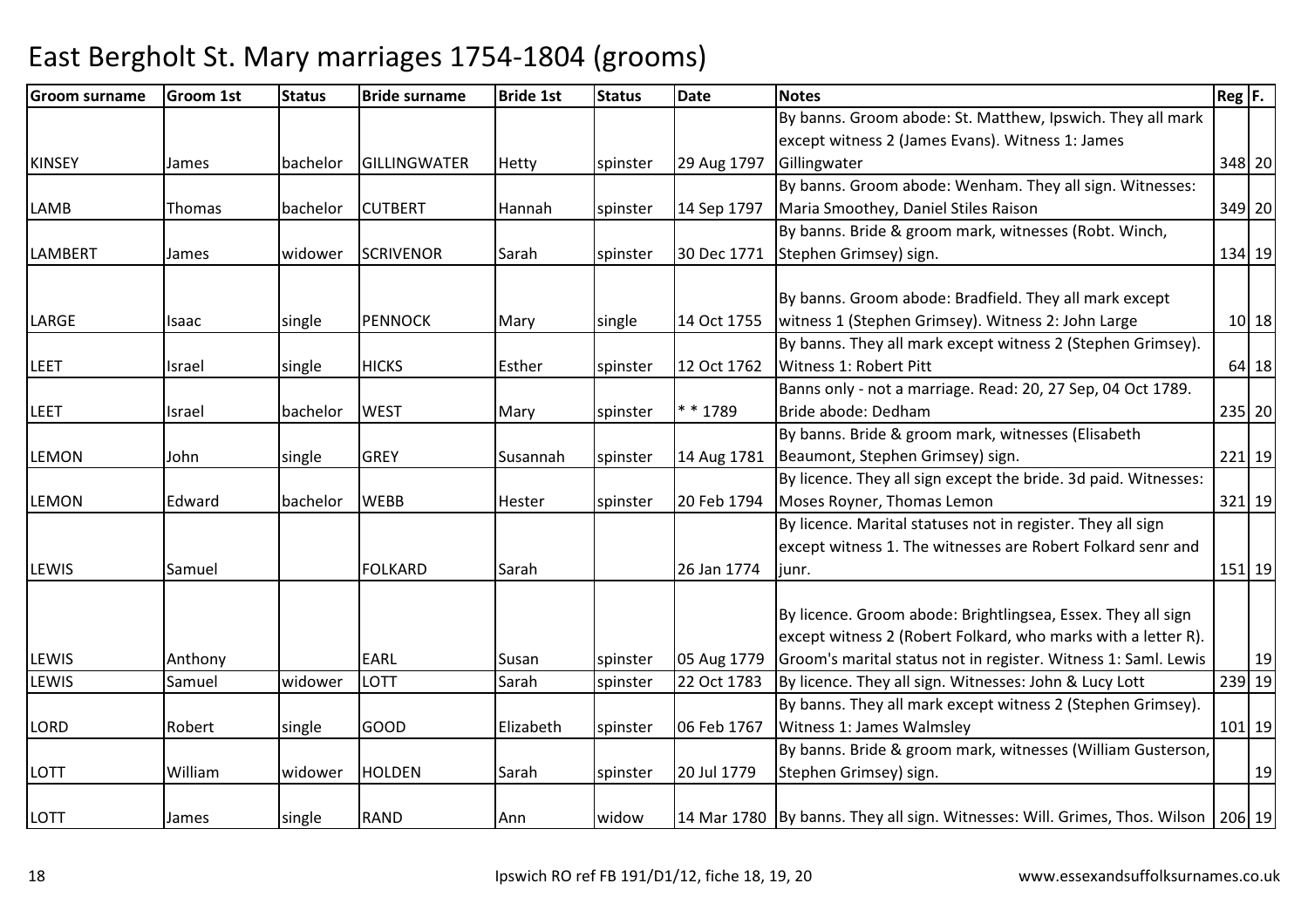#### Groom surnamee Groom 1st Status Bride surname Bride 1st Status Date Notes Reg F. Reg F. LOTT Joseph bachelor LOTT Elizabeth spinster 02 Apr 1793By licence. Groom abode: Little Clacton, Essex. They all sign. 3d paid. Witnesses: John & Lucy Lott <sup>311</sup> <sup>19</sup>LUMLEY John widower WRIGHT Sarah Single 11 Apr 1769 By banns. Groom abode: Brantham. Bride & groom mark, witnesses (Robert Gillet, Stephen Grimsey) sign. 113 19LYNN Richard bachelor OTLEY Esther spinster \* \* 1795Banns only - not a marriage. Read: 19, 26 Apr, 3 Mar 1795. Bride abode: Capel, Suffolk <sup>267</sup> <sup>20</sup>MADDER William bachelor COOK Hannah spinster 12 Oct 1802By banns. Groom abode: Great Wenham, Suffolk. They all sign except the groom. Witnesses: Isaac Steff, Saml. Grimsey <sup>375</sup> <sup>20</sup>MALLETT John single ROBERTS Mary spinster 30 Sep 1774By banns. Bride & groom mark, witnesses (John Payne, Stephen Grimsey) sign. 159 19MAN Daniel single SIBBORNE Sarah spinster 21 Nov 1776By banns. They all mark except witness 2 (Stephen Grimsey). Witness 1: Richard Webbb 175 19 MANN Lewis Isingle GRIMES Frances Ispinster 106 Dec 1774 By banns. They all sign. Witnesses: Will. Estwick, Stephen Grimseyy 162 19 MANN Daniel widower HALL Sarah widow 05 Jan 1796By banns. They all mark. Witnesses: John Langham, Ann Chapmann 330 20 MARSHALL John widower GUNN Elizabeth spinster 26 Sep 1773By banns. Groom & witness 1 (Robt. Folkard) mark, bride & witness 2 (Stephen Grimsey) sign. 150 19MASON Robert bachelor DURRANT Anne spinster 24 Mar 1803By banns. Groom abode: Dedham, Essex. They all sign except the bride. Witnesses: Johnson & Susannah Harris <sup>381</sup> <sup>20</sup>MAY Thomas single PERRIMAN Martha spinster 05 May 1777except the bride. Witnesses: Ann Raby, Stephen GrimseyBy banns. Groom abode: Dedham, Essex. They all mark <sup>177</sup> <sup>19</sup>MAYER John widower TURNER Rose single 06 Nov 1777By banns. They all sign except the groom. Witnesses: James Allford, John Paskell 185 19MECKLENBURGH John bachelor CROSBEE Elizabeth spinster 08 Feb 1799By banns. They all sign. Witnesses: Matthie Mecklenburgh, Mary Beaumontt 356 20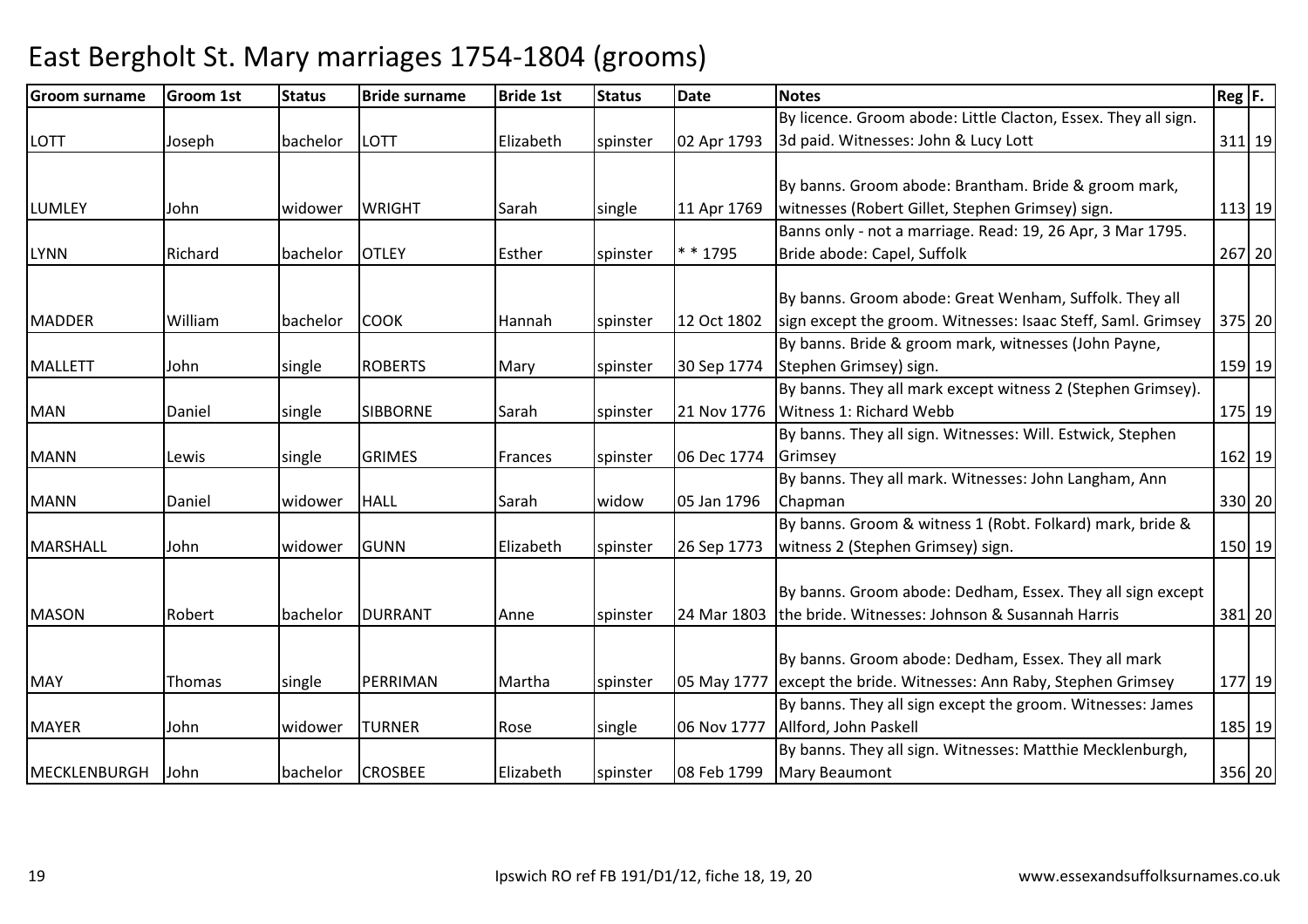| <b>Groom surname</b> | <b>Groom 1st</b> | <b>Status</b> | <b>Bride surname</b> | <b>Bride 1st</b> | <b>Status</b> | <b>Date</b>        | <b>Notes</b>                                                          | $Reg$ $F.$ |
|----------------------|------------------|---------------|----------------------|------------------|---------------|--------------------|-----------------------------------------------------------------------|------------|
|                      |                  |               |                      |                  |               |                    | Banns only - not a marriage. Read: 19 Mar 1797. NB These              |            |
|                      |                  |               |                      |                  |               |                    | Banns were privately forbidden on 19th March 1797 by the              |            |
| MECKLENBURGH         | John             | bachelor      | <b>I</b> IFE         | Mary             | widow         | $* * 1797$         | said John Mecklenburgh.                                               | 288 20     |
|                      |                  |               |                      |                  |               |                    | Banns only - not a marriage. Read: 29 Aug, 5, 12 Sep 1802.            |            |
| MECKLENBURGH         | William          | bachelor      | <b>ROBINSON</b>      | Rhoda            | spinster      | * * 1802           | Bride abode: Billingford, Suffolk                                     | 316 20     |
|                      |                  |               |                      |                  |               |                    | By banns. Bride & groom mark, witnesses (Tho. Ling, Stephen           |            |
| <b>MILLER</b>        | <b>Bryant</b>    | single        | <b>MANWOOD</b>       | Elizabeth        | spinster      |                    | 09 May 1758 Grimsey) sign.                                            | 25 18      |
|                      |                  |               |                      |                  |               |                    | By banns. Bride & groom mark, witnesses (Arthur & John                |            |
| <b>MINTER</b>        | William          | widower       | <b>NEWMAN</b>        | Sarah            | widow         | 26 Oct 1775        | Dearsly) sign.                                                        | 166 19     |
|                      |                  |               |                      |                  |               |                    | By banns. They all mark. 3d paid. Witnesses: John Hannibal,           |            |
| <b>MOSS</b>          | James            | bachelor      | <b>GUTTERIDGE</b>    | Sarah            | spinster      | 16 Oct 1787        | <b>Stephen Grimsey</b>                                                | 274 19     |
|                      |                  |               |                      |                  |               |                    | By banns. They all sign except the bride. Witnesses: Susan            |            |
| <b>MOTT</b>          | Thomas           | widower       | <b>NICHOLLS</b>      | Elizabeth        | widow         | 01 Oct 1761        | Earl, Stephen Grimsey                                                 | 58 18      |
|                      |                  |               |                      |                  |               |                    |                                                                       |            |
|                      |                  |               |                      |                  |               |                    | By banns. Groom abode: Brantham. They all mark except                 |            |
| <b>MOUTEL</b>        | William          | single        | <b>BINES</b>         | Mary             | spinster      | 24 Dec 1776        | witness 2 (Stephen Grimsey). Witness 1: Robt. Bines                   | 176 19     |
|                      |                  |               |                      |                  |               |                    |                                                                       |            |
| MOUTELL              | James            | bachelor      | <b>COOPER</b>        | Martha           | spinster      | 08 Nov 1803        | By banns. Groom & witness 1 mark, bride & witness 2 sign.             | 384 20     |
|                      |                  |               |                      |                  |               |                    | By licence. Bride & groom mark, witnesses (Edmund Palmer,             |            |
|                      |                  |               |                      |                  |               |                    | Stephen Grimsey) sign. The groom is George Murgen junior.             |            |
| <b>MURGEN</b>        | George           | single        | <b>FOLKARD</b>       | Sarah            | spinster      | 17 Jul 1765        | Bride's abode: Ramsey                                                 | 87 18      |
|                      |                  |               |                      |                  |               |                    |                                                                       |            |
| <b>NEVERD</b>        | Arthur           | bachelor      | PRIME                | Phoebe           | spinster      | 18 Oct 1796        | By banns. They all mark. Witnesses: John Watts, Anne Prime            | 341 20     |
|                      |                  |               |                      |                  |               |                    | By banns. They all mark except witness 2 (Stephen Grimsey).           |            |
| <b>NEWMAN</b>        | Thomas           | single        | <b>NEWMAN</b>        | Sarah            | spinster      | 26 Dec 1760        | Witness 1: John Newman                                                | 49 18      |
|                      |                  |               |                      |                  |               |                    |                                                                       |            |
|                      |                  |               |                      |                  |               |                    | By banns. Groom abode: Manningtree, Essex. They all sign              |            |
| <b>NEWMAN</b>        | John             | bachelor      | <b>CHINNERY</b>      | Sarah            | spinster      |                    | 22 Nov 1796 lexcept the bride. Witnesses: John Randall, Thomas Newman | 343 20     |
|                      |                  |               |                      |                  |               |                    | Banns only - not a marriage. Read: 23, 30 May, 06 Jun 1802.           |            |
| <b>NICHOLLS</b>      | John             | widower       | <b>HILL</b>          | Mary             | spinster      | $* * 1802$         | Bride abode: Little Bromley, Essex                                    | $314$ 20   |
|                      |                  |               |                      |                  |               |                    | By banns. They all sign. Witnesses: John Bedford, Saml.               |            |
| <b>NICHOLS</b>       | George           | single        | <b>BEDFORD</b>       | Ann              | spinster      | 02 May 1769 Grimes |                                                                       | 115 19     |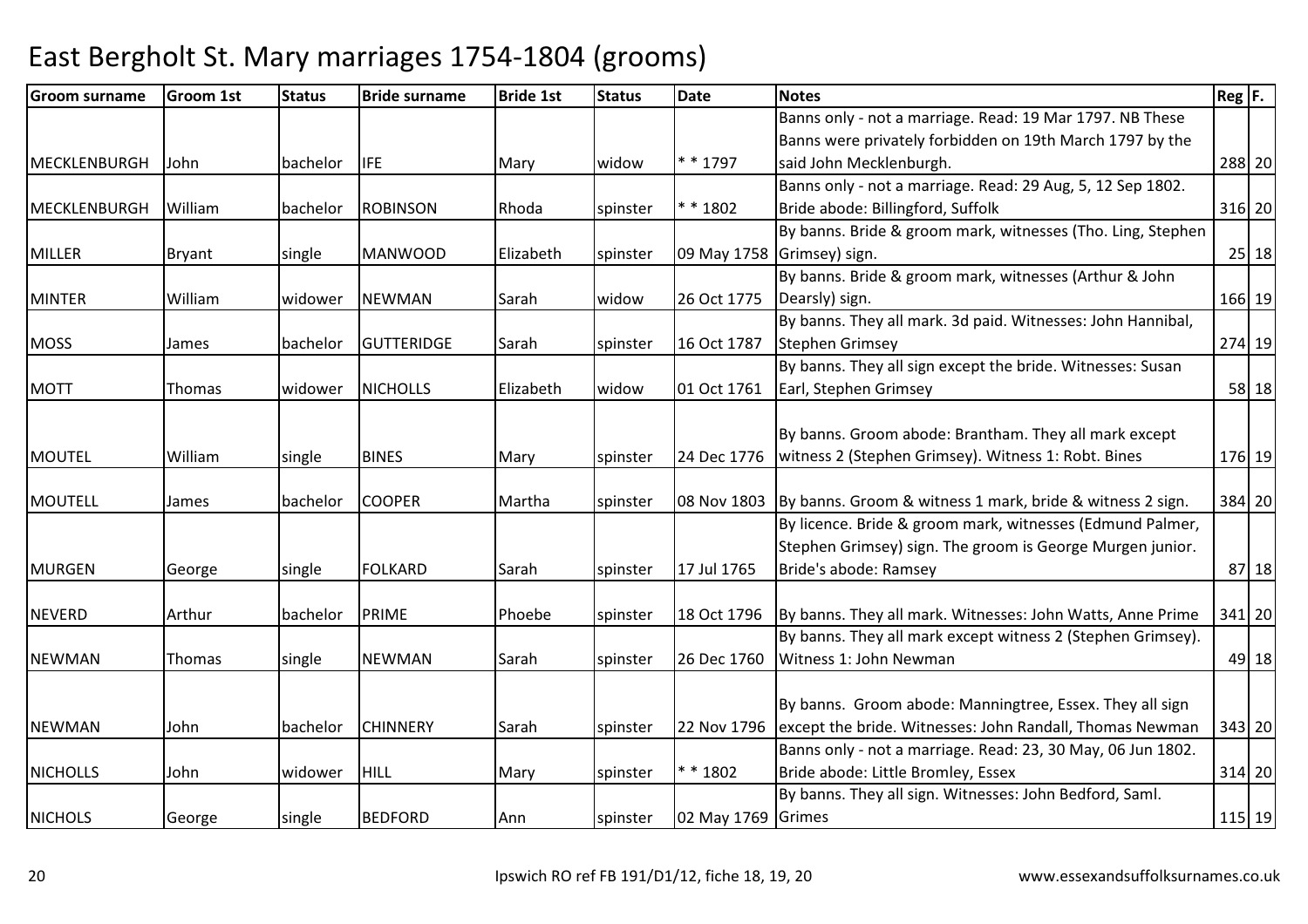#### Groom surnamee Groom 1st Status Bride surname Bride 1st Status Date Notes Reg F. Reg F. NORMAN Jacob widower NEWMAN Sarah widow 06 Jul 1758By banns. They all sign except the groom. Witnesses: John Bedford, Stephen Grimseyy 26 18 NORMAN Jacob widower NEWMAN Mary spinster 08 Apr 1761By licence. They all sign except the groom. Witnesses: John Bedford, Sarah Newman, Stephen Grimsey <sup>51</sup> <sup>18</sup>NORMAN Thomas STILES Elizabeth spinster 07 Jun 1764By licence. Groom abode: Manningtree, Essex. They all sign. Groom's marital status not in register. Witnesses: James Stiles, James Normann 76 18 NORMAN Richard single BENNETT Martha spinster 05 Nov 1766By banns. Groom & witness 2 (Stephen Grimsey) sign, bride & witness 1 (Robert Alexander) mark. 97 18NORMAN John Single GRIMSEY Mary Widow 21 Feb 1768 By banns. Groom abode: Manningtree, Essex. They all sign except the bride. Witnesses: Stephen Coney, Stephen **Grimsey** y 105 19 NORMAN Christopher single BENNETT Elizabeth spinster 24 Oct 1780By banns. They all sign except the groom. Witnesses: Willm. Estwick, Ann Lott <sup>213</sup> <sup>19</sup>NORMAN John bachelor NEWMANJudith Smith spinster 03 Aug 1785By banns. Bride & groom sign, witnesses (Jacob Norman, Martha Bird) mark. 3d paid. 253 19NOWLER William bachelor MANNING Sarah spinster \* \* 1783Banns only - not a marriage. Banns read: 3, 10, 17 Aug 1783. Groom is o Weeks [Wix], Essex <sup>184</sup> <sup>20</sup>NUNN John bachelor TAYLOR Anne spinster 12 Feb 1793By licence with consent of her father, John Taylor. Groom abode: Weeks [Wix], Essex. They all sign. 3d paid. Witnesses: Joseph Nunn, John Taylor, Mary Risbee <sup>310</sup> <sup>19</sup>ORMES John bachelor PHILLIPS Joanna spinster 12 Aug 1785By licence. They all sign. 3d paid. Witnesses: John Beaumont, Wm. Rudlenn 254 19 ORRIS Thomas single ROSE Mary spinster 13 Apr 1773 By banns. They all sign except the bride. Witnesses: Francis Glandfield, Stephn. Grimsey <sup>144</sup> <sup>19</sup>ORRIS Samuel bachelor SALISBURY Sarah spinster 08 Mar 1792Robert Askew) sign. 3d paid.By banns. Bride & groom mark, witnesses (Thomas Orris, 304 19ORRIS Samuel bachelor GILLINGWATER Martha spinster 05 Apr 1796By banns. They all sign except the bride. Witnesses: Deborah Balls, Wm. Wellum <sup>334</sup> <sup>20</sup> By banns. Groom abode: Great Holland, Essex. They all sign. OSBORN Robert single MAYOR Ann single 23 Jul 1783Witnesses: Thos. & James Folkard<sup>234</sup> <sup>19</sup>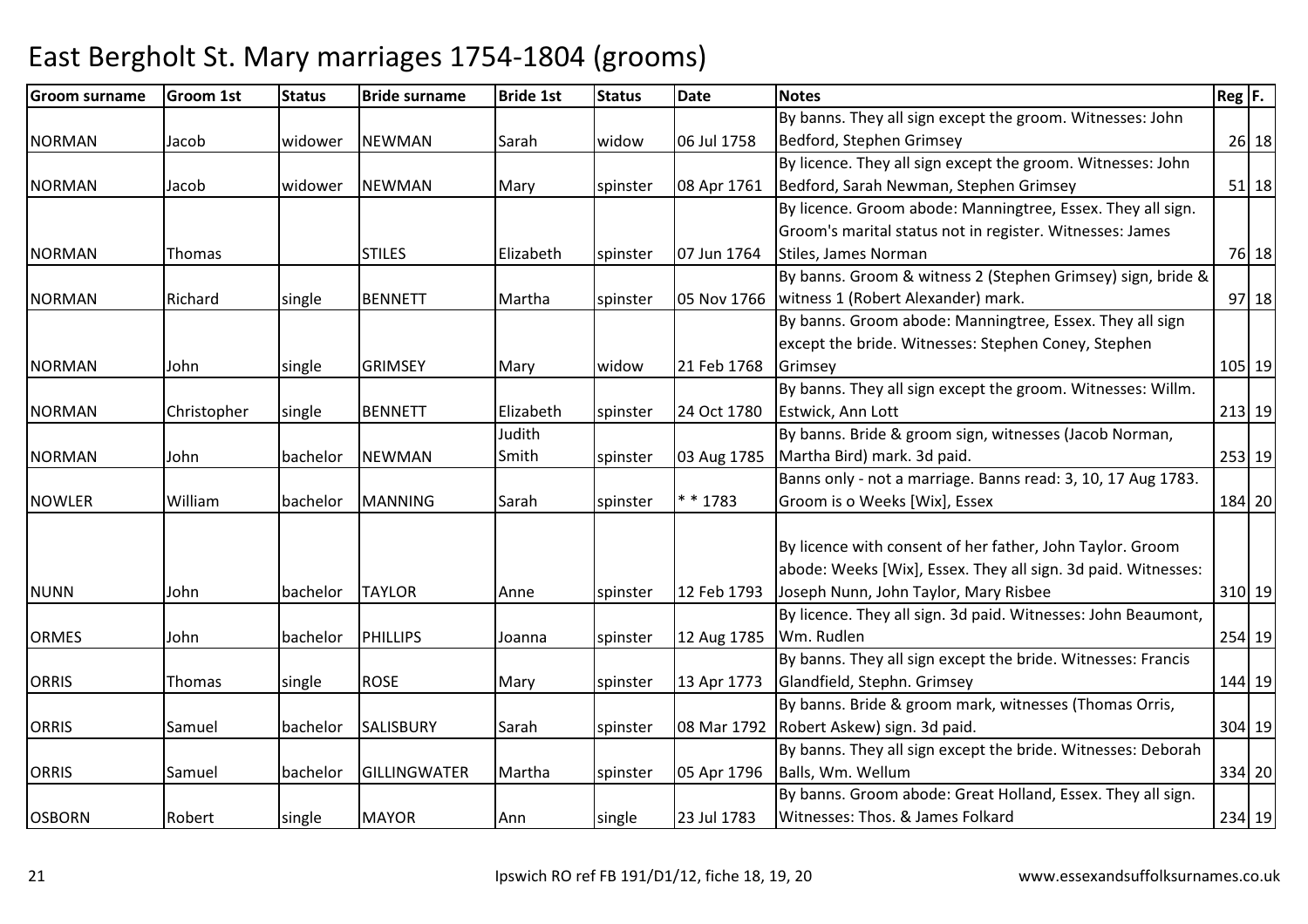#### Groom surnamee Groom 1st Status Bride surname Bride 1st Status Date Notes Reg F. Reg F. OSBORN Thomas bachelor BOND Mary spinster 07 Jan 1794By licence. Groom abode: Stratford St. Mary. They all sign. 3d paid. Witnesses: James Shadbolt, Ann Pyman <sup>320</sup> <sup>19</sup>OSBORN John bachelor LAWN Mary widow 22 May 1797 By banns. They all mark. Witnesses: Frances & Elizabeth Hunt 347 20 OSBORNE Wm single GERRARD Deborah spinster 13 Oct 1781By licence. Groom abode: Thetford, Norfolk. They all sign. Witnesses: Thos. Woodgate, John Garnham <sup>224</sup> <sup>19</sup> By banns. They all sign. Witnesses: Robt. Page, Stephen PAGE William William Wedower JONES Margaret Widow 04 Aug 1754 **Grimsey**  <sup>1</sup> <sup>18</sup>PALMER John bachelor BEAUMONT Elizabeth spinster 26 Oct 1786By banns. Groom abode: Mistley, Essex. They all sign except the groom. 3d paid. Witnesses: Daniel Raison, [HB]. Phillips <sup>271</sup> <sup>19</sup>PANNIFEE John Single GLANDFIELD Sarah Single 11 Oct 1764 By banns. Groom abode: Brantham. Bride & groom mark, witnesses (both called Eliz Tyndall) sign. 78 18PARKER George Single CARTER Mary Single 22 Jan 1756 By banns. They all sign except the bride. Witnesses: Joseph Grove, Stephen Grimseyy 15 18 PARKER Thomas bachelor GUTTERDIGE Anne spinster 05 Dec 1797 By banns. They all mark except witness 1 (Samuel Grimsey). Witness 2: James Moss <sup>351</sup> <sup>20</sup>PASKAL John widower HANNIBAL Lucy spinster 16 Dec 1802By banns. They all mark except witnesses 2 (Elizabeth Hannibal) and 3 (Saml Grimsey). Witness 1: Samuel Chaplin <sup>378</sup> <sup>20</sup>PASKELL 30 | John single WILKINSON Martha Spinster 10 Nov 1768 By licence. They all sign except the bride. Witnesses: Charles Moore, Stephen Grimsey <sup>106</sup> <sup>19</sup>PEAD Samuel bachelor CHENEY Martha single 13 Aug 1785Parish. Witnesses: Saml. Green, ? \*fieldBy licence. They all sign except the bride. Paupers married by <sup>255</sup> <sup>19</sup>PECK William bachelor WILSON Elizabeth spinster 03 Nov 1789By banns. They all mark. 3d paid. Witnesses: Samuel Chaplin, Hannah Wilson <sup>291</sup> <sup>19</sup>PENNOCK George Isingle CHISNAL Mary Spinster 23 Oct 1777 By banns. Bride & groom mark, witnesses (William Estwick, John Garnham) sign. 184 19PHILLIPS John bachelor FINCH Hannah spinster 22 Oct 1793By banns. Groom abode: Dedham, Essex. They all sign. 3d paid. Witnesses: Joseph Phillips, James Finch <sup>316</sup> <sup>19</sup>PICKESS Samuel widower ROLFE Amy widow 16 May 1796By banns. Groom abode: Holton. They all sign except the 16 May 1796 Ibride. Witnesses: John Pickess, Saml. Grimsey <sup>336</sup> <sup>20</sup>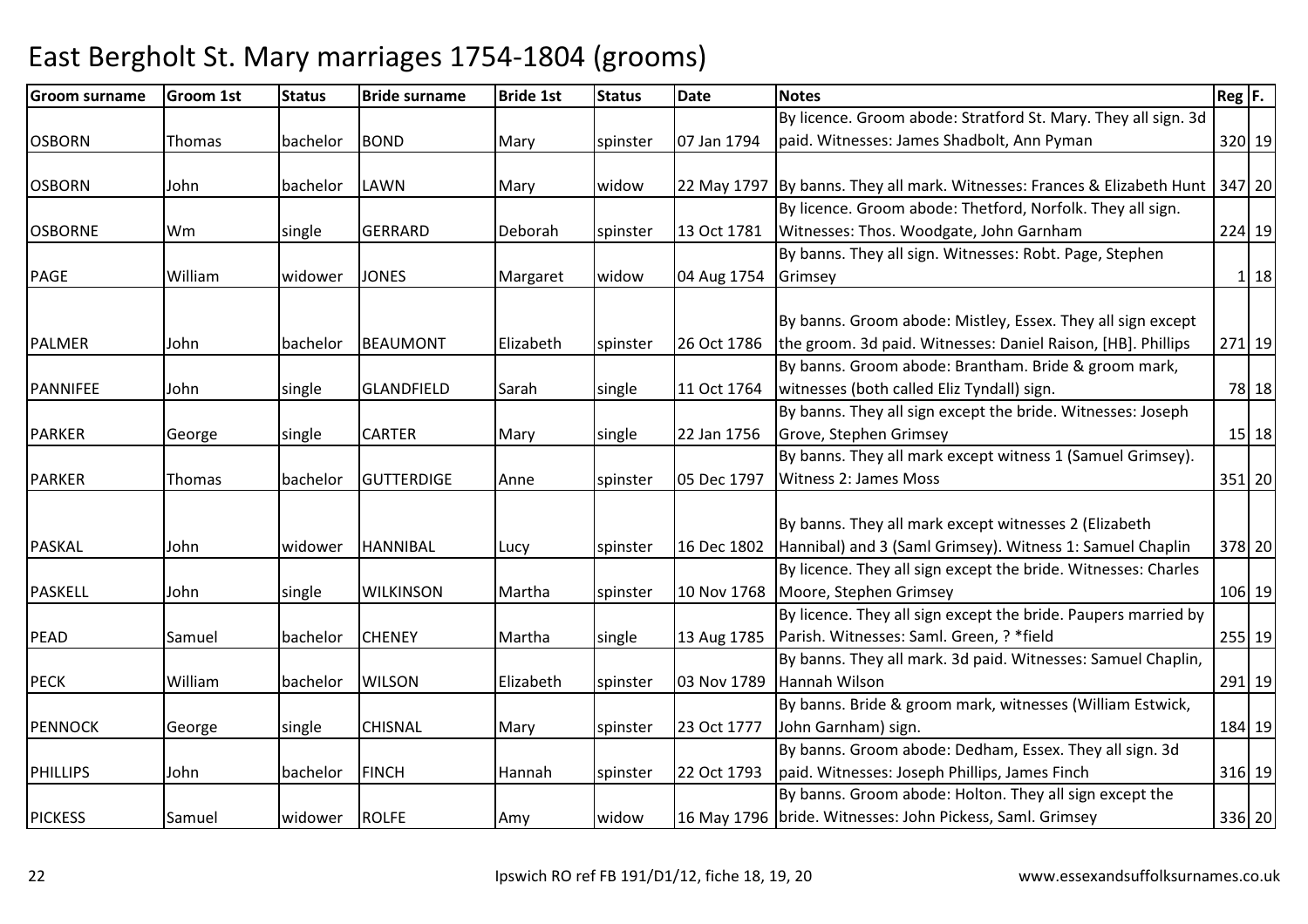| <b>Groom 1st</b> | <b>Status</b>           | <b>Bride surname</b> | <b>Bride 1st</b>            | <b>Status</b> | Date                 | <b>Notes</b>                                                   |                                                                                                                                                                                                                                                                                                                                                                                                                                                                                           |                                                                                                |
|------------------|-------------------------|----------------------|-----------------------------|---------------|----------------------|----------------------------------------------------------------|-------------------------------------------------------------------------------------------------------------------------------------------------------------------------------------------------------------------------------------------------------------------------------------------------------------------------------------------------------------------------------------------------------------------------------------------------------------------------------------------|------------------------------------------------------------------------------------------------|
|                  |                         |                      |                             |               |                      |                                                                |                                                                                                                                                                                                                                                                                                                                                                                                                                                                                           |                                                                                                |
|                  |                         |                      |                             |               |                      | By banns. They all mark except witness 3 (Saml Grimsey).       |                                                                                                                                                                                                                                                                                                                                                                                                                                                                                           |                                                                                                |
| Stephen          | bachelor                | <b>LAMBARD</b>       | Eleanor                     | spinster      | 04 Nov 1802          | Witnesses 1 & 2: Samuel Pickess, Martha Lambard                |                                                                                                                                                                                                                                                                                                                                                                                                                                                                                           | 377 20                                                                                         |
|                  |                         |                      |                             |               |                      | By banns. They all sign. Witnesses: Cockll. Pilbrow, Stephen   |                                                                                                                                                                                                                                                                                                                                                                                                                                                                                           |                                                                                                |
| John             | single                  | <b>WOOD</b>          | Elizabeth                   | single        | 27 Feb 1759          | Grimsey                                                        |                                                                                                                                                                                                                                                                                                                                                                                                                                                                                           | $32$ 18                                                                                        |
|                  |                         |                      |                             |               |                      | By licence. Bride & groom mark, witnesses (John Norman,        |                                                                                                                                                                                                                                                                                                                                                                                                                                                                                           |                                                                                                |
| Robert           | widower                 | <b>GREY</b>          | Sarah                       | widow         | 19 Sep 1764          | Stephen Grimsey) sign.                                         |                                                                                                                                                                                                                                                                                                                                                                                                                                                                                           | 77 18                                                                                          |
|                  |                         |                      |                             |               |                      | By banns. Bride & groom mark, witnesses (Jeremiah Folkard,     |                                                                                                                                                                                                                                                                                                                                                                                                                                                                                           |                                                                                                |
| James            | single                  | <b>GLADDING</b>      | Ann                         | spinster      |                      |                                                                |                                                                                                                                                                                                                                                                                                                                                                                                                                                                                           | $161$ 19                                                                                       |
|                  |                         |                      |                             |               |                      | By banns. They all mark except witness 1 (John Leman). 3d      |                                                                                                                                                                                                                                                                                                                                                                                                                                                                                           |                                                                                                |
| Robert           | widower                 | <b>FROST</b>         | Susan                       | widow         | 29 Sep 1789          | paid. Witness 1: Thomas Carlyon                                |                                                                                                                                                                                                                                                                                                                                                                                                                                                                                           | 287 19                                                                                         |
|                  |                         |                      |                             |               |                      |                                                                |                                                                                                                                                                                                                                                                                                                                                                                                                                                                                           |                                                                                                |
|                  |                         |                      |                             |               |                      | By banns. Groom abode: Dedham. Bride & groom mark,             |                                                                                                                                                                                                                                                                                                                                                                                                                                                                                           |                                                                                                |
| Joseph           | single                  | <b>WEBB</b>          | Susannah                    | widow         | 12 Dec 1762          | witnesses (John Dorman, Stephen Grimsey) sign.                 |                                                                                                                                                                                                                                                                                                                                                                                                                                                                                           | 66 18                                                                                          |
|                  |                         |                      |                             |               |                      | By banns. They all sign except the groom. Witnesses: J. C.     |                                                                                                                                                                                                                                                                                                                                                                                                                                                                                           |                                                                                                |
|                  | single                  | <b>TURNER</b>        | Martha                      | spinster      | 22 Jun 1773          | Hankey junr., David Gaberley                                   |                                                                                                                                                                                                                                                                                                                                                                                                                                                                                           | 147 19                                                                                         |
|                  |                         |                      |                             |               |                      |                                                                |                                                                                                                                                                                                                                                                                                                                                                                                                                                                                           |                                                                                                |
| John             | single                  | <b>DURANT</b>        | Margaret                    | spinster      | 14 Oct 1766          | By banns. They all sign except the bride. Witnesses: Saml. Ife |                                                                                                                                                                                                                                                                                                                                                                                                                                                                                           | 96 18                                                                                          |
|                  |                         |                      |                             |               |                      |                                                                |                                                                                                                                                                                                                                                                                                                                                                                                                                                                                           |                                                                                                |
|                  |                         |                      |                             |               |                      | name spelt "Burward" in register, but he signs it "Burwood".   |                                                                                                                                                                                                                                                                                                                                                                                                                                                                                           |                                                                                                |
| Wye              |                         |                      |                             |               |                      | Bride abode: St. Margarett, Ipswich. Witnesses: Charles        |                                                                                                                                                                                                                                                                                                                                                                                                                                                                                           |                                                                                                |
| Burwood          |                         | <b>HART</b>          | Martha                      |               |                      |                                                                |                                                                                                                                                                                                                                                                                                                                                                                                                                                                                           | 186 19                                                                                         |
|                  |                         |                      |                             |               |                      |                                                                |                                                                                                                                                                                                                                                                                                                                                                                                                                                                                           |                                                                                                |
| John             | widower                 | <b>HERSOM</b>        | Sarah                       | widow         |                      |                                                                |                                                                                                                                                                                                                                                                                                                                                                                                                                                                                           |                                                                                                |
|                  |                         |                      |                             |               |                      |                                                                |                                                                                                                                                                                                                                                                                                                                                                                                                                                                                           |                                                                                                |
|                  |                         |                      |                             |               |                      |                                                                |                                                                                                                                                                                                                                                                                                                                                                                                                                                                                           |                                                                                                |
|                  |                         |                      |                             |               |                      |                                                                |                                                                                                                                                                                                                                                                                                                                                                                                                                                                                           |                                                                                                |
|                  |                         |                      |                             |               |                      |                                                                |                                                                                                                                                                                                                                                                                                                                                                                                                                                                                           | 209 19                                                                                         |
|                  |                         |                      |                             |               |                      |                                                                |                                                                                                                                                                                                                                                                                                                                                                                                                                                                                           |                                                                                                |
|                  |                         |                      |                             |               |                      |                                                                |                                                                                                                                                                                                                                                                                                                                                                                                                                                                                           | $53$ 18                                                                                        |
|                  |                         |                      |                             |               |                      |                                                                |                                                                                                                                                                                                                                                                                                                                                                                                                                                                                           |                                                                                                |
| John             | single                  | <b>WILKINSON</b>     | Sarah                       | spinster      | 24 Apr 1775          | Stephen Grimsey) sign.                                         |                                                                                                                                                                                                                                                                                                                                                                                                                                                                                           | 164 19                                                                                         |
|                  | Henry<br>Thomas<br>John | single<br>widower    | <b>GREEN</b><br><b>GRAY</b> | Mary<br>Anne  | spinster<br>spinster | 29 Jan 1778<br>27 Apr 1761                                     | 29 Nov 1774 Stephen Grimsey) sign.<br>By licence. They all sign except the bride. Groom's middle<br>Playlers, John Harvey<br>By licence. They all sign except the bride, who is "late of the<br>parish of Saint Osyth in Essex". Her marital status isn't given.<br>28 May 1780 Witnesses: John Eaton, Stephen Grimsey<br>By banns. They all sign except the groom. Witnesses: Thos.<br>Thorrowgood D'Oyly, Stephen Grimsey<br>By licence. Bride & groom mark, witnesses (William Grimes, | $Reg$ $F.$<br>09 Nov 1779 By banns. They all sign. Witnesses: Martha Presny, John Eaton 201 19 |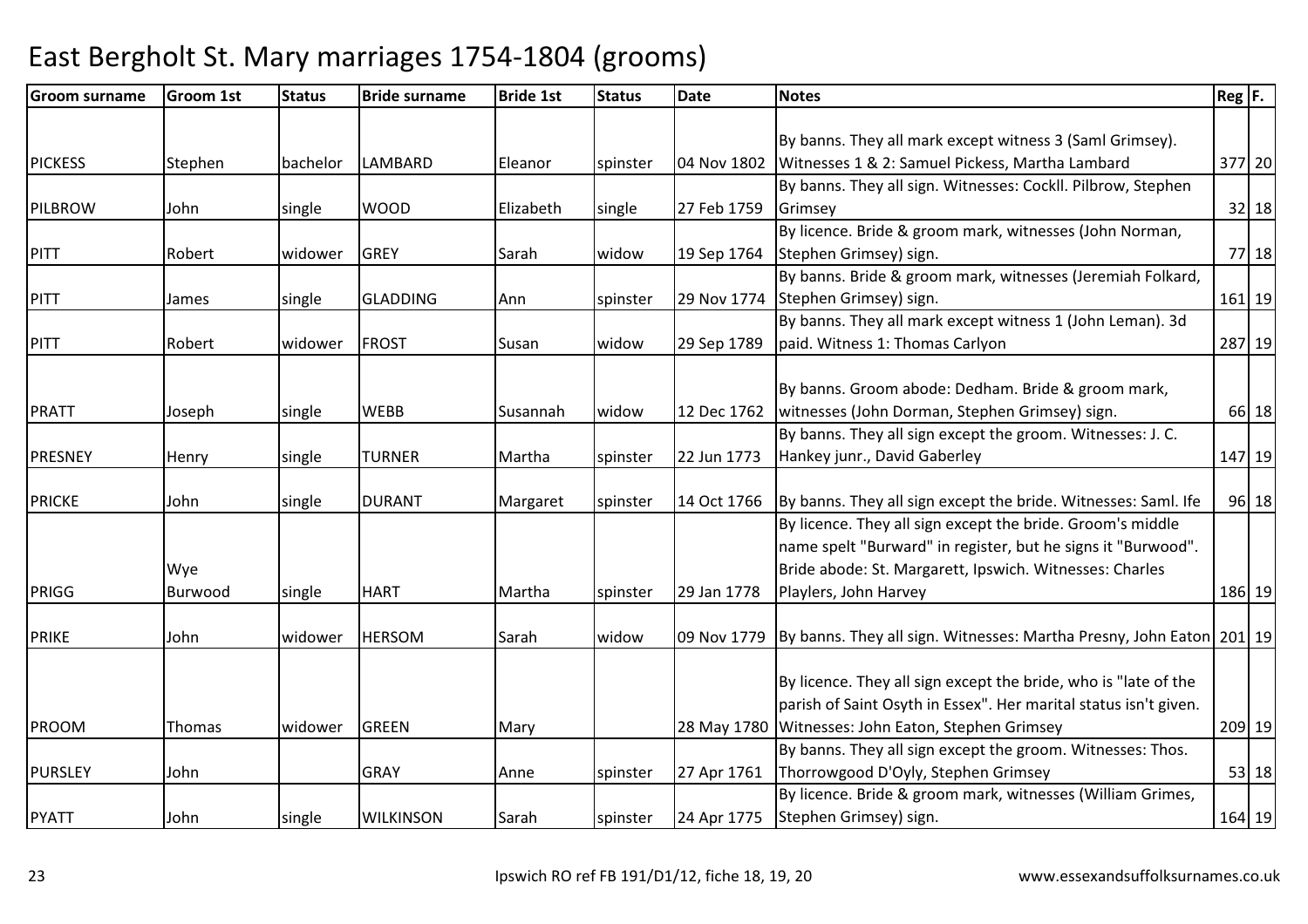#### Groom surnamee Groom 1st Status Bride surname Bride 1st Status Date Notes Reg F. Reg F. PYE John bachelor WEBB Mary spinster 08 Oct 1799By banns. Groom abode: Rushmere. They all sign. Witnesses: Robert Askew, S. Grimsey <sup>363</sup> <sup>20</sup>PYMAN William single BOND Elizabeth widow 09 Sep 1773By banns. Groom & witness 1 (John Hall) sign, bride & witness 2 (John Marshall) mark. 149 19PYMAN William bachelor THEOBALD Martha spinster 20 Nov 179920 Nov 1799  $\vert$ By licence. They all sign. Witnesses: William & Ann Pyman  $\vert$  365 20 RAISON Daniel single STILES Mary single 27 Oct 1767By licence. Groom abode: Kersey. They all sign. Witnesses: James Stiles, Saml. Beaumont <sup>104</sup> <sup>19</sup>RAISON **Daniel Stiles** bachelor BEAUMONT Ann Joanna spinster 26 Oct 1802 By banns. They all sign. Witnesses Daniel Raison Stow, Maria Smoothey, Jonathan & Samuel Beaumont <sup>376</sup> <sup>20</sup>RANDALL John bachelor LEET Sarah spinster 26 Apr 1791 By banns. They all sign except the bride. 3d paid. Witnesses: Robert Askew, Saml. Grimsey <sup>299</sup> <sup>19</sup>RANDEL James single POLEY Sarah spinster 14 Nov 1780By banns. Groom & witness 2 (Stephen Grimsey) sign, bride & witness 1 (William Randale) mark. Groom signs 'Randel' but surname spelt 'Randale' in register. Bride abode: Langham, **LEssex** x 215 19 RASHBROOK | Jeremiah | widower | JACOBS | Sarah | single | 29 Oct 1756 By licence. They all sign. Witnesses: Nathaniel Manning, Stephen Grimseyy 20 18 RASHBROOK |Jeremiah |single |COLEMAN |Martha |spinster |03 Dec 1761 By licence. They all sign. Witnesses: Jno. Lay, Stephen Grimseyy 60 18 RASHBROOK JJeremiah | RUMSEY |Mary |spinster |03 Dec 1766 By banns. Groom abode: Thorington, Essex. Groom & witness 2 (Stephen Grimsey) sign, bride & witness 1 (John Rumsey) mark. Groom's marital status not in register. 100 18RASHBROOK Samuel widower DOUBLE Mary single 15 Mar 1776GrimseyBy banns. They all sign. Witnesses: Abraham Brown, Stephen y 168 19 RASHBROOK Samuel bachelor FULLER Sarah Spinster 25 Oct 1791 By banns. They all sign except the bride. 3d paid. Witnesses: James Lewis, Mary Double <sup>301</sup> <sup>19</sup>REED William HAXELL Anne spinster 11 Dec 1760By licence. Groom abode: St. James, Colchester, Essex. They all sign except the groom. Groom's marital status not in register. Witneses: Edward Corell?, Stephen Grimsey.48 18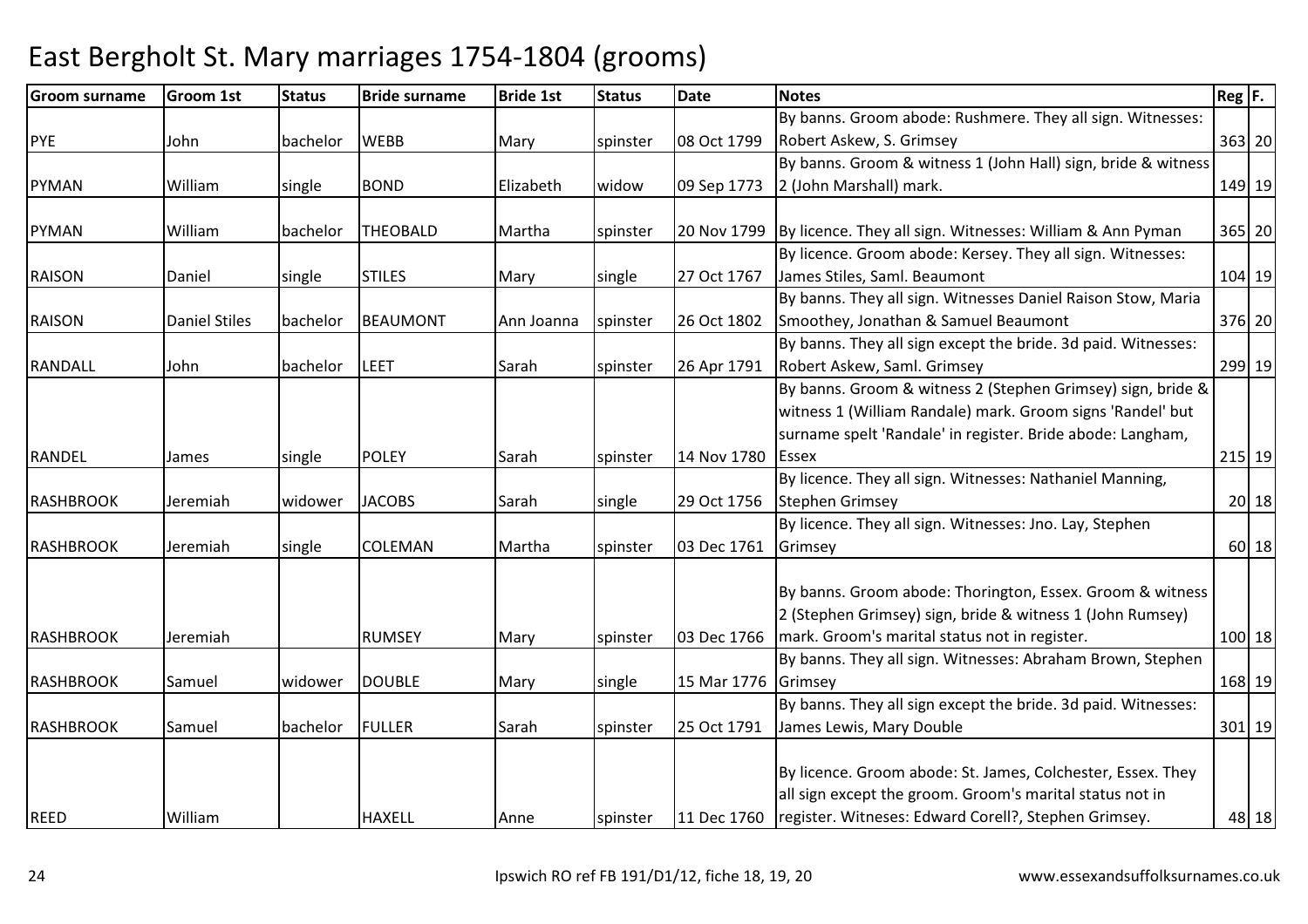#### Groom surnamee Groom 1st Status Bride surname Bride 1st Status Date Notes Reg F. Reg F. REVANS James bachelor COLEMAN Sarah spinster 24 Feb 1789By licence. They all sign. 3d paid. Witnesses: William Harvey, Mary Brooke <sup>283</sup> <sup>19</sup>REYNOLDS Abraham widower ROFFE Susannah single 25 Jul 1755By banns. They all sign except the bride. The groom is Abraham Reynolds jnr. Witnesses: William Shearman, Stephen Grimseyy 8 18 REYNOLDS Isaac single PICKESS Mary spinster 18 Nov 1768By banns. They all sign except the bride. Witnesses: Samuel Pickess, Stephen Grimsey <sup>107</sup> <sup>19</sup>REYNOLDS William bachelor HANNIBAL Mary spinster 31 Oct 1799By banns. Groom & witness 1 (S. Grimsey) sign, bride & witness 2 (John Hannibal) mark. 364 20REYNOLDS Abraham bachelor DEARSLY Mary spinster 22 Nov 1803 By banns. They all sign except the bride. Witnesses: Willm. & Mary Heckfordd 386 20 REYNOLDS Isaac bachelor GRIMSEY Esther spinster 08 Dec 1803By banns. They all mark except witness 3 (Saml Grimsey). Witnesses 1 & 2: Isaac Grimsey, Anne Reynolds <sup>387</sup> <sup>20</sup>RICHARDSON George Single HOW Hannah Spinster 20 Oct 1778 By banns. They all sign except the groom. Witnesses: William Grimes, Edward Woollard <sup>189</sup> <sup>19</sup>RICHARDSON Benjamin bachelor COOPER Ann spinster 23 Sep 1784 By licence. They all sign. Witnesses: William Hickford. Elizabeth & Martha Cooper <sup>247</sup> <sup>19</sup>RICHARDSON JJohn Widower BARRELL Mary Spinster 19 Nov 1793 By banns. Bride & groom mark, witnesses (Benjn. Hurringe, Be Hubling) sign. 3d paid. 318 19ROBINSON William bachelor LANGHAM Mary spinster 18 Jul 1784By banns. They all sign. Witnesses: Jas. Fordham, Richard Harveyy 244 19 ROGERS John bachelor BEAUMONT Mary spinster 28 Jan 1802By banns. They all sign. Witnesses: Samuel & Ann Joanna Beaumont, Daniel Stiles Raison <sup>373</sup> <sup>20</sup>ROLFE JJohn Single ABBOTT Mary Single 25 Dec 1755 By banns. They all sign except the bride. Witnesses: John Harvey, Stephen Grimseyy 12|18 ROOFE John widower GREGGS Mary widow 29 Aug 1784& Sarah CuttingBy banns. They all mark except the groom. Witnesses: Samuel g 246 19 ROPER William widower BOLEY Mary widow 06 Oct 1789By banns. They all mark except witness 1 (Charles Chisnall). 3d paid. Witness 2: Sarah Osborne<sup>289</sup> <sup>19</sup>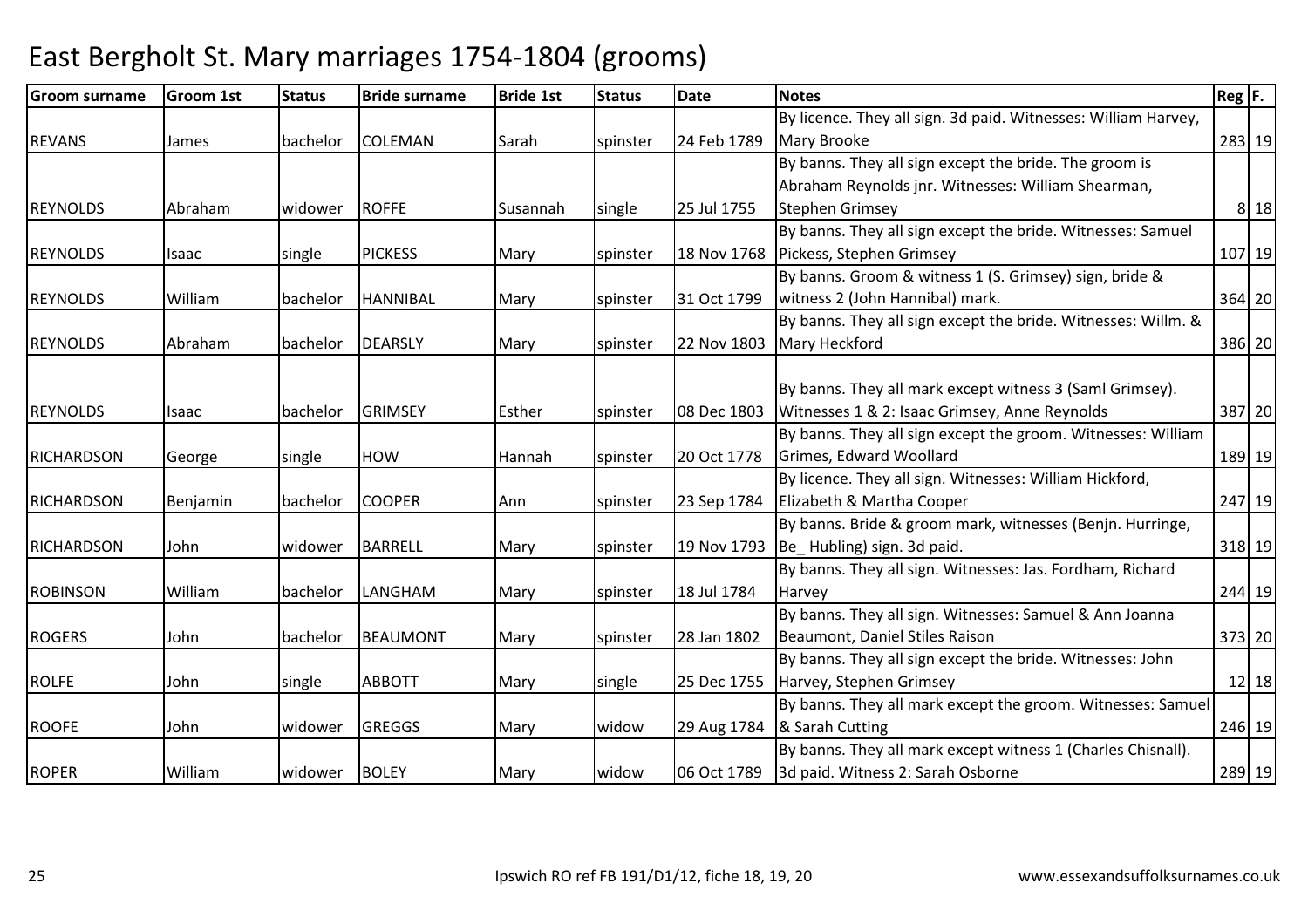| <b>Groom surname</b> | <b>Groom 1st</b> | <b>Status</b> | <b>Bride surname</b> | <b>Bride 1st</b> | <b>Status</b> | <b>Date</b> | <b>Notes</b>                                                            | $Reg$ $F.$ |
|----------------------|------------------|---------------|----------------------|------------------|---------------|-------------|-------------------------------------------------------------------------|------------|
|                      |                  |               |                      |                  |               |             |                                                                         |            |
|                      |                  |               |                      |                  |               |             | By banns. Groom abode: Stratford. They all mark except                  |            |
| <b>SAGE</b>          | Richard          | single        | <b>ASKEW</b>         | Elizabeth        | spinster      | 22 Apr 1759 | witness 2 (Stephen Grimsey). Witness 1: Philip Hart                     | $34$ 18    |
|                      |                  |               |                      |                  |               |             | By banns. They all mark except witness 2 (Mary Bently).                 |            |
| <b>SAGE</b>          | Thomas           | bachelor      | <b>BENNETT</b>       | Laetitia         | spinster      | 20 Dec 1796 | Witness 1: Richard Sage                                                 | 344 20     |
|                      |                  |               |                      |                  |               |             | Banns only - not a marriage. Read: 4, 11, 18 Oct 1795. Bride            |            |
| <b>SAGE</b>          | Robert           | bachelor      | <b>GUSTERSON</b>     | Ann              | spinster      | * * 1795    | abode: Hiam                                                             | 268 20     |
|                      |                  |               |                      |                  |               |             | By banns. They all mark except witness 1 (James Lewis).                 |            |
| <b>SALISBURY</b>     | George           | bachelor      | <b>EDGELEY</b>       | Mary             | spinster      | 23 Oct 1796 | Witness 2: Mary Lewis                                                   | 342 20     |
|                      |                  |               |                      |                  |               |             | By licence. They all mark except witness 2 (Stephen Grimsey).           |            |
| <b>SAMFORD</b>       | Simon            | single        | <b>ARCHER</b>        | Rose             | spinster      | 19 Jul 1779 | Witness 1: Humphrey Podd                                                | 196 19     |
|                      |                  |               |                      |                  |               |             |                                                                         |            |
|                      |                  |               |                      |                  |               |             | By banns. They all mark except witness 2 (Stephen Grimsey).             |            |
| <b>SAUNDERS</b>      | Saml             |               | <b>PENNOCK</b>       | Grace            |               | 17 Sep 1761 | Marital statuses not in register. Witness 1: Wm. Pennock                | $57$ 18    |
|                      |                  |               |                      |                  |               |             |                                                                         |            |
|                      |                  |               |                      |                  |               |             | By banns. Groom abode: Bradfield. They all sign except the              |            |
| <b>SAUNDERS</b>      | Nathaniel        | single        | <b>PENNOCK</b>       | Elizabeth        | single        | 23 Oct 1767 | bride. Witnesses: James Stiles, Stephen Grimsey                         | 103 19     |
|                      |                  |               |                      |                  |               |             | By licence. Groom abode: Strutton. They all sign. Groom's               |            |
|                      |                  |               |                      |                  |               |             | marital status not in register. Witnesses: James & Elizabeth            |            |
| <b>SAUNDERS</b>      | Phillip          |               | <b>GLIDE</b>         | Mary             | spinster      | 08 Aug 1769 | Waller                                                                  | 118 19     |
|                      |                  |               |                      |                  |               |             | By banns. They all sign except witness 1 (William Church).              |            |
|                      |                  |               |                      |                  |               |             | Bride's surname spelt in Hunnibal in register, she signs                |            |
| <b>SAVELL</b>        | James            | single        | HUNNIBAL             | Mary             | spinster      | 11 Apr 1781 | Hunebell. Witness 2: Stephen Grimsey                                    | 219 19     |
|                      |                  |               |                      |                  |               |             | By banns. Bride & groom mark, witnesses (George Baker,                  |            |
| SAWYER               | William          | single        | <b>KING</b>          | Mary             | spinster      | 25 Dec 1765 | Stephen Grimsey) sign.                                                  | 90 18      |
|                      |                  |               |                      |                  |               |             | By banns. Groom abode: Holbrook, Suffolk. Groom & witness               |            |
|                      |                  |               |                      |                  |               |             | 1 (William Fallows?) sign, bride & witness 2 (Anne Windser)             |            |
| SAWYER               | <b>Ezekiel</b>   | bachelor      | <b>FALLOWS</b>       | Sarah            | spinster      | 18 Nov 1803 | mark.                                                                   | 385 20     |
|                      |                  |               |                      |                  |               |             |                                                                         |            |
| <b>SCARFE</b>        | Thomas           | single        | <b>TURNER</b>        | Mary             | spinster      |             | 02 Dec 1779 By banns. They all sign. Witnesses: Sarah Prike, John Eaton | 203 19     |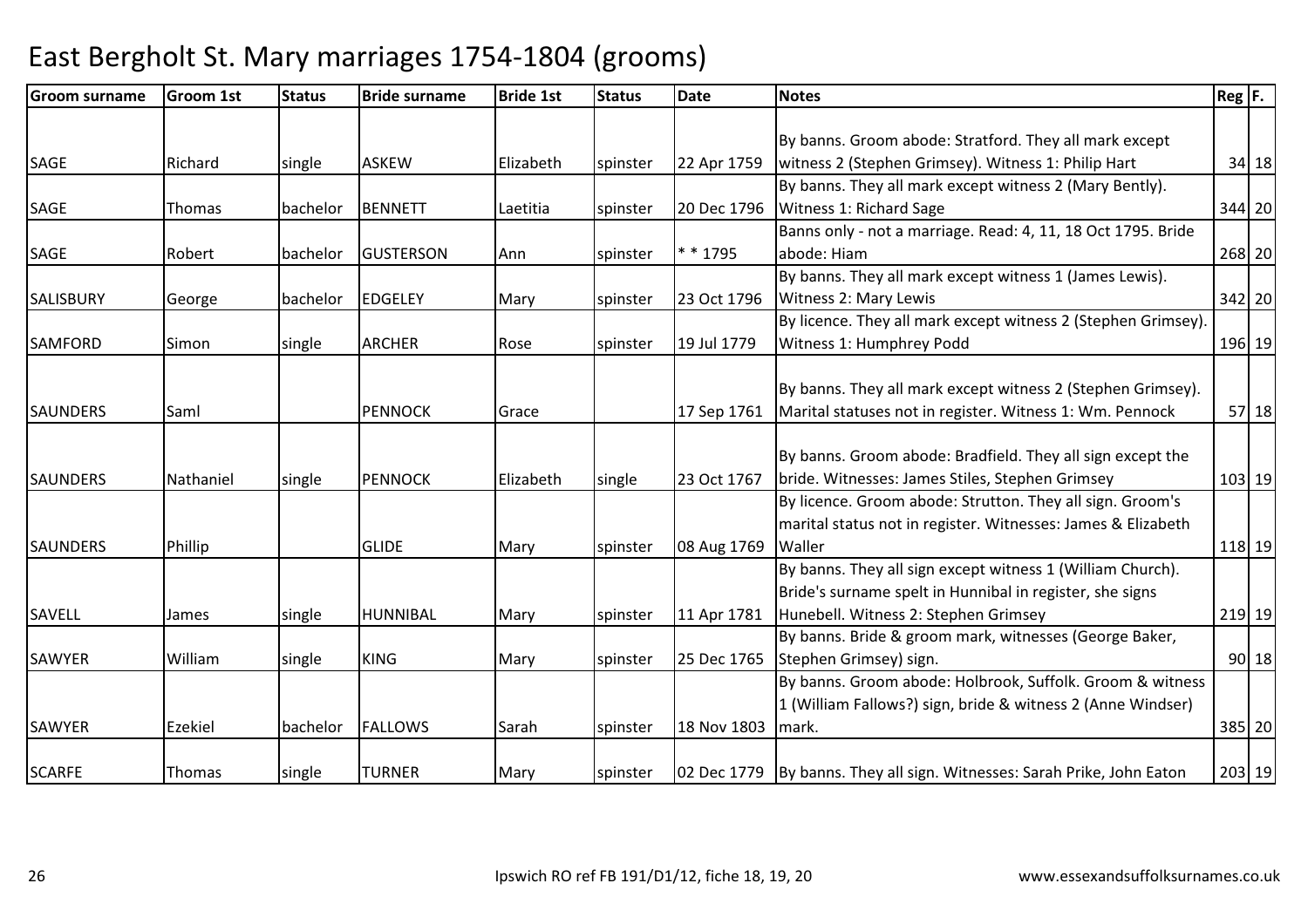| Groom surname    | <b>Groom 1st</b> | <b>Status</b> | <b>Bride surname</b> | <b>Bride 1st</b> | <b>Status</b> | <b>Date</b> | <b>Notes</b>                                                    | $\text{Reg}$ $\vert$ F. |
|------------------|------------------|---------------|----------------------|------------------|---------------|-------------|-----------------------------------------------------------------|-------------------------|
|                  |                  |               |                      |                  |               |             |                                                                 |                         |
|                  |                  |               |                      |                  |               |             | By banns. Groom abode: Brantham. They all mark except the       |                         |
| <b>SCARPH</b>    | John             | single        | <b>ORRIS</b>         | Mary             | spinster      | 16 Oct 1777 | groom. Witnesses: Robert Grimsey, Elizabeth Orris               | 182 19                  |
|                  |                  |               |                      |                  |               |             | By banns. Bride & groom mark, witnesses (John Arnold,           |                         |
| <b>SEABROOK</b>  | John             | single        | <b>ARNOLD</b>        | Ann              | spinster      | 07 Jul 1772 | Stephen Grimsey) sign.                                          | 137 19                  |
|                  |                  |               |                      |                  |               |             |                                                                 |                         |
|                  |                  |               |                      |                  |               |             | By banns. They all sign except the bride. Groom's parish is     |                         |
|                  |                  |               |                      |                  |               |             | possible a mistake for "St. Runwald" Colchester. Witnesses:     |                         |
| <b>SEABROOK</b>  | John             | bachelor      | <b>JACOBS</b>        | Sarah            | spinster      | 19 Jan 1804 | Thomas Seabrook, Rachel Church                                  | 388 20                  |
|                  |                  |               |                      |                  |               |             | Banns only - not a marriage. Read: 5, 12 Sep 1802. NB The       |                         |
|                  |                  |               |                      |                  |               |             | further Publication of these Banns forbidden by Maria           |                         |
| <b>SHARP</b>     | Samuel           | widower       | MECKLENBURGH         | Maria            | spinster      | $* * 1802$  | Mecklenburgh. Groom abode: Dedham, Essex                        | 318 20                  |
|                  |                  |               |                      |                  |               |             |                                                                 |                         |
|                  |                  |               |                      |                  |               |             | By banns. Groom abode: Mistley. They all sign except the        |                         |
| <b>SIMMONS</b>   | Thomas           | single        | <b>ABBOTT</b>        | Elizabeth        | single        |             | 26 May 1776   bride. Witnesses: George Nichols, Stephen Grimsey | 170 19                  |
|                  |                  |               |                      |                  |               |             | By banns. Bride & groom mark, witnesses (Samuell Ife, Thos.     |                         |
| <b>SIMONDS</b>   | John             | single        | <b>WOOLLARD</b>      | Elizabeth        | widow         | 29 Dec 1772 | How) sign.                                                      | 139 19                  |
|                  |                  |               |                      |                  |               |             | By licence. They all mark except witness 2 (Stephen Grimsey).   |                         |
| <b>SIMPSON</b>   | William          | single        | <b>SIMPSON</b>       | Elizabeth        | spinster      |             | 17 Nov 1766 Witness 1: Abraham Simpson                          | 98 18                   |
|                  |                  |               |                      |                  |               |             | By licence. They all sign. Witnesses: Samuell Woolvett,         |                         |
| <b>SKINNER</b>   | John             | single        | <b>MANNING</b>       | Elizabeth        | single        | 08 Aug 1757 | Stephen Grimsey                                                 | 22 18                   |
|                  |                  |               |                      |                  |               |             | By licence. Groom abode: Ramsey. They all sign. Groom's         |                         |
|                  |                  |               |                      |                  |               |             | marital status not in register. Witnesses: Golding Constable,   |                         |
| <b>SMITH</b>     | Thomas           |               | <b>CONSTABLE</b>     | Martha           | single        | 28 Jan 1766 | Elizabeth Smith.                                                | $92$   18               |
|                  |                  |               |                      |                  |               |             | By licence. Groom abode: Stowmarket. They all sign.             |                         |
| <b>SMITH</b>     | Robert           | bachelor      | <b>BLAZEY</b>        | Elizabeth        | spinster      | 28 Jan 1782 | Witnesses: Margaret Money, [H_]. [H_]imson                      | 227 19                  |
|                  |                  |               |                      |                  |               |             | By banns. Groom abode: Lawford. They all mark except            |                         |
|                  |                  |               |                      |                  |               |             | witness 1 (Thomas Kemp). Marital statuses not in register. 3d   |                         |
| SOUTHGATE        | Samuel           |               | <b>KEABLE</b>        | Elizabeth        |               | 02 Jun 1786 | paid. Witness 2: Elizabeth Southgate                            | 264 19                  |
|                  |                  |               |                      |                  |               |             | By banns. They all mark. 3d paid. Witnesses: Luce & Margaret    |                         |
| <b>SPRINGETT</b> | Abraham          | widower       | <b>CORNELL</b>       | Anne             | spinster      | 25 Oct 1786 | Springett                                                       | 270 19                  |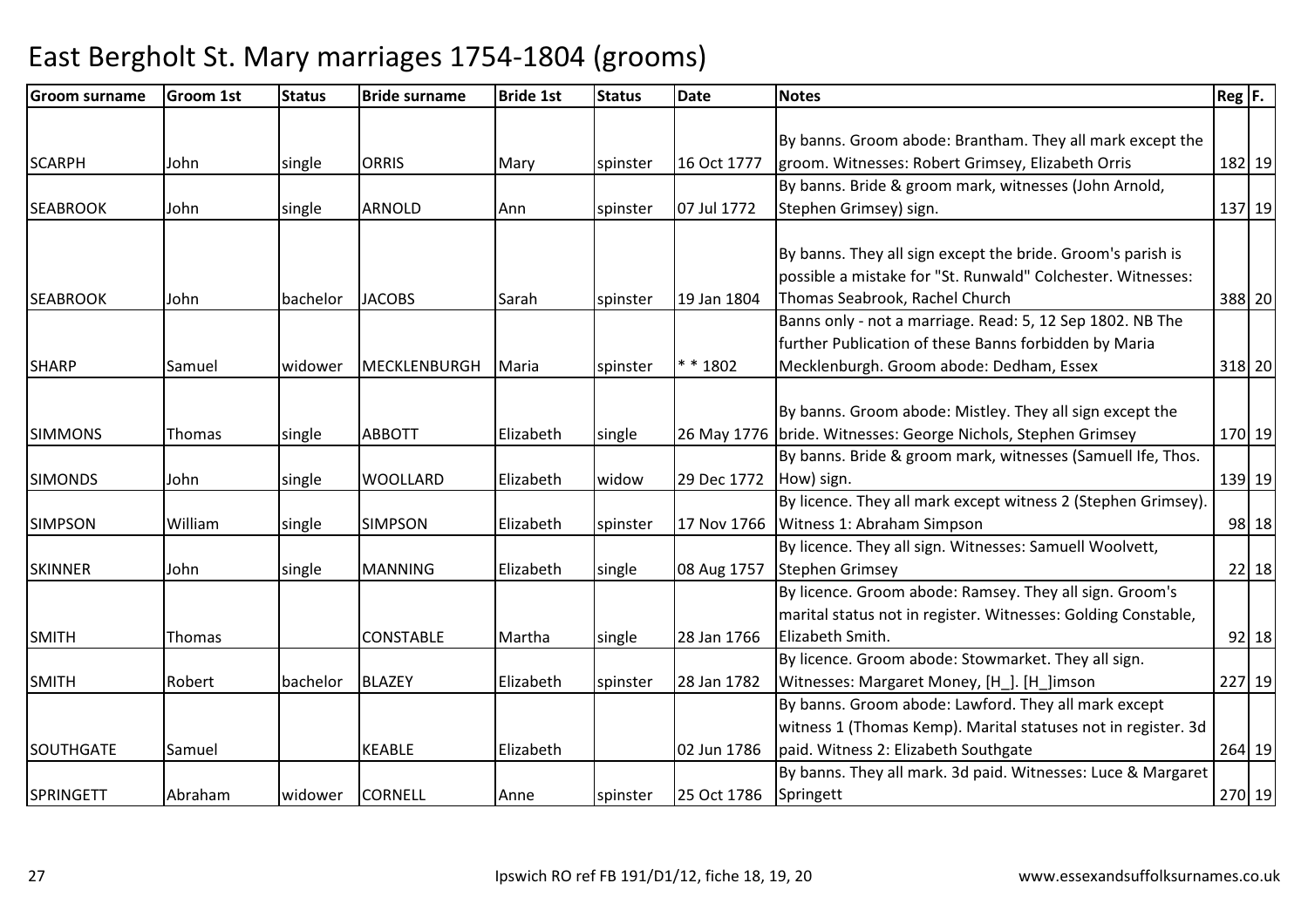| <b>Groom surname</b> | <b>Groom 1st</b> | <b>Status</b> | <b>Bride surname</b> | <b>Bride 1st</b> | <b>Status</b> | <b>Date</b> | <b>Notes</b>                                                      | $Reg$ $F.$ |        |
|----------------------|------------------|---------------|----------------------|------------------|---------------|-------------|-------------------------------------------------------------------|------------|--------|
|                      |                  |               |                      |                  |               |             | By licence. They all sign. Witnesses: Abrm. Anderson, John        |            |        |
| <b>SPURLING</b>      | William          | single        | <b>GREAVES</b>       | Sukey            | spinster      | 20 Sep 1779 | Harvey                                                            |            | 199 19 |
|                      |                  |               |                      |                  |               |             | By banns, they all sign. Witnesses: Eliz Harri[i_][s], Mary       |            |        |
| <b>SPURLING</b>      | Jeremiah         | single        | <b>SIZER</b>         | Ann              | spinster      | 28 Sep 1780 | Pearce                                                            | $210$ 19   |        |
|                      |                  |               |                      |                  |               |             | By banns. They all sign. Witnesses: Will. Estwick, Samuel         |            |        |
| <b>SPURLING</b>      | Michael          | single        | <b>PEARCE</b>        | Mary             | spinster      | 01 Nov 1781 | Spurling                                                          |            | 225 19 |
|                      |                  |               |                      |                  |               |             | By licence. Groom abode: Manningtree, Essex. They all sign        |            |        |
|                      |                  |               |                      |                  |               |             | except the bride. Marital statuses not in register. Witnesses:    |            |        |
| <b>STAPLES</b>       | Thomas           |               | <b>RUMSEY</b>        | Sarah            |               | 31 Jul 1771 | Thos. Staples, Stephen Grimsey                                    |            | 131 19 |
|                      |                  |               |                      |                  |               |             | By banns. Groom abode: Bratfield [Bradfield?], Essex. They all    |            |        |
| STARLAN /            |                  |               |                      |                  |               |             | sign. Groom signs Starling, spelt Starlan in register. Witnesses: |            |        |
| <b>STARLING</b>      | James            | bachelor      | <b>BACON</b>         | Lucy             | spinster      | 04 Oct 1798 | Abraham Alebett, Ann Starng                                       |            | 353 20 |
|                      |                  |               |                      |                  |               |             |                                                                   |            |        |
|                      |                  |               |                      |                  |               |             | By banns. Groom abode: Stratford St. Mary. They all sign          |            |        |
| <b>STEFF</b>         | Isaac            | bachelor      | PITT                 | Lucy             | spinster      | 22 Apr 1800 | except witness 2 (Robert Pitt). Witness 1: Mercey Garnham         |            | 366 20 |
| <b>STENING</b>       | Thomas           | bachelor      | <b>HOW</b>           | Elizabeth        | spinster      | * * 1795    | Banns only - not a marriage. Read: 11, 18, 25 Oct 1795            |            | 269 20 |
|                      |                  |               |                      |                  |               |             | By banns. They all mark except witness 2 (Stephen Grimsey).       |            |        |
| <b>STEPHENS</b>      | Joel             | single        | <b>BLOSS</b>         | Martha           | spinster      | 21 Oct 1780 | Witness 1: Jonathan Stephens                                      |            | 214 19 |
|                      |                  |               |                      |                  |               |             | By banns. They all sign except the bride. Witnesses: John         |            |        |
| <b>STOLLERY</b>      | Daniel           | single        | <b>BOROUGHS</b>      | Mary             | spinster      | 25 Dec 1771 | Yoakly, Stephen Grimsey.                                          |            | 133 19 |
|                      |                  |               |                      |                  |               |             | By banns. They all sign. 3d paid. Witnesses: Daniel Raison,       |            |        |
| <b>STONE</b>         | John             | bachelor      | <b>WALL</b>          | Elizabeth        | spinster      | 09 Sep 1788 | Hannah Cutbar                                                     | 279 19     |        |
|                      |                  |               |                      |                  |               |             | Banns only - not a marriage. Read: 6 Jun 1802. NB Thomas          |            |        |
|                      |                  |               |                      |                  |               |             | Stubbin having left the Parish, the Publication of the Banns      |            |        |
| <b>STUBBIN</b>       | Thomas           | bachelor      | <b>SMITH</b>         | Sarah            | spinster      | * * 1802    | was discontinued.                                                 |            | 315 20 |
|                      |                  |               |                      |                  |               |             |                                                                   |            |        |
|                      |                  |               |                      |                  |               |             | By banns. Groom abode: Stratford. They all mark except            |            |        |
| <b>TALMACH</b>       | Abraham          | single        | <b>LEMON</b>         | Ann              | spinster      | 29 Jun 1779 | witness 2 (Stephen Grimsey). Witness 1: John Lemon                |            | 195 19 |
|                      |                  |               |                      |                  |               |             | By licence. Groom abode: Birch. They all sign. Bride signs        |            |        |
|                      |                  |               |                      |                  |               |             | Coppin, spelt Copping in register. Witnesses: John Taylor,        |            |        |
| <b>TAYLOR</b>        | John             | bachelor      | <b>COPPING</b>       | Mary             | spinster      | 09 Oct 1798 | Thomas Bridges Taylor                                             | 354 20     |        |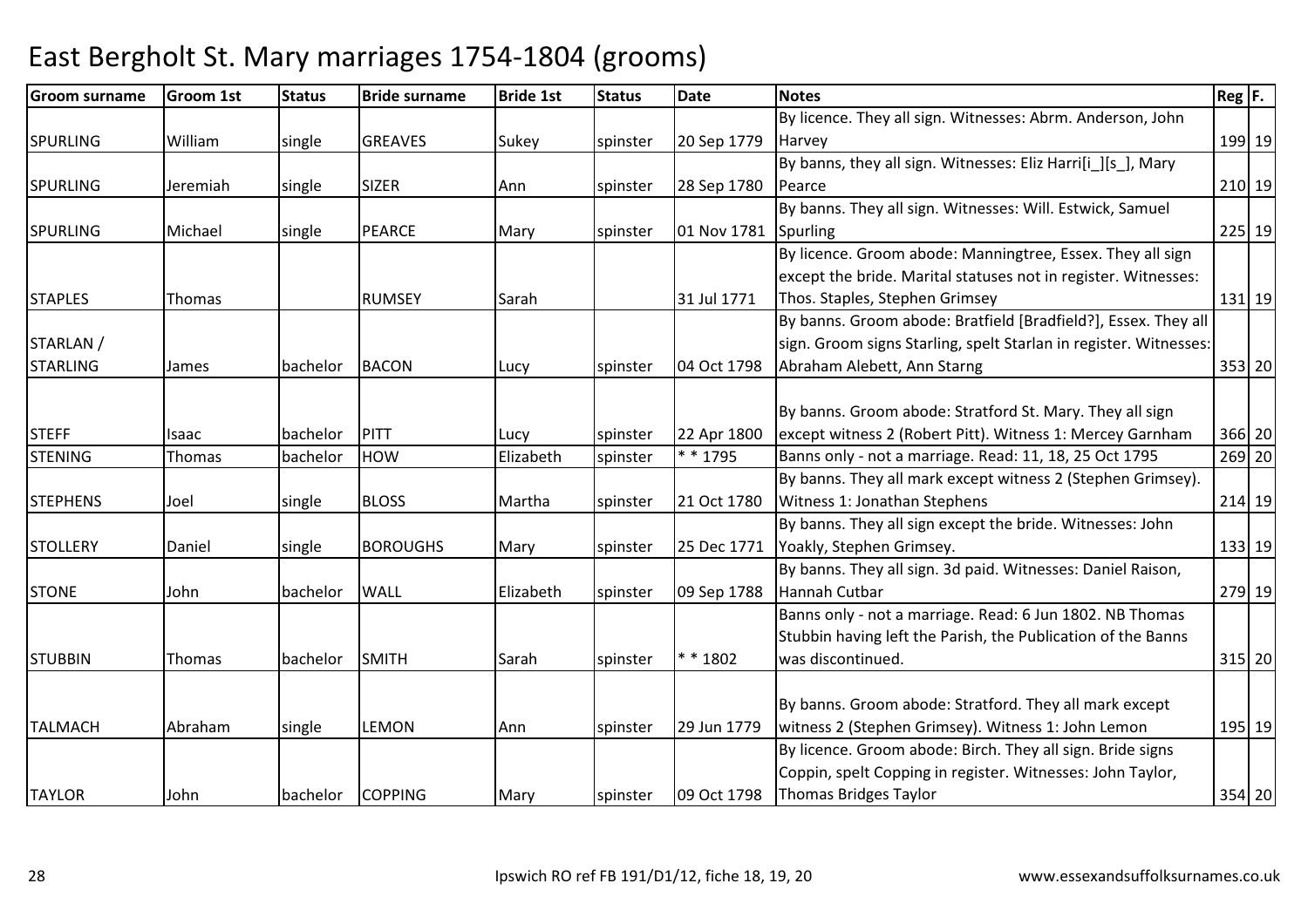| Groom surname    | <b>Groom 1st</b> | <b>Status</b> | <b>Bride surname</b> | <b>Bride 1st</b> | <b>Status</b> | <b>Date</b> | <b>Notes</b>                                                   | $\text{Reg}$ $\vert$ F. |
|------------------|------------------|---------------|----------------------|------------------|---------------|-------------|----------------------------------------------------------------|-------------------------|
|                  |                  |               |                      |                  |               |             | Banns only - not a marriage. Read: 27 Dec 1795. NB These       |                         |
|                  |                  |               |                      |                  |               |             | Banns were privately forbidden by the girl's father, she being |                         |
| <b>TEMPLER</b>   | William          | bachelor      | <b>GILLINGWATER</b>  | Kitty            | spinster      | * * 1795    | a minor.                                                       | 273 20                  |
|                  |                  |               |                      |                  |               |             | By banns. Groom abode: Great Wenham. They all mark. 3d         |                         |
| <b>THORP</b>     | Henry            | bachelor      | <b>SALISBURY</b>     | Anne             | spinster      | 23 Oct 1786 | paid. Witnesses: Daniel & Mary Wheeler                         | 269 19                  |
|                  |                  |               |                      |                  |               |             | By banns. Bride & groom mark, witnesses (John Randall,         |                         |
| <b>TISLEY</b>    | Roger            | bachelor      | RANDLE               | Mary             | spinster      | 09 Sep 1794 | Sarah Burgess) sign. 3d paid.                                  | 322 19                  |
|                  |                  |               |                      |                  |               |             | By licence. They all sign except the groom. Witnesses: Joseph  |                         |
| <b>TURNER</b>    | Thomas           | single        | <b>WOODGATE</b>      | Mary             | widow         | 26 Feb 1761 | Rudland, Stephen Grimsey                                       | $50$ 18                 |
|                  |                  |               |                      |                  |               |             | By licence. They all sign except the bride. Witnesses: B. &.   |                         |
| <b>TURNER</b>    | James            | single        | <b>RUDLAND</b>       | Sarah            | widow         | 07 Mar 1765 | Woollard                                                       | 84 18                   |
|                  |                  |               |                      |                  |               |             | By banns. Groom & witness 1 (John Harvey) sign, bride &        |                         |
| <b>TURNER</b>    | John             | bachelor      | <b>WOLF</b>          | Sarah            | spinster      | 16 Jul 1786 | witness 2 (John Lemm) mark. 3d paid.                           | 266 19                  |
|                  |                  |               |                      |                  |               |             | By banns. They all sign except the groom. Witnesses: Thos.     |                         |
| <b>TYLER</b>     | William          | widower       | <b>SMITH</b>         | Mary             | widow         | 07 Apr 1795 | Williams, S. Grimsey                                           | 328 20                  |
|                  |                  |               |                      |                  |               |             | By licence. They all sign. 3d paid. Witnesses: Jonathan        |                         |
| <b>UNDERWOOD</b> | Thomas           | bachelor      | <b>DORKIN</b>        | Elizabeth        | spinster      | 30 Jul 1793 | Beaumont, Mary Elinor Dakin                                    | 314 19                  |
|                  |                  |               |                      |                  |               |             |                                                                |                         |
| <b>WALE</b>      | Daniel           | bachelor      | <b>WITHERS</b>       | Lucy             | spinster      | 07 Dec 1795 | By banns. They all sign. Witnesses: John Eaton, Rachel Arnold  | 329 20                  |
|                  |                  |               |                      |                  |               |             | By licence. They all sign except witness 2 (Sarah Cross). 3d   |                         |
| <b>WALKER</b>    | William          | bachelor      | <b>SELL</b>          | Mary             | widow         | 20 Oct 1785 | paid. Witnesses: William Heckford                              | 258 19                  |
|                  |                  |               |                      |                  |               |             | By banns. Bride & groom mark, witnesses (Jos. Lott, Stephen    |                         |
| <b>WALLER</b>    | John             | single        | <b>GLADDING</b>      | Mary             | spinster      | 16 Jan 1766 | Grimsey) sign.                                                 | $91$ 18                 |
|                  |                  |               |                      |                  |               |             | By banns. Groom & witness 2 (Elizabeth Grimsey) sign, bride    |                         |
| <b>WALLIS</b>    | Samuel           | bachelor      | <b>ROWLAND</b>       | Mary             | spinster      | 17 Jul 1785 | & witness 1 (Robert Grimsey) mark. 3d paid.                    | 252 19                  |
|                  |                  |               |                      |                  |               |             | By licence. They all sign. Witnesses: William Estwick, John    |                         |
| <b>WARD</b>      | Thomas           | widower       | <b>LONG</b>          | Abigail          | single        | 28 Sep 1758 | Eaton                                                          | 27 18                   |
|                  |                  |               |                      |                  |               |             | By banns. They all sign except the bride. Groom's surname      |                         |
| WARDEN /         |                  |               |                      |                  |               |             | spelt Warden in register, but he signs it Worden. Witnesses:   |                         |
| <b>WORDEN</b>    | John             | single        | <b>STORY</b>         | Sarah            | spinster      | 21 Jan 1779 | Willer Story, Stephen Grimsey                                  | 191 19                  |
|                  |                  |               |                      |                  |               |             | By banns. They all sign except the bride. Witnesses: John      |                         |
| <b>WATERMAN</b>  | James            | single        | <b>CHAPLIN</b>       | Sarah            | spinster      | 09 Feb 1773 | [J_]arrow, Stephen Grimsey                                     | 143 19                  |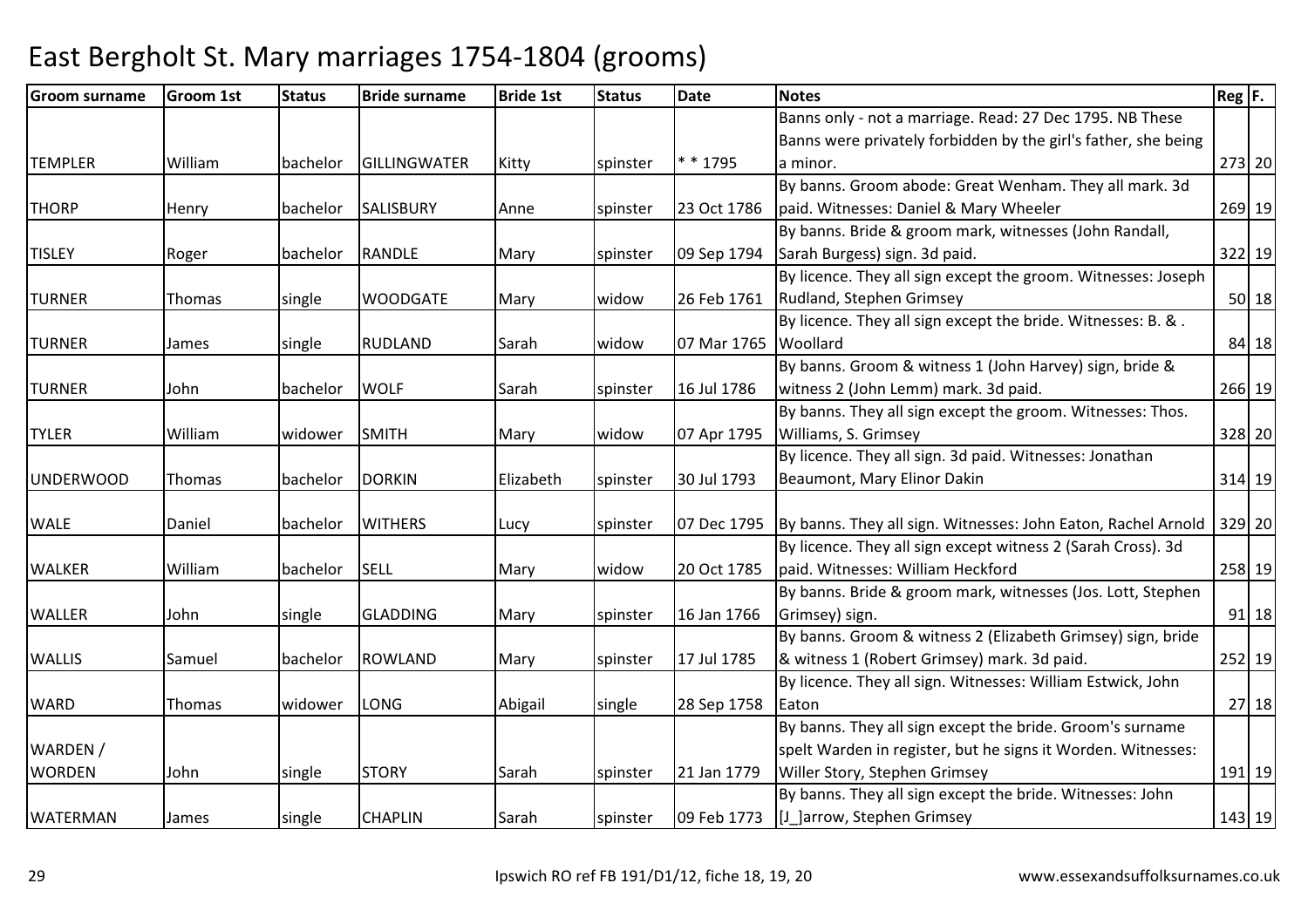#### Groom surnamee Groom 1st Status Bride surname Bride 1st Status Date Notes Reg F. Reg F. WATTS John bachelor WILSON Hannah spinster 17 Feb 179517 Feb 1795  $\vert$ By banns. They all mark. Witnesses: Isaac & Esther Grimsey  $\vert$  327 20 WEBB Richard single FOSDIKE Susannah spinster 26 Jun 1770 By banns. They all mark except witness 2 (Stephen Grimsey). Witness 1: Richard Mason <sup>122</sup> <sup>19</sup>WELLUM John bachelor GARWOOD Sarah spinster 17 May 1791paid. Witness 2: Lucy ManningBy banns. They all mark except witness 1 (Saml. Grimsey). 3d <sup>300</sup> <sup>19</sup>WELLUM / WELHAM William widower TOLLIDAY Mary widow 14 Jan 1796 By licence. Groom abode: Battisford, Suffolk. Groom & witness 2 (Saml. Orris) sign, bride & witness 1 (James Gillingwater)mark. Groom signs "Wellum", spelt "Welham" in register. 332 20WHALLEY Mathaniel bachelor CONSTABLE Martha Spinster 23 Oct 1794 By licence. Groom abode: St. Botolph Aldgate, London. They all sign. The groom is Nathaniel Whalley Esqr. Witnesses: Ann & G. Constable <sup>323</sup> <sup>19</sup>WHEELER Thomas Single CHAMPMAN Mary Spinster 12 Nov 1772 By banns. They all mark except witness 2 (Stephen Grimsey). Witness 1: James Waterman138 19 WHEELER Daniel single FULLER Mary widow 30 Jul 1777By banns. Bride & groom mark, witnesses (Stephen Grimsey, Thomas Chapman) sign. 180 19WHINNEY Abraham widower PENNOCK Mary single 12 Oct 1756By banns. Groom abode: Stutton, Suffolk. Bride & groom mark, witnesses (John Harvey, Stephen Grimsey) sign. 19 18WHITE **Henry** Bachelor RASHBROOK Mary spinster 30 Apr 1793 By licence. They all sign except the groom. 3d paid. Witnesses: Daniel Raison, Sarah Rashbrook <sup>312</sup> <sup>19</sup>WILKERSON |Isaac | widower | COOPER | Sarah | widow | 25 May 1786 | Stephen Grimsey) sign. 3d paid. By banns. Bride & groom mark, witnesses (Robet Pitt, 263 19WILLSON Thomas single BENNETT Sarah spinster 27 Nov 1759By banns. They all sign except the bride. Witnesses: John Willson, Stephen Grimseyy 39| 18 WINCH Robt Widower SAWER Mary Single 18 Jan 1756 By banns. They all sign except the bride. Witnesses: Edward Sherman, Stephen Grimseyy 14 18 WINDSOR Thomas single STORY Mary single 14 May 1776Edwick, Stephen GrimseyBy banns. They all sign except the bride. Witnesses: Will. y 169 19 WINDSOR William bachelor FALLOWS Anne spinster 28 Jul 1784By banns. Groom abode: Little Wenham. They all mark. Witnesses: Samuel Cox, Susanna Barnard<sup>245</sup> <sup>19</sup>